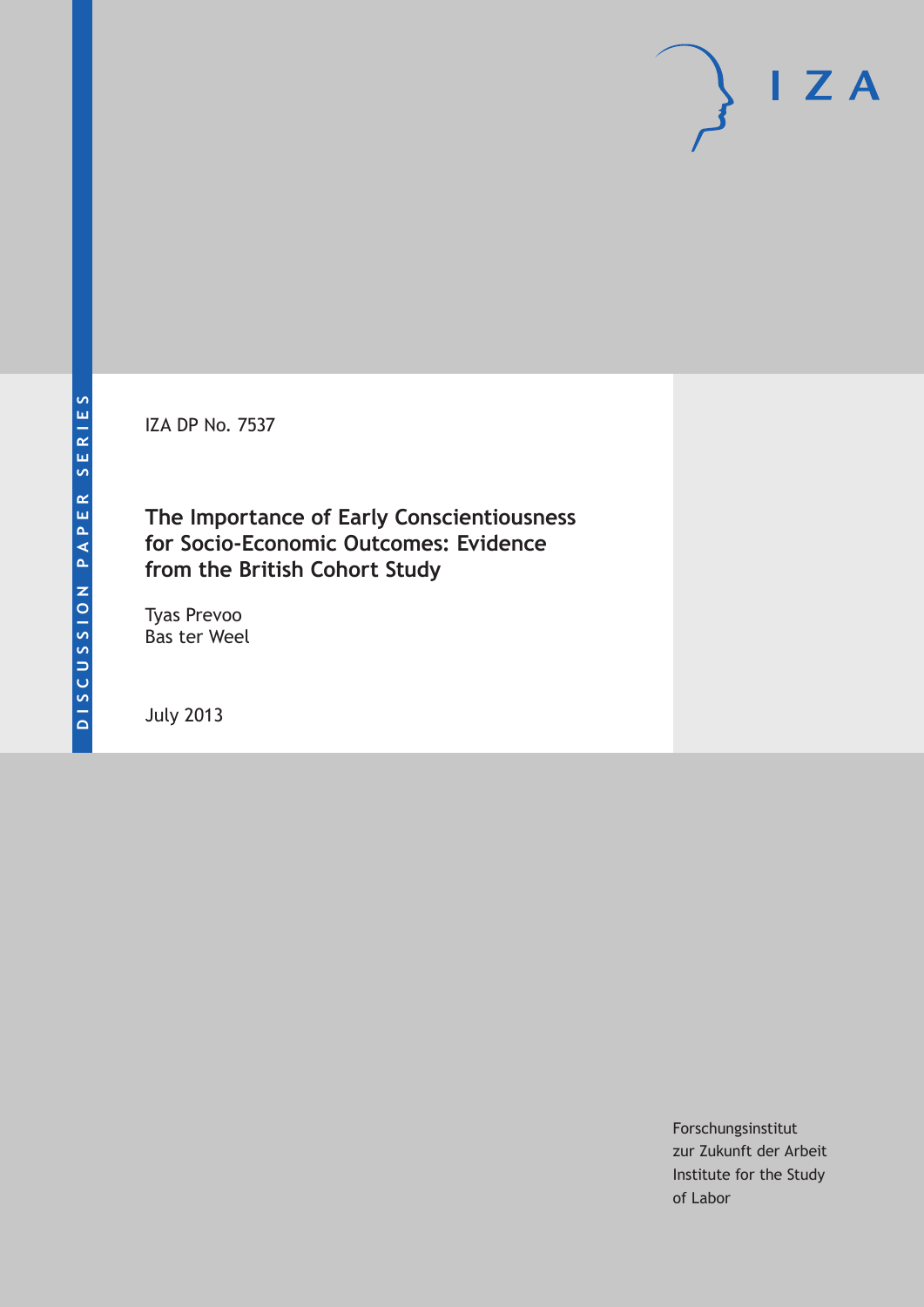# **The Importance of Early Conscientiousness for Socio-Economic Outcomes: Evidence from the British Cohort Study**

## **Tyas Prevoo**

*Maastricht University*

### **Bas ter Weel**

*CPB Netherlands Bureau for Economic Policy Analysis, Maastricht University and IZA*

## Discussion Paper No. 7537 July 2013

IZA

P.O. Box 7240 53072 Bonn Germany

Phone: +49-228-3894-0 Fax: +49-228-3894-180 E-mail: [iza@iza.org](mailto:iza@iza.org)

Any opinions expressed here are those of the author(s) and not those of IZA. Research published in this series may include views on policy, but the institute itself takes no institutional policy positions. The IZA research network is committed to the IZA Guiding Principles of Research Integrity.

The Institute for the Study of Labor (IZA) in Bonn is a local and virtual international research center and a place of communication between science, politics and business. IZA is an independent nonprofit organization supported by Deutsche Post Foundation. The center is associated with the University of Bonn and offers a stimulating research environment through its international network, workshops and conferences, data service, project support, research visits and doctoral program. IZA engages in (i) original and internationally competitive research in all fields of labor economics, (ii) development of policy concepts, and (iii) dissemination of research results and concepts to the interested public.

<span id="page-1-0"></span>IZA Discussion Papers often represent preliminary work and are circulated to encourage discussion. Citation of such a paper should account for its provisional character. A revised version may be available directly from the author.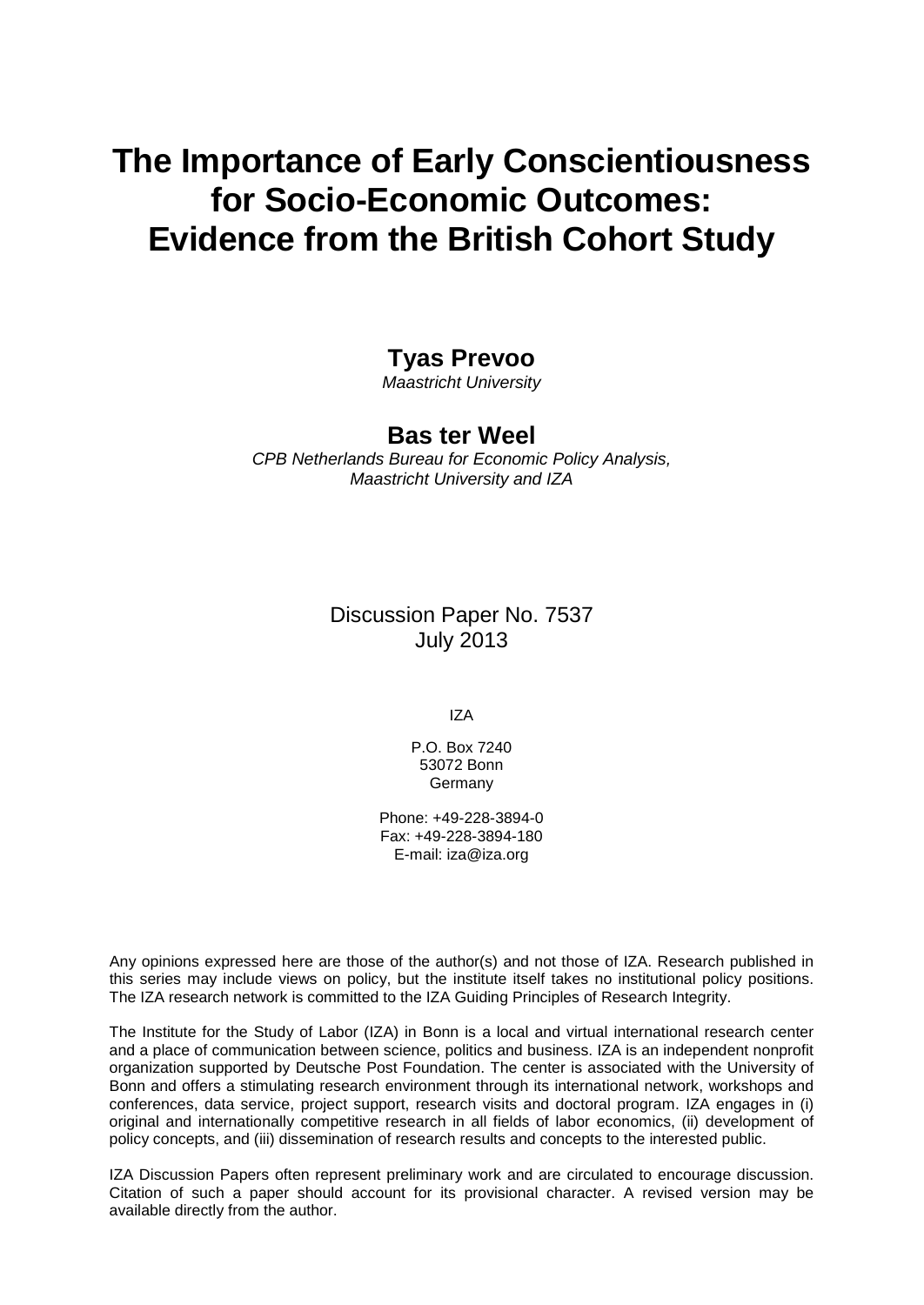IZA Discussion Paper No. 7537 July 2013

## **ABSTRACT**

## **The Importance of Early Conscientiousness for Socio-Economic Outcomes: Evidence from the British Cohort Study[\\*](#page-1-0)**

This research estimates models of the importance of conscientiousness for socio-economic outcomes. We use measures of conscientiousness at age 16 to explain adult wages and other outcomes, such as crime, health and savings behaviour. We use several waves from the 1970 British Cohort Study. Our estimates suggest a significant and sizeable correlation between early conscientiousness and adult outcomes. Measurement error is corrected for by applying IV-techniques, errors-in-variables estimators and structural equation modelling. Investigation of the lower-order structure of conscientiousness suggests that facets related to reliability, decisiveness and impulse control are most strongly correlated with outcomes. We also investigate changes in early conscientiousness and find that persons who experience declines in the personality distribution between the ages 10 and 16 seem to be worse off in terms of a variety of socio-economic outcomes.

JEL Classification: J24

Keywords: conscientiousness, personality traits, socio-economic outcomes, preferences

Corresponding author:

Bas ter Weel CPB Netherlands Bureau for Economic Policy Analysis P.O. Box 80510 2508 GM The Hague The Netherlands E-mail: [b.ter.weel@cpb.nl](mailto:b.ter.weel@cpb.nl)

\* We would like to thank Lex Borghans, Thomas Dohmen, Roel van Elk, Bart Golsteyn, Jim Heckman, Suzanne Kok, Erzo Luttmer, Ellen Meara, Erik Plug and Dinand Webbink for very useful comments on an earlier version of this paper. Seminar participants at the CPB, the 2012 EEA Meetings in Malaga, the 2012 ESPE conference in Bern, the 2012 CEPR/IZA ESSLE conference in Buch am Ammersee, Maastricht University and the University of Groningen provided useful insights.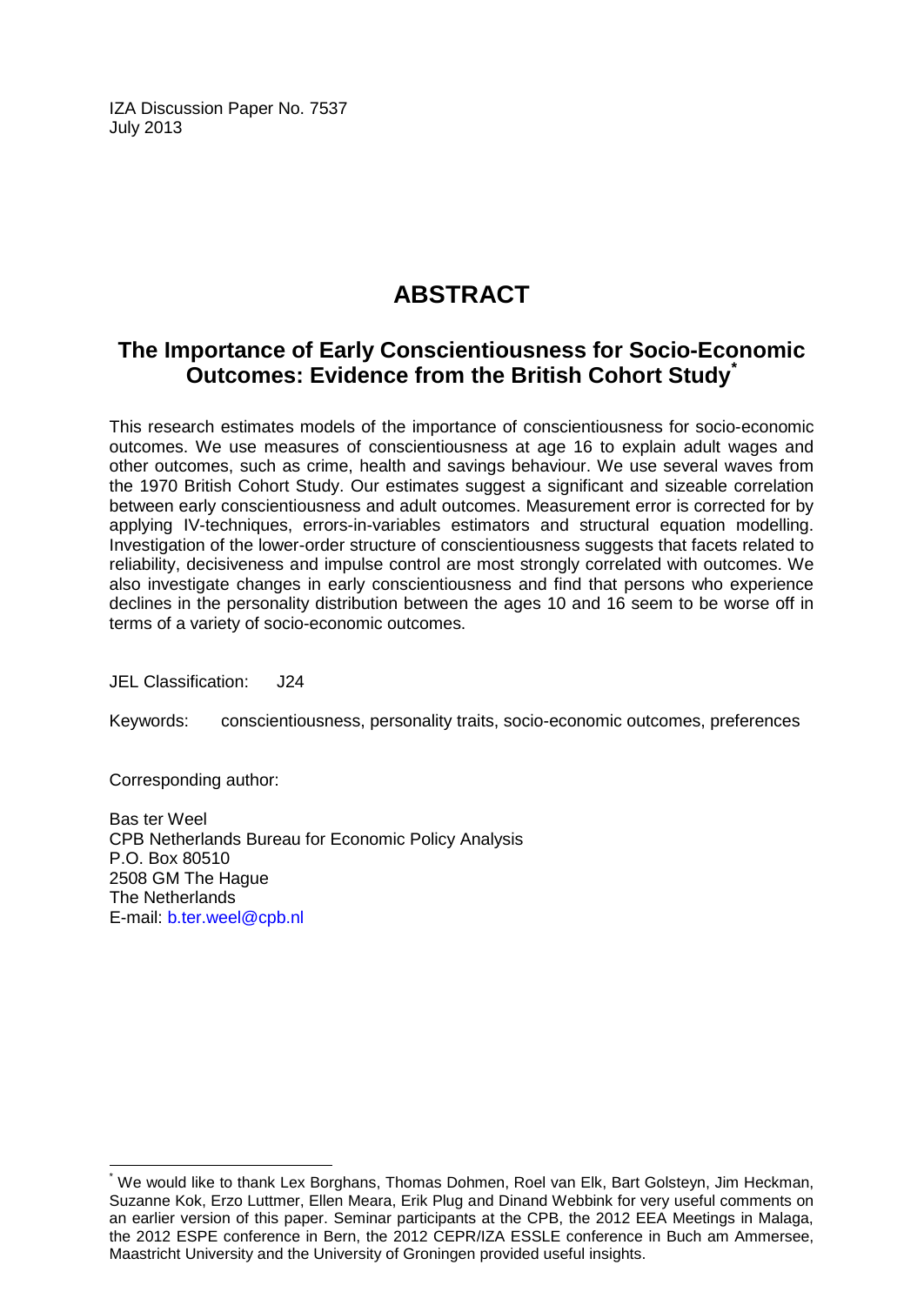#### **1. Introduction**

 $\overline{a}$ 

For many socio-economic outcomes personality is as predictive as cognition. Economists have recently been drawing attention to differences in personality as a key consideration to explaining individual outcomes (e.g., Borghans et al., 2008a and Almlund et al., 2011 for reviews of this literature). Evidence from other academic disciplines, such as the neurosciences, behavioural genetics and psychology, suggests that differences in personality are important in explaining a variety of socio-economic outcomes.<sup>1</sup> A growing body of evidence from personality psychology suggests that especially personality measures related to conscientiousness predict a range of socio-economic outcomes.<sup>2</sup> Conscientiousness is broadly defined and referred to as the propensity to follow socially prescribed norms and rules to be goal-directed, able to delay gratification and to control impulses (e.g., McCrae and Costa, 1994, John and Srivastava, 1999). $3$ 

In this paper we investigate the role of early conscientiousness in explaining a range of socioeconomic outcomes. We do so in an empirical fashion and apply several strategies to move towards predictions. In particular we deal with measurement error in traits by using instrumental variables techniques (2SLS), errors-in-variables (EIV) regressions and structural equation modelling (SEM). Furthermore, it is not clear which facets of conscientiousness are important for what outcomes. The inputs that have been used to construct measures of conscientiousness seem to come close to what economists have defined as measures of time discounting, risk aversion and social preferences. At this point, empirical knowledge is too limited to judge how conscientiousness relates to the concepts and parameters economists typically model to predict outcomes, but by investigating the lower-order structure of conscientiousness we present a set of estimates constructive to understanding differences in socio-economic outcomes and useful to bridging gaps between economists and psychologists.

We empirically explore the link between early personality indicators and a range of socioeconomic outcomes at age 34. The outcomes are adult wages, saving behaviour, indicators of

<sup>&</sup>lt;sup>1</sup> See e.g., Cunha et al. (2006), Knudsen et al. (2006), Heckman (2007), Borghans et al. (2008a), Roberts (2009), Dohmen et al. (2010), Almlund et al. (2011), Lebel and Beaulieu (2011) and Moffitt et al. (2011).

 $2^2$  See Roberts et al. (2004; 2008) and Jackson et al. (2009) for meta-analyses with conscientiousness as a predictor for outcomes. They summarise and review the literature from personality psychology. Almlund et al. (2011) present an overview of evidence from other academic fields on the importance of conscientiousness.

<sup>3</sup> Moffitt et al. (2011) present evidence that conscientiousness, which they define as part of the umbrella of selfcontrol, predicts a range of socio-economic outcomes, such as physical health, substance dependence, personal finances and criminal offending outcomes. The pattern they obtain is a gradient in which children with less selfcontrol have worse adult outcomes. They also show that children who move up the self-control rank (from childhood to young adulthood) obtain better outcomes as adults.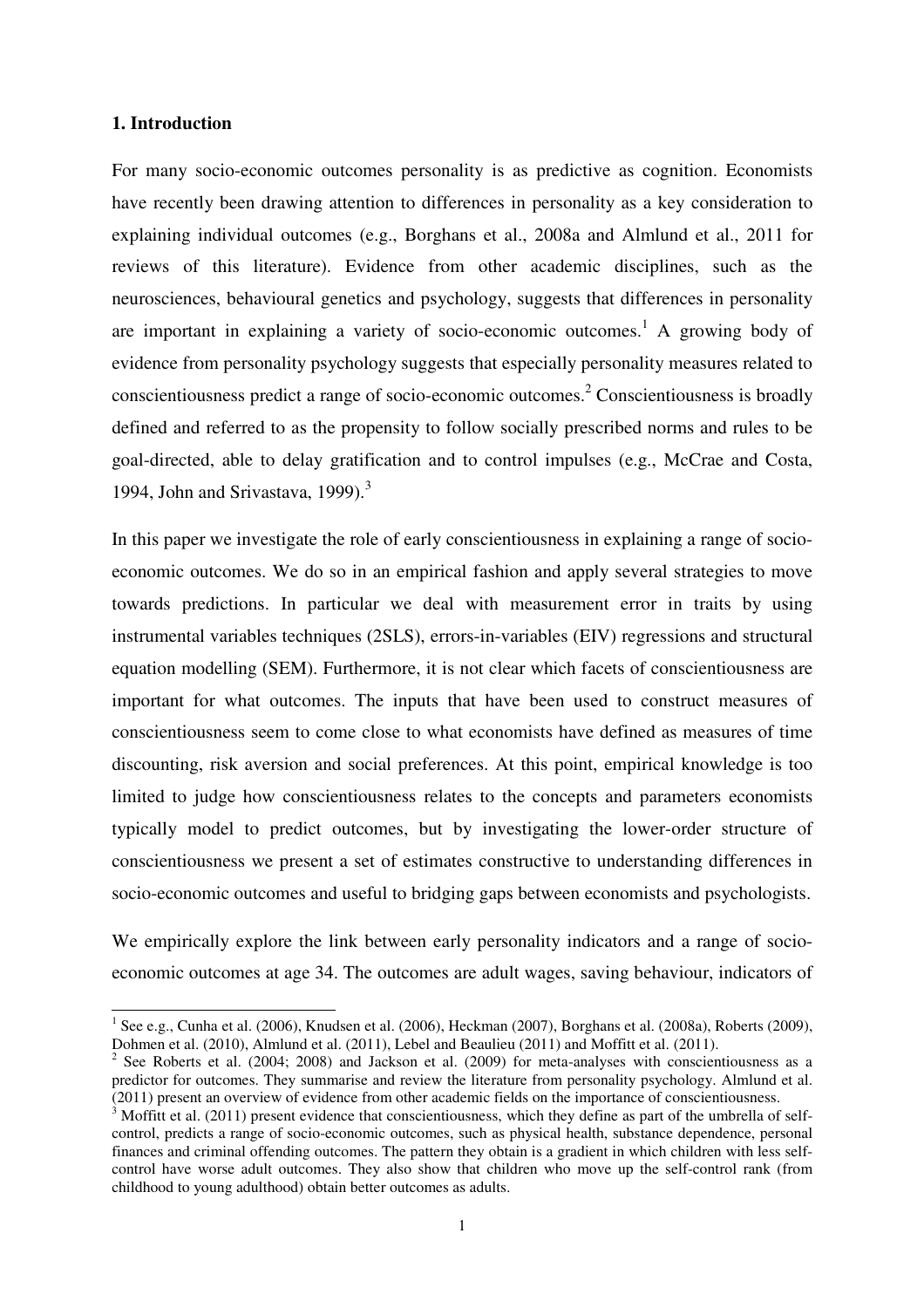health (body mass index (BMI), alcoholism, smoking, drug use), involvement in criminal activities, and a number of indicators for life satisfaction. The database of the working population is constructed from several waves of the British Cohort Study (BCS). The data include personality items at age 16. We use these items to build a personality inventory consistent with the Big Five personality inventory.<sup>4</sup> In addition, we decompose conscientiousness to investigate the facets important in explaining different outcomes. Finally, changes in conscientiousness between ages 10 and 16 are used to shed light on the importance of its development during childhood.

We find that a one standard deviation increase in conscientiousness increases hourly wages by 4.1 per cent. For other outcomes conscientiousness seems to be important too. Higher levels of conscientiousness are associated with less unhealthy behaviour and crime, and with higher savings and life satisfaction. Adding controls for the child's home environment, educational outcomes, other measures of personality (Rutter scores, self-esteem and locus of control) and social behaviour in school at age 16 does not alter our conclusions. Our estimates of conscientiousness remain similar in terms of significance and size. The same holds when accounting for the fact that people with different personality traits sort into different occupations.

We address measurement error in three ways as applied by Heckman et al. (2006) and Cunha et al. (2010). First, we apply instrumental variables techniques (2SLS) in which we instrument the age 16 personality traits with the same traits, as observed at age 10. This way we deal with possible correlation between the error term and traits. Second, we use structural equation modelling (SEM), which is based on maximum likelihood. The main advantage of SEM is that it takes into account measurement error at the level of the individual items we use to construct our personality traits. Finally, we apply errors-in-variables (EIV) regressions, which is a latent variable technique dealing with the fact that we possibly measure personality with error. Our estimates remain similar both in terms of magnitude and significance.

Next, we explore the lower-order structure of conscientiousness following the decomposition made by personality psychologists (e.g., Roberts et al., 2004 and Jackson et al., 2009). The main facets of conscientiousness are impulse control, reliability, decisiveness and orderliness.

<sup>&</sup>lt;sup>4</sup> The Big Five personality inventory is the most commonly used inventory for measuring personality traits. It includes five measures: openness, conscientiousness, extraversion, agreeableness and neuroticism (or emotional stability). See Borghans et al. (2008a) for an elaborate overview of the history, use across disciplines and potential problems of this way of characterising personality.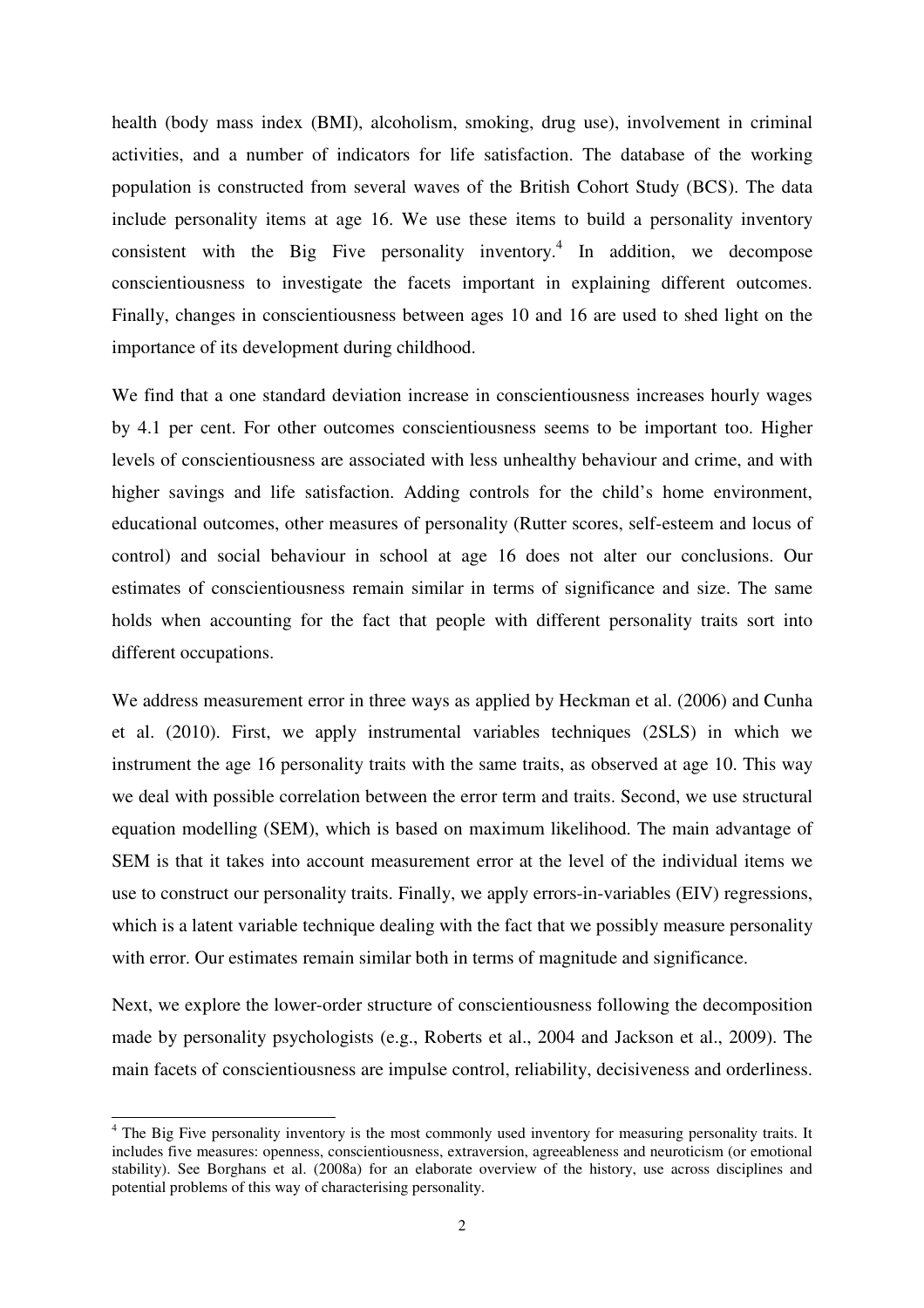Our estimates suggest that higher levels of early impulse control, reliability, and decisiveness are facets that are correlated with socio-economic outcomes. In general, the facet of orderliness has the least relevance for the socio-economic outcomes considered. Higher levels of decisiveness are correlated with higher wages and savings, and less unhealthy behaviours and crime. The same is true for facets related to impulse control and reliability.

Finally, we examine changes in conscientiousness during childhood. Much policy effort has gone into trying to improve cognitive ability and a child's home environment. Our findings suggest that there is a gradient of conscientiousness that is worthwhile investigating. Controlling for age-10 conscientiousness, persons who face declines in the conscientiousness distribution between the ages of 10 and 16 end up with significantly less favourable scores on our socio-economic outcomes. Those experiencing a decline in conscientiousness during childhood are significantly more likely to be alcohol dependent, to smoke, use cannabis or get arrested as adults, while also reporting significantly lower life satisfaction and a less healthy body mass index.

The analysis presented in this paper contributes to a recent literature in economics that has focused on the distinction between cognitive and non-cognitive skills. It has been triggered by the outcomes of intervention programmes, in which the most prominent outcome has been better behaviour, not better cognitive skills (e.g., Schweinhart et al., 2005, Heckman et al., 2007). Cunha and Heckman (2007, 2008) and Cunha et al. (2010) estimate models of skill formation with the notion of complementarity between different types of skills. The results most relevant for our work emphasise the role of personality traits that seem to be important for later outcomes. We contribute to this literature by presenting estimates that show the importance of (specific facets of) conscientiousness for socio-economic outcomes.

A closely related body of work applies these models more directly to labour-market outcomes to show the relevance of personality traits. Heckman et al. (2006) and Cobb-Clark and Schurer (2013) show the relevance of and changes in personality traits (locus of control and self-esteem) over the lifecycle. Mueller and Plug (2006) estimate the effect of personality on earnings. They find that some personality traits are penalised whereas others have positive returns. Borghans et al. (2008c), Krueger and Schkade (2008), Antecol and Cobb-Clark (2010) and Cobb-Clark and Tan (2011) show the importance of occupational sorting when measuring the returns to different traits. This has recently also been picked up in personality psychology by Roberts (2009) who emphasises the importance of different environments and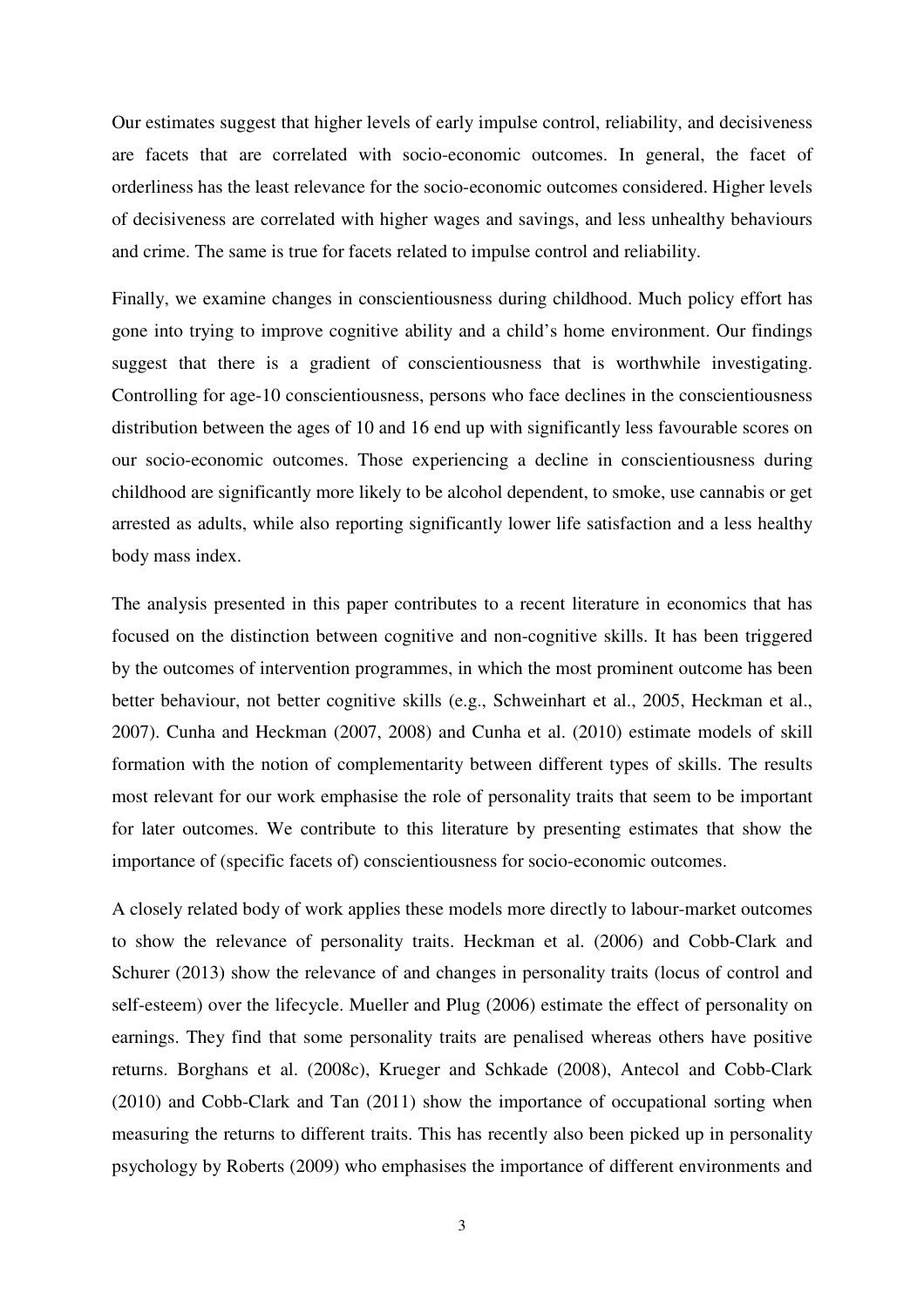states in which people perform. Finally, early work by Filer (1983), as well as more recent work by Borghans et al. (2006) and Grove et al. (2011), suggests that personality is important in explaining labour-market outcomes and gender wage differentials. We also take into account the importance of sorting and add to these approaches a longitudinal approach and a distinction between types of traits.

Thirdly, economists and psychologists have been trying to link economic preference parameters to personality traits to predict outcomes.<sup>5</sup> Borghans et al. (2008a) and Almlund et al. (2011) summarise these attempts and suggest models for understanding and building productive linkages. Becker et al. (2012) empirically explore three datasets to link personality traits to economic preference parameters and find complementarity between the two. Borghans et al. (2008b) find that performance motivation, fear of failure, internal locus of control, curiosity, low discount rates, and risk aversion are positively associated with more correct answers on a cognition test. Our results are also consistent with experimental evidence from Sutter et al. (2012), who find that students with higher levels of impulse control fare better in school and are more likely to obtain good labour-market outcomes. We use a longitudinal approach to find the predictive power of conscientiousness and relate the lower-order structure to evidence on economic preference parameters.

We proceed as follows. Section 2 documents the construction of the database from the BCS and presents descriptive statistics. Section 3 presents a set of basic estimates showing correlations between early personality traits and adult outcomes. Section 4 deals with the effects of measurement error. Section 5 explores the anatomy of conscientiousness by considering the lower-order structure of personality traits. Section 6 discusses the importance of changes in personality traits during childhood. Section 7 concludes.

#### **2. Data**

We analyse socio-economic outcomes of employed persons as measured in the 2004 wave of the British Cohort Study (BCS). The BCS is available from the Centre for Longitudinal

<sup>&</sup>lt;sup>5</sup> Unfortunately our database does not contain measures of preference parameters. Nevertheless, impulse control is related to risk aversion, reliability is related to social preferences, and decisiveness is related to time preference (e.g., Daly et al., 2009). These three facets are the strongest predictors for the set of outcomes considered. More precisely, higher scores on impulse control are correlated with higher wages and savings and lower rates of unhealthy behaviour. This seems consistent with the evidence in economics about risk aversion (e.g., Dohmen et al., 2010). Similarly, higher levels of decisiveness are correlated with higher wages, less crime and better health outcomes, which is consistent with the evidence on time discounting (e.g., Frederick et al., 2002). Finally, higher levels of reliability are correlated with higher scores on life satisfaction, health outcomes and wages. The facet of reliability is related to social preferences. Reliable persons are more likely to be trustworthy and are more altruistic (e.g., Fehr, 2009).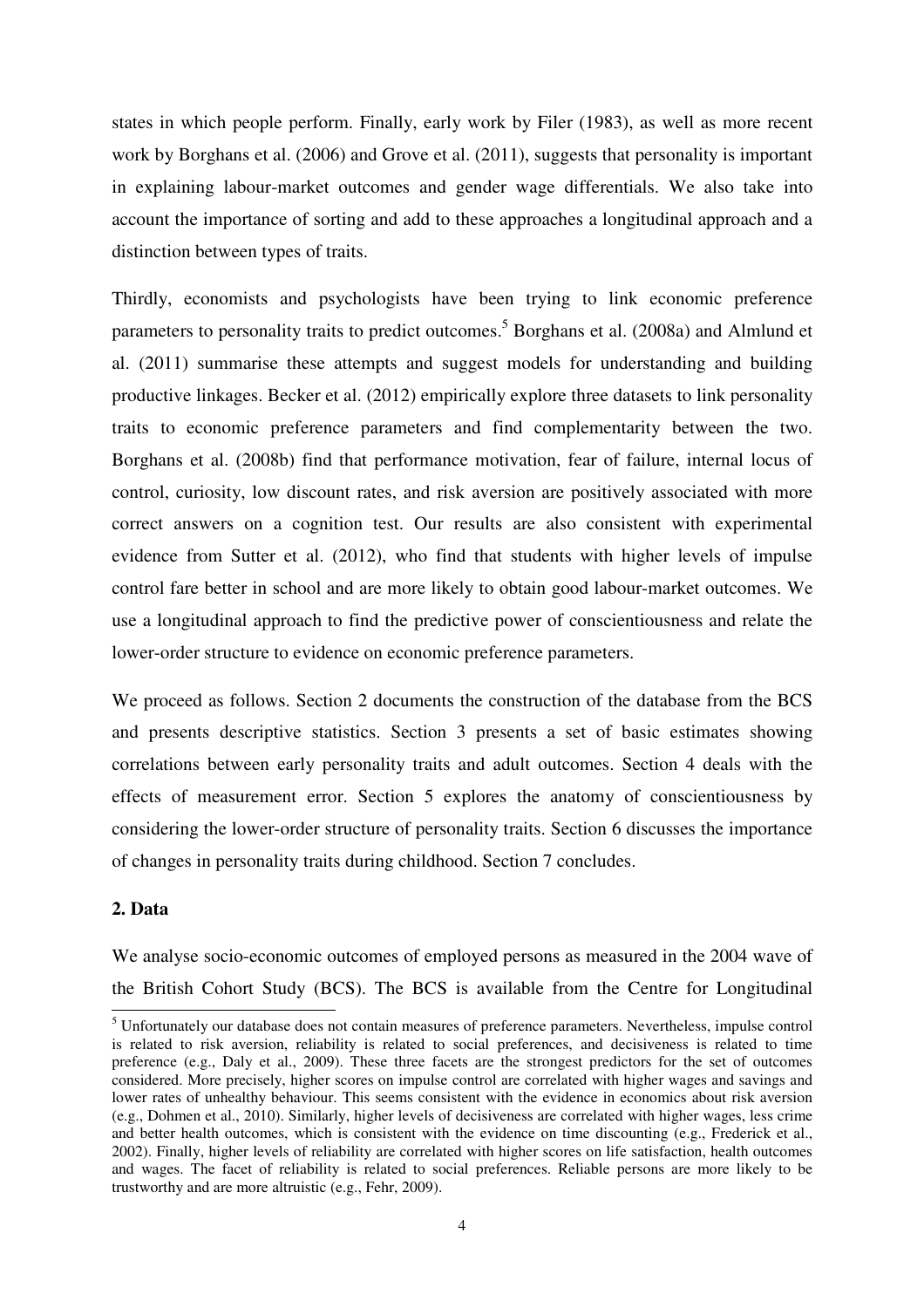Studies (Institute of Education, University of London). The database contains data on births and families of all babies born in Great Britain in one particular week in April, 1970. These children were then followed throughout their lives, and data were collected roughly every 4 to 5 years. The last available wave is from 2008.

The main strength of the BCS is that it follows a complete cohort for a substantial period of time, which allows for an analysis of adult socio-economic outcomes. The BCS contains a wide range of items measuring cognitive and personality development. Data on children and their families were collected when the respondents were aged 0, 5, 10, and 16. The adult waves at ages 26, 30, 34, and 38 provide a set of outcome variables. In terms of adult outcomes we use the 2004 wave. There are two reasons. First, at the age of 34, all persons have left education and have been working for a while. This should yield reliable information about labour-market outcomes and other social outcomes. Second, we prefer to use the 2004 wave over the 2008 wave, because of the larger sample.

Of the initial 17,196 babies born in 1970, 9,665 respondents remain in 2004. Of this group, 8,013 are employed, of which 6,106 report gross hourly wages. After further selecting individuals with valid information on childhood ability and personality, we retain a working sample of 2,934 respondents used for the analyses in this research. The selection on age-16 personality leads to a substantial loss of respondents, as a teacher's strike in 1986 resulted in many subjects not receiving their questionnaires (SSRU, 1986). Table A1 in the Appendix lists all variables and the way in which they are constructed or defined. Issues of attrition and selection based on being employed and providing wage information are discussed in Section 2.4 and illustrated in Table A2.

#### *2.1. Personality Measures*

Personality psychologists have developed measurement systems for personality traits, which economists have begun to use. Most prominent is the Big Five personality inventory, which contains five personality traits (OCEAN): openness, conscientiousness, extraversion, agreeableness and neuroticism (emotional stability).

The Big Five taxonomy of personality allows us to capture the relative importance of different dimensions of an individual's personality (e.g., McCrae and John, 1992 and Goldberg, 1993). The schedule below presents the descriptions of the traits as agreed upon by the American Psychology Association. The final column presents facets of these five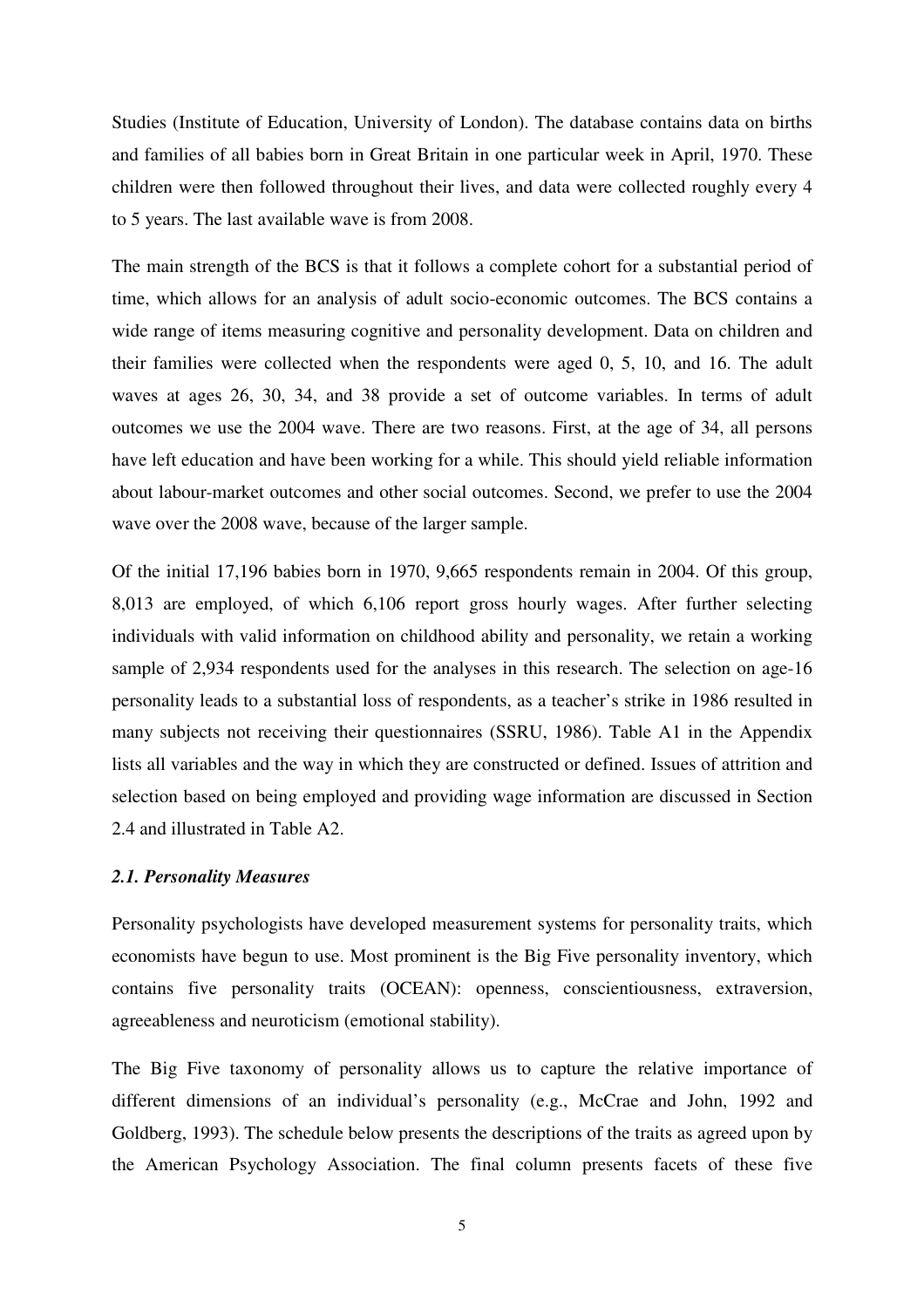personality traits measured in Child surveys. The BCS offers items on personality and behaviour from which we are able to construct measures capturing a child's conscientiousness, extraversion, agreeableness and emotional stability. It is not possible to capture openness with the available items.<sup>6</sup>

| <b>Big Five factor</b>     | <b>American Psychology Association</b>                      | <b>Childhood traits</b>                                 |
|----------------------------|-------------------------------------------------------------|---------------------------------------------------------|
|                            | <b>Dictionary description</b>                               |                                                         |
| <b>Openness</b>            | "the tendency to be open to new                             | Sensory sensitivity, pleasure in low                    |
|                            | aesthetic, cultural, or intellectual<br>experiences"        | intensity activities, curiosity                         |
| Conscientiousness          | "the tendency to be organised,                              | Attention, distractibility, effortful,                  |
|                            | responsible, and hardworking"                               | self-control, impulse control,<br>persistence, activity |
| Extraversion               | "an orientation of one's interests and                      | Social dominance, social vitality,                      |
|                            | energies toward the outer world of                          | sensation seeking, shyness, activity,                   |
|                            | people and things rather than the inner                     | positive emotionality,                                  |
|                            | world of subjective experience;                             | sociability/affiliation                                 |
|                            | characterised by positive affect and<br>sociability"        |                                                         |
| Agreeableness              | "the tendency to act in a cooperative,<br>unselfish manner" | Irritability, aggressiveness,<br>wilfulness             |
| Neuroticism/               | Neuroticism is "a chronic level of                          | Fearfulness, behavioural inhibition,                    |
| <b>Emotional Stability</b> | emotional instability and proneness to                      | shyness, irritability, frustration,                     |
|                            | psychological distress."                                    | sadness                                                 |
|                            | Emotional stability is "predictability                      |                                                         |
|                            | and consistency in emotional reactions,                     |                                                         |
|                            | with absence of rapid mood changes."                        |                                                         |

Mothers are asked to rate the behaviour of their child at ages 10 and 16. We group 22 items into four clusters, representing conscientiousness, extraversion, agreeableness, and emotional stability. The clustering is consistent with the clustering obtained by personality psychologists (e.g., Goldberg, 1993), and confirmed by both cluster analysis and principal component analysis on the set of 22 items.<sup>7</sup> The first four components of the principal component analysis return eigenvalues larger than one, and after orthogonal rotation, the items load highly on their respective factors (and not on the other factors). The results of

 $\overline{a}$ 

<sup>&</sup>lt;sup>6</sup> Personality traits are distinguished from intelligence. Most measures of personality are only weakly correlated with measures of cognitive ability (e.g., Webb 1915, McCrae and Costa 1994). There are, however, a small number of exceptions. Most notably, cognitive ability is moderately associated with Openness. The reported correlations are of the order of .3 or lower (e.g., Borghans et al., 2008a for a review). We compensate for the lack of a measure of openness by including cognitive test scores.

 $^7$  Similar items have been used to diagnose mental health conditions (e.g. Currie and Stabile, 2006). However, the items in the BCS are consistent with those identified by the American Psychology Association Dictionary as capturing Big Five personality traits.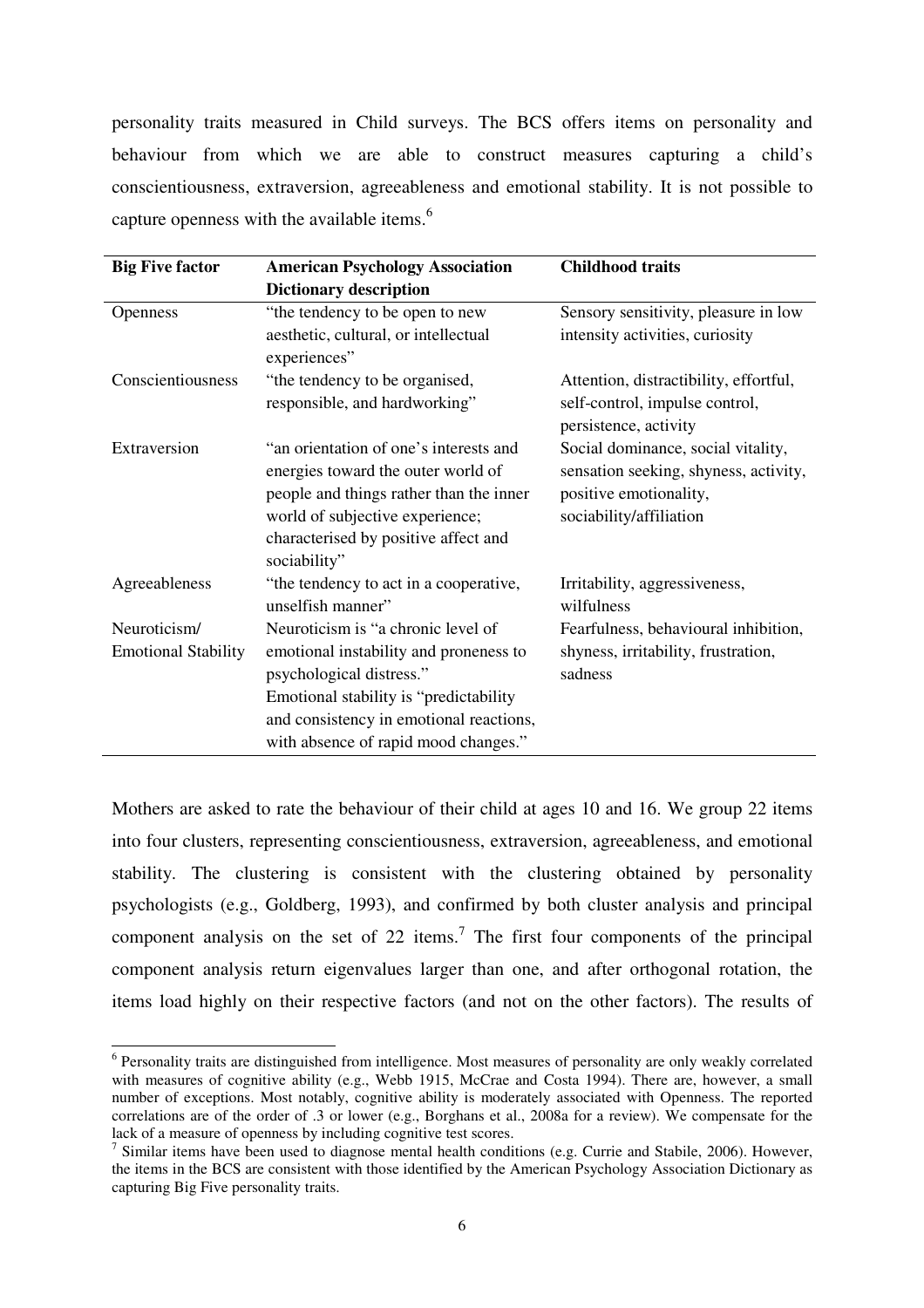these analyses are described in the Appendix (Section A1). Note that factorization of the items and their loadings using factor analysis are consistent with those obtained from cluster analysis and principal component analysis.

Each trait is measured by extracting the first principal component from the set of items belonging to that trait. To increase the number of observations, we impute missing values for individuals who miss 1 or 2 of the 22 items used for constructing our personality measures. We apply multiple imputations through chained equations using the remaining 21 items as predictors for the item of interest. Table 1 shows the grouping of the 22 mother-rated personality items into the four personality domains, along with the reliability of the resulting constructs, both for the set of items without and with imputed missing observations. Conscientiousness, agreeableness, and emotional stability show strong reliability, with Cronbach's alphas of .8 (indicating .36 error variance in the scores of their items). Extraversion has a Cronbach's alpha of .6. The principal component for conscientiousness captures 65 per cent of the variance in its items. For extraversion, this number is 37 per cent, and the constructs for agreeableness and emotional stability explain 45 and 56 per cent of the variance in their items, respectively.<sup>8</sup>

#### *2.2. Outcome Measures*

 $\overline{a}$ 

We measure adult outcomes at age 34. The gross hourly wage is one outcome measure. It is defined as gross pay per week divided by usual hours worked per week. Respondents report their gross pay alongside the period of pay, which may be one week, two weeks, four weeks, a calendar month, or a year. Observations in the lowest and highest percentile are deleted, which means excluding those reporting earnings below 32.5 pounds or above 3,073 pounds per week. Further, we exclude those reporting to work more than 80 or fewer than 5 hours per week, as well as those reporting to work full-time, but reporting fewer than 30 weekly working hours.<sup>9</sup>

Next to wages, a number of other socio-economic outcomes are considered. A dummy for savings behaviour indicates whether or not respondents save any amount of their monthly income (Save). We observe health by looking at the Body Mass Index (BMI), the CAGE

<sup>&</sup>lt;sup>8</sup> Personality items are constructed on the basis of the item loadings obtained from using the full sample (including imputed items). The loadings are almost identical if we restrict the sample to the working sample of 2,934 respondents used for all analyses. The same is true when we exclude the imputed items.

<sup>&</sup>lt;sup>9</sup> We do not include hours worked overtime in our calculations. Removal of outliers, by deleting observations with gross hourly wages below 2 or above 50 pounds, yields similar results; using net wages and using age 30 or age 38 wages does so too. These results are available upon request.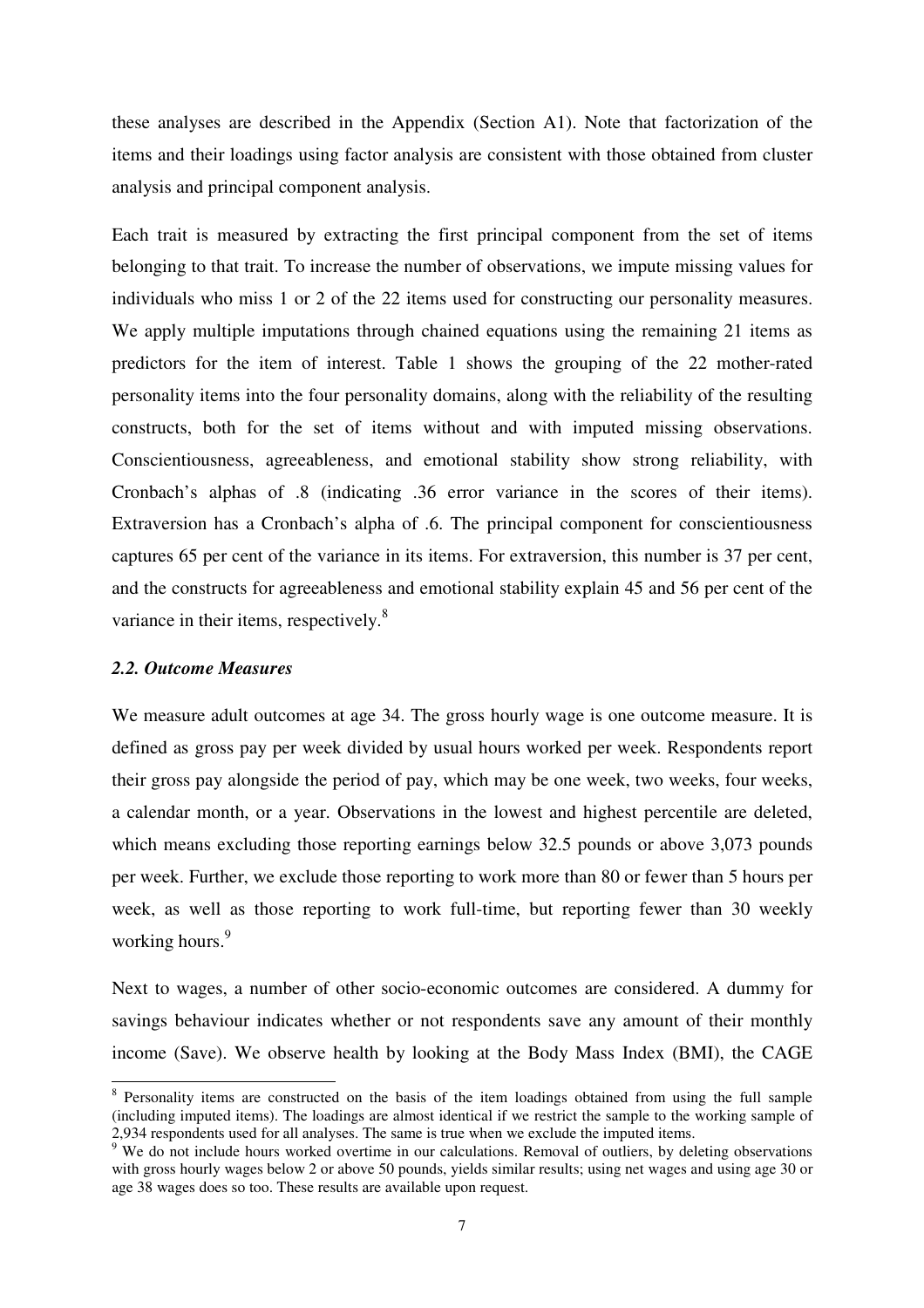measure for alcoholism (Alcoholic), and whether or not the respondent is a smoker (Smoke). A value of zero on our smoking dummy includes individuals who have never smoked before, but also ex-smokers. A value of one includes occasional smokers, as well as respondents smoking more than 20 cigarettes a day. The CAGE index is an assessment for alcohol dependence and alcohol abuse using self-reported answers to four yes-or-no questions. We construct a dummy for alcoholism using a cut-off point of 2 (0 if the score is below 2; 1 otherwise) on the four items of the CAGE questionnaire.<sup>10</sup>

Criminal behaviour is constructed by applying two dummy variables, indicating whether or not the individual uses cannabis on a regular basis  $(Camabis)<sup>11</sup>$  and whether or not the respondent has been arrested between ages 16 and 34 (Arrested). For cannabis use, a value of zero indicates the respondent either has never tried cannabis, or has used cannabis in the past, but never uses it nowadays. Values of one include respondents who use cannabis regularly, be it only on special occasions or on most days. The dummy for arrests equals zero if the respondent indicated never to have been arrested before and one if (s)he had been arrested at least once.

Finally, we measure life satisfaction with three different variables. On a scale from 0 to 10, respondents are asked to indicate how satisfied or dissatisfied they are with the way life has turned out so far (Satisfaction). In addition to this life satisfaction scale, we use two dummy indicators that indicate whether respondents feel they get what they want out of life (Life Get), and whether they feel they can usually run their life more or less as they want to (Life Run). In both cases, a value of one indicates a positive view to life, whereas a value of zero indicates, respectively, that respondents feel they never really seem to get out of life what they want and that they usually find life's problems just too much to handle.

#### *2.3. Other Measures*

 $\overline{a}$ 

Besides the personality measures and outcome measures discussed above, we also extract information about cognitive ability and various other measures which we use as controls in our models. We consider a child's cognitive ability. We construct a measure using test scores at age 10 because cognitive ability seems to be set at that age in the sense that it is rank-order stable (e.g., Lebel and Beaulieu, 2011). Cognitive ability is measured by extracting the first

<sup>&</sup>lt;sup>10</sup> The CAGE questionnaire has been validated as a screening tool in general population samples, using the same cut-off point of 2 (e.g., King, 1986, Buchsbaum et al., 1991).

 $11$  Cannabis use is both a measure of health and of criminal behaviour, since it is illegal in the United Kingdom.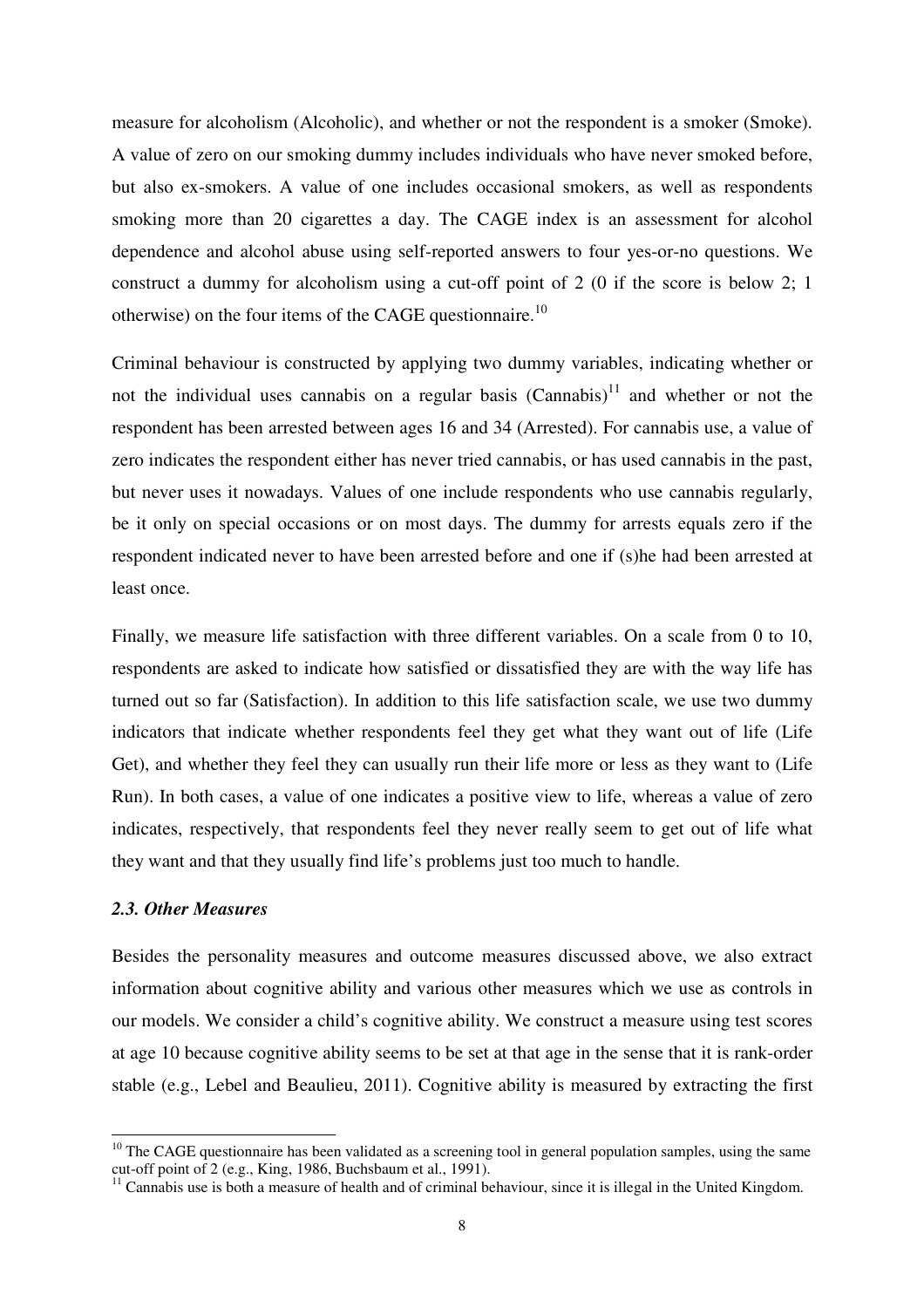principal component from a set of eight standardised test scores, all measured at the age of 10. The test scores include the four British Ability Scales (word definitions, recall of digits, similarities, matrices), as well as the Shortened Edinburgh Reading Test, the CHES Pictorial Language Comprehension and Friendly Maths tests, and a spelling test. Cronbach's alpha on the set of test scores is .89 and the explained variance of the resulting principal component is 58 per cent.

School performance, the home environment a child grew up in, social skills as a child, and final education and occupation are also measured. These other measures are used alongside the Big Five personality measures to estimate the effects of personality on outcomes, and are introduced and discussed in Section 3. Table A1 provides the definitions and construction of the various variables. Table A2 presents descriptive statistics for these variables, both for the restricted working sample of 2,934 employed respondents with wage information and the unrestricted sample containing all respondents.

#### *2.4. Selection*

When we restrict our sample to employed respondents with valid wage information, the sample shows significant differences in terms of personality and socio-economic outcomes compared to the full population of respondents with valid information on these measures (the unrestricted sample). As Table A2 reveals, the working sample scores about a tenth of a standard deviation higher on all personality traits. The unrestricted sample shows a higher share of smokers, cannabis users, and arrests, and is on average less satisfied with life than when we restrict the sample to the working sample.

The same holds for the different sets of control variables. Parents of the average respondent in the working sample are more highly educated and have higher social class. Subjects themselves are also more highly educated and have higher social class, while also displaying less behavioural problems and higher self-esteem and internal locus of control as a child. Selection on being employed and reporting wages significantly affects the sample statistics, and might also influence the estimated relationship between personality and outcomes. While all analyses in this paper are restricted to the working sample for consistency in the estimation population, the results remain both qualitatively and quantitatively similar when relaxing this selection for the other socio-economic outcomes.<sup>12</sup>

 $\overline{a}$ 

 $12$  These results are available on request.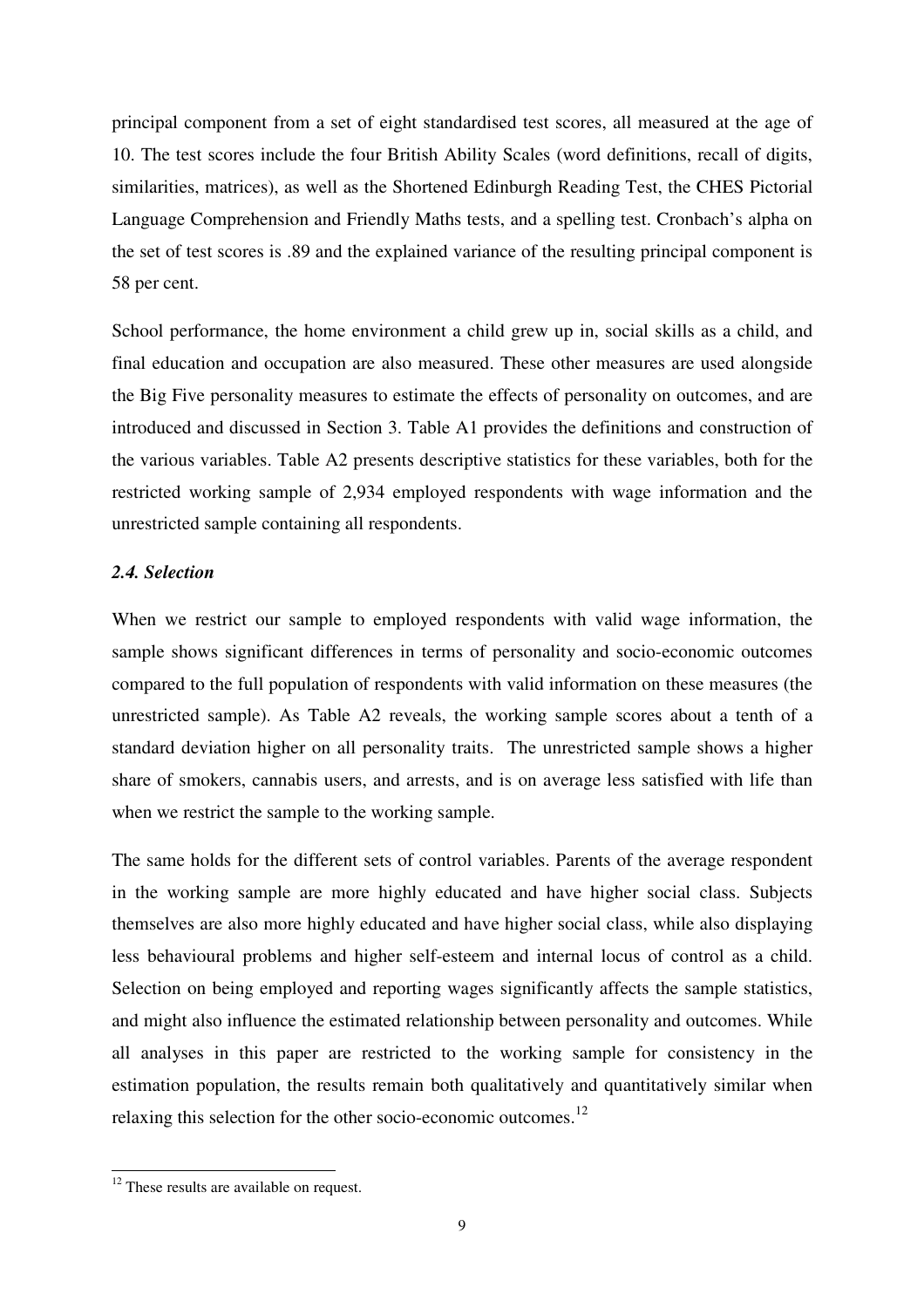#### *2.5. Descriptive Statistics*

Table 2 shows the correlations between the four personality traits as well as their correlations with our outcome measures. This yields a first indication of the relationship between childhood personality and adult outcomes. Conscientiousness consistently shows the strongest correlations. A more detailed picture of the correlation between conscientiousness and outcomes is presented in Figure 1. It shows mean outcomes by deciles of conscientiousness. The upper deciles are put together because we cannot discriminate in terms of conscientiousness. There is a clear gradient in conscientiousness for most outcomes, where those lower in the distribution of conscientiousness obtain less favourable outcomes than those higher in the distribution. The bottom ten per cent report average gross hourly wages below 11 pounds, whereas the top forty per cent earn over 14 pounds per hour. In terms of smoking behaviour, the bottom ten per cent is twice as likely to smoke compared to the top forty per cent (40 vs. 20 per cent). As can be seen from Figure 1, similar patterns are obtained for other outcomes.

Since we want to explore the relationship between childhood conscientiousness and a range of adult socio-economic outcomes, we need to account for possible confounding relationships. Cognitive ability, the home environment, sociability and education are all domains that relate to adult wages and other socio-economic outcomes as well as to childhood personality. They may therefore also influence estimates of the relationship between personality traits and socio-economic outcomes. Table A3 in the Appendix compares respondents who score below average on wages and the four personality traits with those who score above average on each of these measures. Below and above average scorers are compared in terms of averages on variables relating to the above mentioned domains. The obtained patterns suggest that there are sizeable associations between these domains and both wages and personality.

Those ending up earning above average hourly wages by age 34 scored significantly higher on all personality measures, both at age 10 and age 16. Consistent with the notion that cognitive ability and education have significant effects on labour-market outcomes, they also scored significantly higher on ability tests and went on to complete more years of schooling. Additionally, above average earners had significantly better home environments when growing up and scored significantly higher on most measures of sociability. Those with above average conscientiousness or agreeableness had better home environments when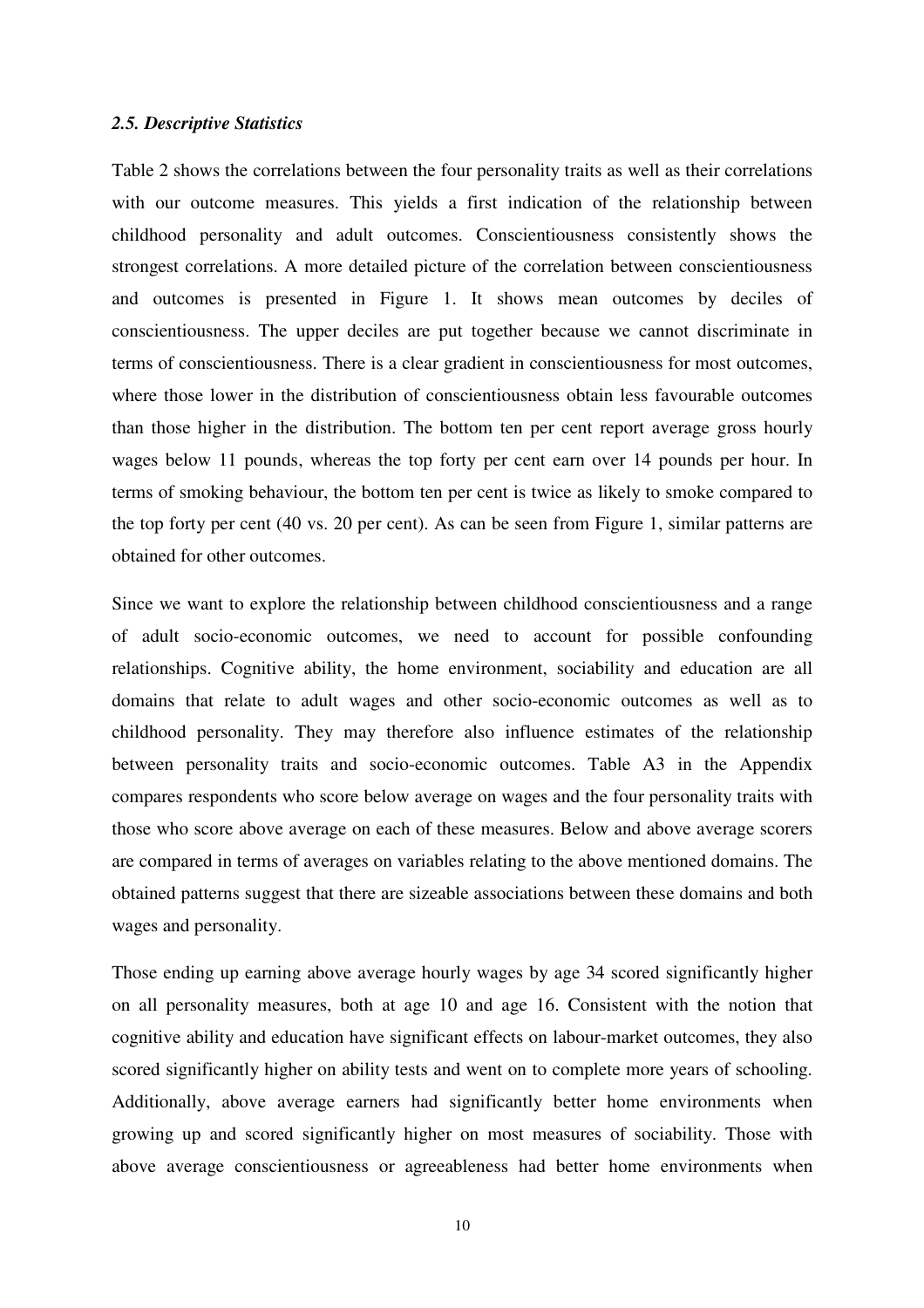growing up. To a lesser extent, the same holds for extraversion and emotional stability. Above average personality traits are also associated with significantly higher sociability measures; this applies to all four traits, specifically to agreeableness.

When it comes to the association between personality traits and cognitive ability and educational achievements, the differences between the below- and above-average groups are significant for conscientiousness and agreeableness, and most pronounced for conscientiousness. Those with above average conscientiousness score .4 of a standard deviation higher on our cognitive ability measure. Above average conscientiousness is also associated with completing about 1.2 years more schooling.

Since both outcomes and personality traits are associated with childhood circumstances, sociability and final educational achievement, it seems important to control for these domains when estimating the relationship between personality traits and outcomes. Given the sizeable and significant association between personality traits and ability measures, as observed in Table A3, it is also important to account for cognitive ability in our models.

#### **3. Conscientiousness and Outcomes**

Our first task is to show that there is a sizeable correlation between measured conscientiousness at age 16 and adult outcomes. This section presents estimates with different sets of controls.

#### *3.1. Basic Estimates*

Table 3 presents estimates of models in which outcomes are explained by measured personality traits at age 16. Control variables for cognitive ability at age 10, region of birth and dummies for gender and fulltime employment are added to these models. Investigation of the four rows in Table 3 reveals that there is a statistically significant correlation between all adult outcomes and the measure of conscientiousness. Agreeableness is also correlated with most outcomes, yet to a lesser extent when compared to the correlations for conscientiousness. The correlations for extraversion are mixed in nature, with higher childhood extraversion being associated with higher adult satisfaction with life, but also with less savings, higher rates of tobacco and cannabis use, and higher rates of arrest. The measure of emotional stability is only significantly correlated with savings and crime. The size of the coefficients varies. In general, the size of the coefficient on conscientiousness is the largest.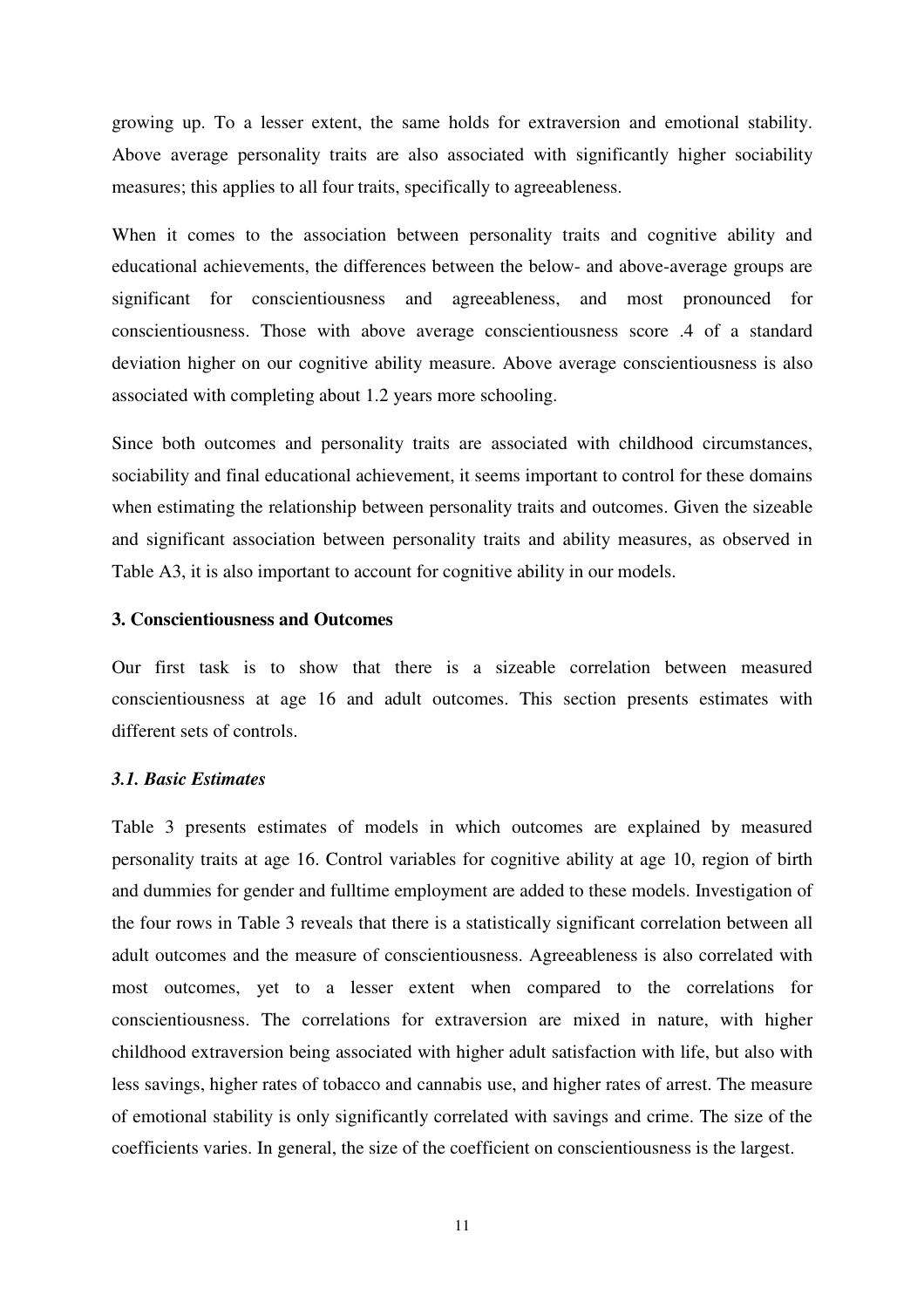Since our personality measures are standardised to have mean zero and a standard deviation of one within each regression sample, the coefficients can be interpreted as a *ceteris paribus*  change in the outcome measure for a one standard deviation increase in the measured personality traits. Using this way of interpreting the estimates, individuals who have a one standard deviation above average conscientiousness at the age of 16, earn on average 4.1 per cent higher gross hourly wages  $(e^{-0.0400} - 1)$  by the age of 34. Their BMI at that age is .22 points lower, and (on a scale from 0 to 10) they rate their life satisfaction .11 points higher. On average, they are also 3.2 percentage points more likely to save, 3.2 percentage points less likely to be alcoholic, 4.2 percentage points less likely to smoke, and 2 percentage points less likely to use cannabis on a regular basis. A one standard deviation increase in conscientiousness is further associated with a 1 percentage point lower likelihood of ever having been arrested, and with improved feelings of getting out of life what one wants and feeling one can run one's life as desired (2.9 and .7 percentage points higher, respectively).

The same analysis has been performed for men and women separately. Using data from the Wisconsin Longitudinal Study, Mueller and Plug (2006) find that the coefficients on the different traits differ across gender. This merits further analysis because they find that especially female outcomes are sensitive to differences in conscientiousness. However, we do not find statistically significant differences between the sexes when we repeat the analysis presented in Table 3 for men and women separately.<sup>13</sup> The effect sizes for males are somewhat higher and for females they are somewhat lower. The estimated effects on wages (comparable to Table 3, column (1)) are .0544 for men and .0244 for women. The estimated effects remain statistically significant. The estimation results split by gender are available upon request.

#### *3.2. Extensions*

 $\overline{a}$ 

The fact that conscientiousness at age 16 is correlated with later-life outcomes needs further analysis. We extend the analysis into four directions. First, we investigate the role of parents and the home environment. A sound home environment and parental inputs are key factors for child development (e.g., Herrnstein and Murray, 1994 and Shonkoff and Phillips, 2000). Second, we examine the role of education. Abilities and traits are to a large extent created and education may help to build these (e.g., Cunha et al., 2010). Third, we add measures of

<sup>&</sup>lt;sup>13</sup> The only exception is regular use of cannabis. The effects of conscientiousness on cannabis use are only significant for men. When adding interaction terms of personality traits with the male dummy, the differences in coefficients for men and women are only significant for cannabis use.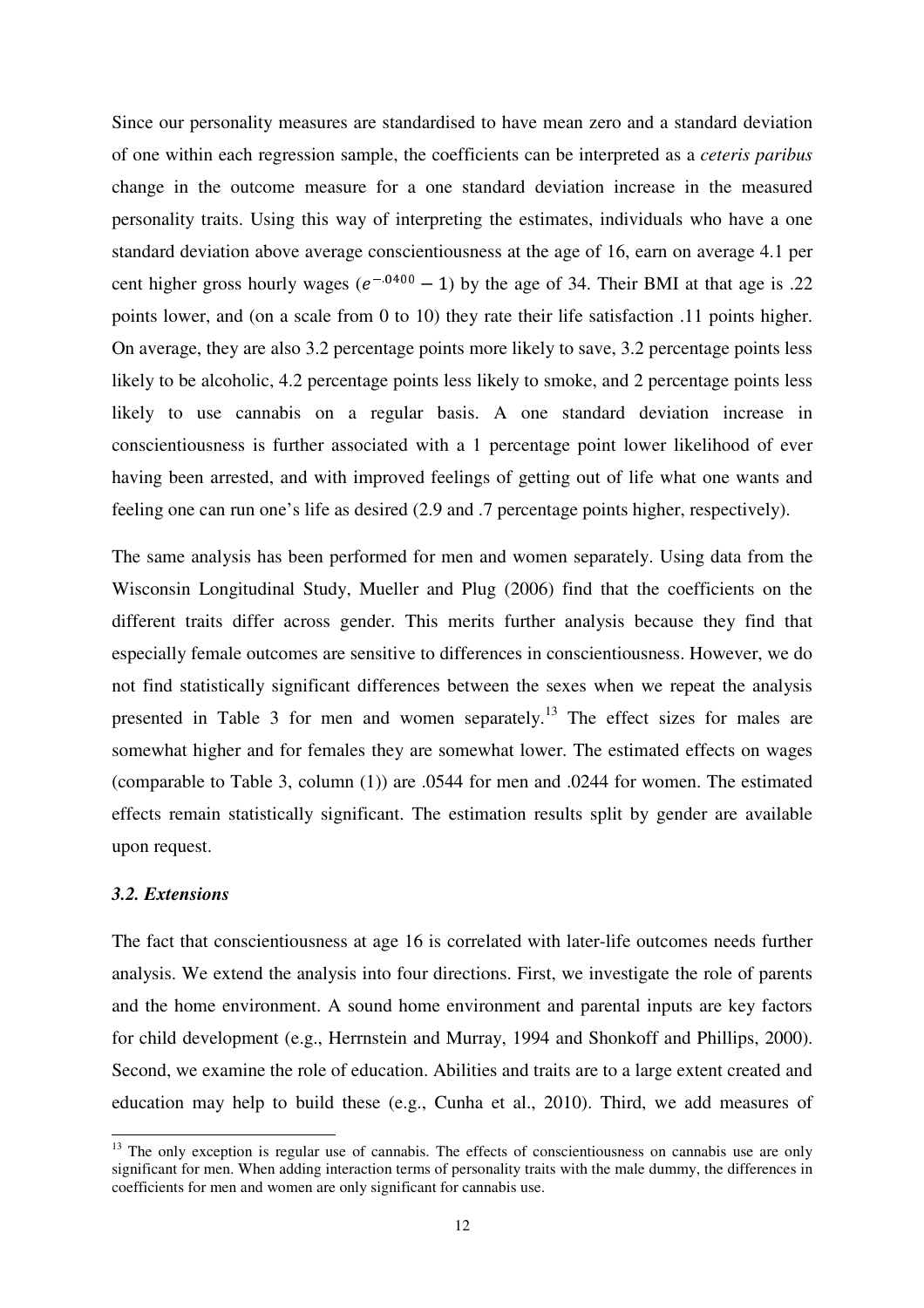sociability, self-esteem and locus of control. These covariates help shape a more balanced personality and are positively correlated with labour-market success (e.g., Persico et al., 2004, Heckman et al., 2006 and Borghans et al., 2008c). Finally, we conduct analyses in which we control for the average level of personality traits within one's occupation. The reason for doing so is that absolute levels of personality traits could be misleading and that relative measures determine success (e.g., Gronau, 1974 and Borghans et al., 2008c).

Table 4 and Table 5 present the results. Whereas Table 4 only reports the coefficient on conscientiousness, Table A4 in the Appendix displays the estimates for the other three measures of personality in the same way as documented in Table 4.

#### *3.2.1. Home Environment*

 $\overline{a}$ 

If it is the home environment that is the key factor influencing adult wages, personality traits should have no effect on outcomes if we control for parental investments. We add a number of controls for the child's home environment to the basic model: dummies for the absence of the father at birth and for having a teenage mother; years of education of the parents; social class of the parents measured by whether or not parents had a skilled or professional occupation when the child was born; parenting styles and parent-child relationships; parents holding of a liberal worldview; parental beliefs in giving a child some freedom and teaching the child discipline at age 5; the child's view on family ties at age 10, and on parental skills at age 16.<sup>14</sup>

The variables are documented and defined in Table A1 and descriptive statistics are shown in Tables A2 and A3 in the Appendix. The descriptive information presented in Table A3 suggests that above average earners grew up in more beneficial home environments. Their parents completed more years of schooling and had a higher social class. At age 5, their parents had a more liberal world view and believed less in strict authoritarian childrearing. At age 10, they experienced stronger family ties than below average earners did at that age.

The first row of Table 4 shows that controlling for the home environment does not substantially affect the correlation between the measure of early conscientiousness and adult

<sup>&</sup>lt;sup>14</sup> Adding more covariates to the regression models reduces the number of observations. However, the pattern of results remains similar. Parental social class, childrearing style, and good parent-child relationships do seem to matter most in terms of explaining outcomes. Additional measures associated with the home environment are number of younger and older siblings (at ages 5, 10, and 16), being read to as a 5-year old, being in a single parent family and living with both natural parents (at ages 0, 5, 10, and 16), and having experienced separation, divorce, and/or death of parent(s) between birth and age 16. When adding these to our models, they do not significantly affect outcomes, nor do they have an impact on the estimated effects of personality.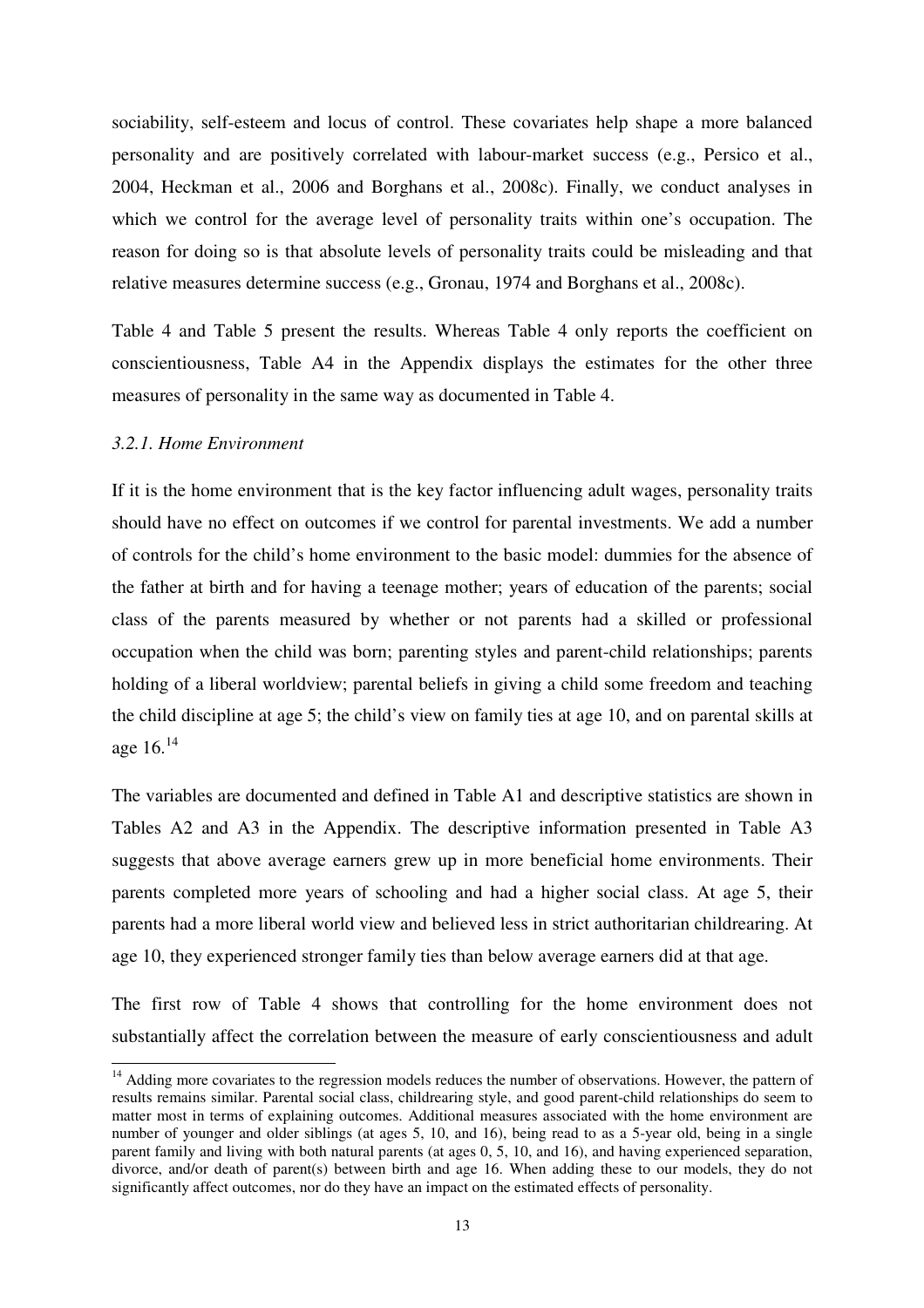outcomes. The coefficients are comparable to the ones in Table 3, and remain significant, except for the coefficients on BMI, alcohol dependence and crime (being arrested). While similar in magnitude, these coefficients are no longer statistically significant.

#### *3.2.2. Education*

 $\overline{a}$ 

The positive relationship between educational achievement and wages is well-known, and is also apparent from Table A3. If personality is predictive of outcomes because it affects final educational achievement, controlling for education would result in insignificant, or significantly lower, estimated effects for conscientiousness. To control for educational attainment, we use completed years of schooling.<sup>15</sup> We also control for social class by adding a dummy that equals one if the respondent's job is of a skilled or professional nature. The second row of Table 4 shows that the results of these analyses do not alter the picture, with the exception of crime. In general, measured conscientiousness is correlated with measures of education and social class, but the estimated correlations between conscientiousness and outcomes are not significantly affected.

The estimated effects of education and social class on wages are relatively large. In a causal interpretation of the estimates, an additional year of schooling is estimated to yield 1.3 per cent higher gross hourly wages. Being employed in a skilled or professional occupation is associated with about 30 per cent higher hourly wages, compared to lower level jobs. Adjusting for social class at earlier ages (30 and 26) yields similar results.

#### *3.2.3. Early Sociability, Self-esteem and Locus of Control*

Another channel through which conscientiousness could affect outcomes is sociability. Being more sociable and having a better social standing is likely to influence success in school or the labour market. Since personality measures could be correlated with early sociability, we incorporate a number of sociability measures into our models.

The Rutter score is a measure of behavioural problems, and is achieved by summing up the scores on 16 mother-rated items. Self-esteem relates to someone's sense of self-worth and confidence. It is constructed by summing up the scores on 12 self-rated items. Locus of control measures whether respondents see the world as deterministic or that an individual can alter outcomes through hard work and effort. The measure for locus of control results from

<sup>&</sup>lt;sup>15</sup> Using a dummy indicator of having achieved one's A-levels rather than years of schooling as a measure for educational achievement yields qualitatively and quantitatively similar results.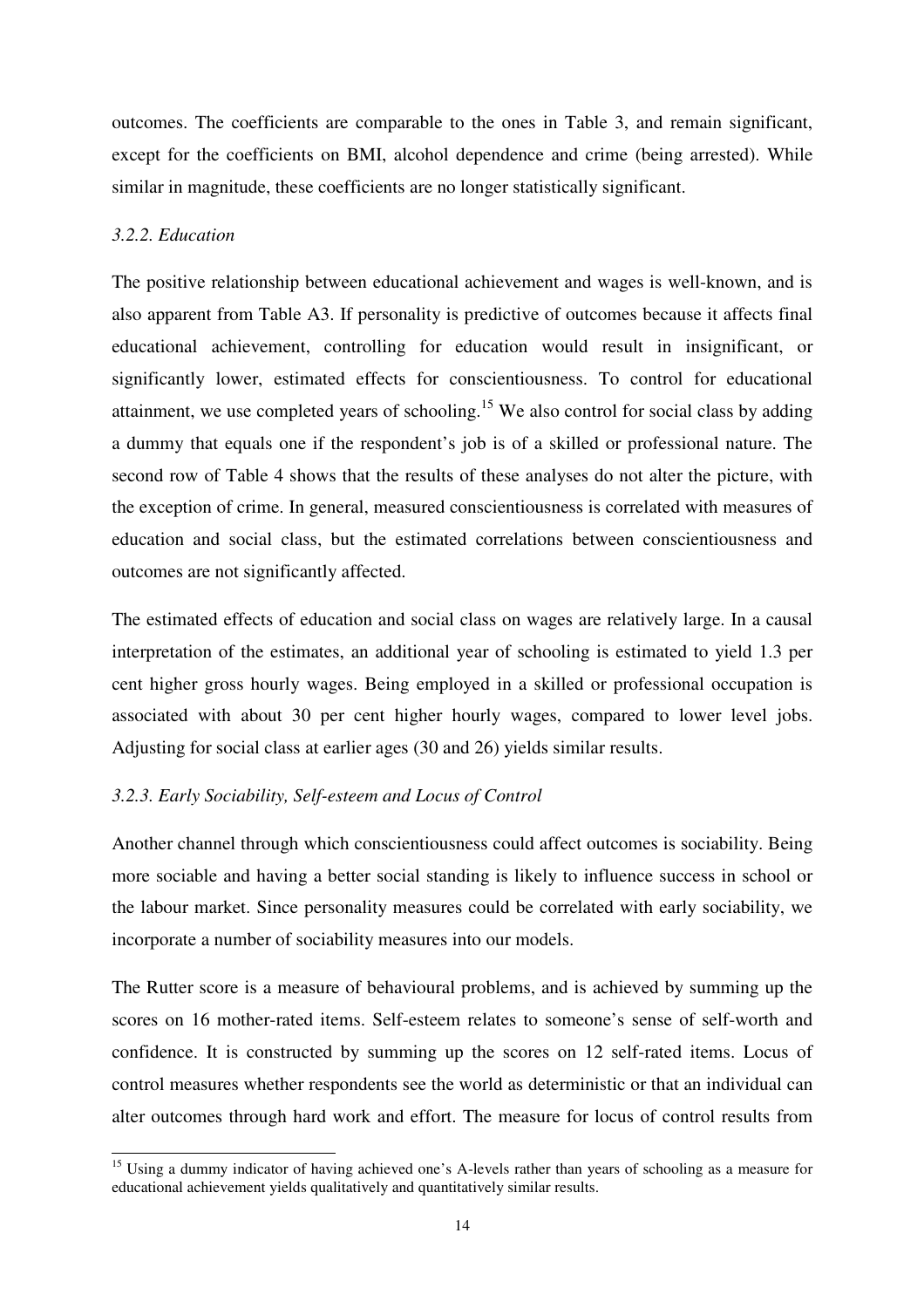adding up the scores of 15 self-rated items. The Rutter, self-esteem, and locus of control scores are standardised to have mean zero and standard deviation one within each regression sample. Sociability at age 16 includes a self-rated amount of sports and number-of-friends indicator, both within and outside school. The Appendix provides details about the individual items and the construction of the measures applied here. Tables A2 and A3 provide descriptive statistics for these measures.<sup>16</sup>

The last three rows of Table 4 present the results of these regression models. Controlling for self-esteem and locus of control does not seem to alter the estimates of measured conscientiousness for wages and other socio-economic outcomes. Including Rutter scores at ages 5, 10 and 16 or sociability at age 16 seems to affect the outcomes on the life satisfaction indicators only.<sup>17</sup>

Table A4 reports the coefficients on the other three measured personality traits. While the effects of conscientiousness remain intact after controlling for the home environment, many of the effects for the three other personality measures reduce and often become insignificant. In general, the same holds when we add controls for childhood behaviour problems (Rutter) or sociability at age 16 (Sociability). Controlling for educational achievements or for selfesteem and locus of control at age 10, however, does not alter the associations with outcomes for the other personality traits. Thus, the correlation between personality and adult outcomes is distinct from correlations between these outcomes and education and social class, as well from the associations between measures of early behavioural problems and outcomes.

#### *3.2.4. Sorting*

 $\overline{a}$ 

Different workers flock to different jobs in the sense that personality is likely to influence a person's occupational choice and match efficiency (e.g., Krueger and Schkade, 2008). We construct measures of occupations from the Standard Occupational Classification of 2000

<sup>&</sup>lt;sup>16</sup> We use measures of self-esteem and locus of control as measured at the age of 10, but we also derived these measures at age 16. However, we are only able to construct these measures for a limited number of individuals at age 16. The sample is reduced to about 1,100. The estimates remain comparable to the ones we present here.

<sup>&</sup>lt;sup>17</sup> Other age-10 sociability measures considered in our analyses are teacher rated popularity with peers and number of friends, as well as teach rated boldness (as opposed to shyness) and cooperativeness. These are positively associated with wages, but leave our personality estimates unchanged. Other age-16 sociability measures considered are having any hobbies and number of hours spent on them (at 16), having a very close friend and ever having had a boy/girlfriend (at 16), ever having been removed from class, suspended from school, and been in contact with the law (at 16). None of these influence wages if we add them to our main specification, and they also do not affect our personality estimates. The same holds for controlling for age-16 social outcomes: ever tried cannabis, ever tried cocaine, alcohol consumption, criminal activity and temptation, and being arrested.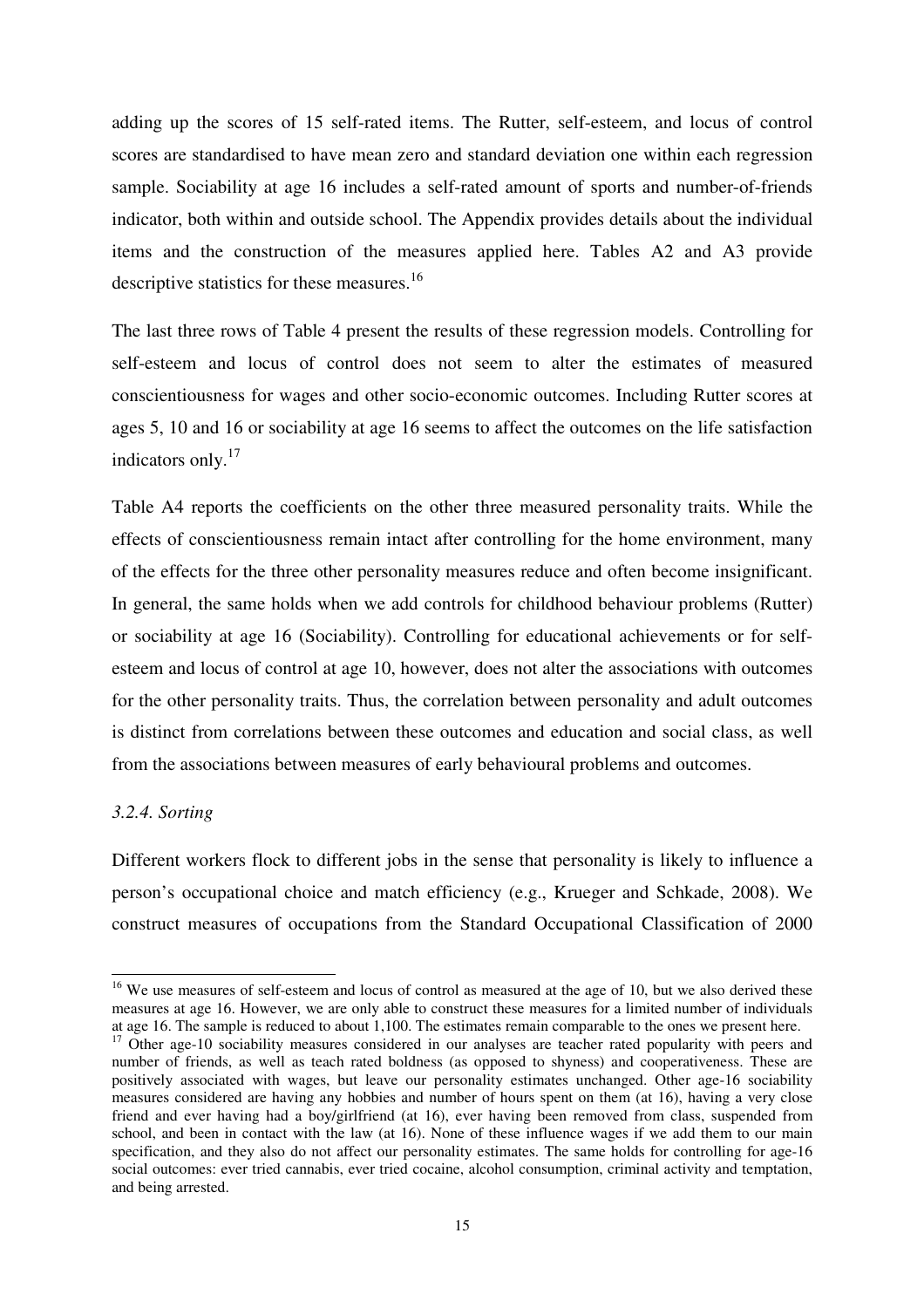(SOC2000) to determine the possible effects of selection into different occupations on our estimates.

Table A5 shows the different categories and demonstrates that people in different occupations differ significantly in terms of personality traits. For example, Science and Technology Professionals score significantly higher than average conscientiousness, agreeableness, and emotional stability at age 16. On the other hand, people becoming Mobile Machine Drivers at age 34 score over half of a standard deviation below average on conscientiousness and agreeableness. These statistics suggest that there is value in analysing the effects of occupational differences in personality traits.

Table 5 shows the results of two models in which we control for average personality traits within occupations. Since the personality of people in different occupations differs, the correlation between conscientiousness and wages drops.

We explore two sets of equations. The first set adds the average personality traits within one's occupation ("Avg Occ. ... (16)"). The second set of estimates does not include the personality trait itself, but a set of dummy variables indicating whether or not the individual scores above the occupational average on each personality trait. For example, to arrive at the dummy "Above Avg Occ. C (16)", we first subtract the average level of conscientiousness in the occupation an individual is employed in from his own conscientiousness at age 16. The dummy indicator is set to one in case the resulting difference is positive, and it is set to zero otherwise. In addition to our main controls, we further control for number of years on the job and add social class dummies to the model.<sup>18</sup>

In column (1) we observe that average occupational personality traits seem to be significant predictors of wages. The effect of individual conscientiousness is much lower, once average conscientiousness within one's occupation is controlled for. The estimate drops from .040 in Table 3 to .016, and is no longer significantly different from zero, at conventional significance levels. This suggests that much of the estimated wage premium for early conscientiousness could result from occupational sorting.

The final specification, presented in column (2), compares those with below average personality traits to those with above average personality traits. Individuals with traits above

 $\overline{a}$ 

 $18$  We also conducted the analysis using age-10 information on personality traits. The results are qualitatively similar to the ones presented here.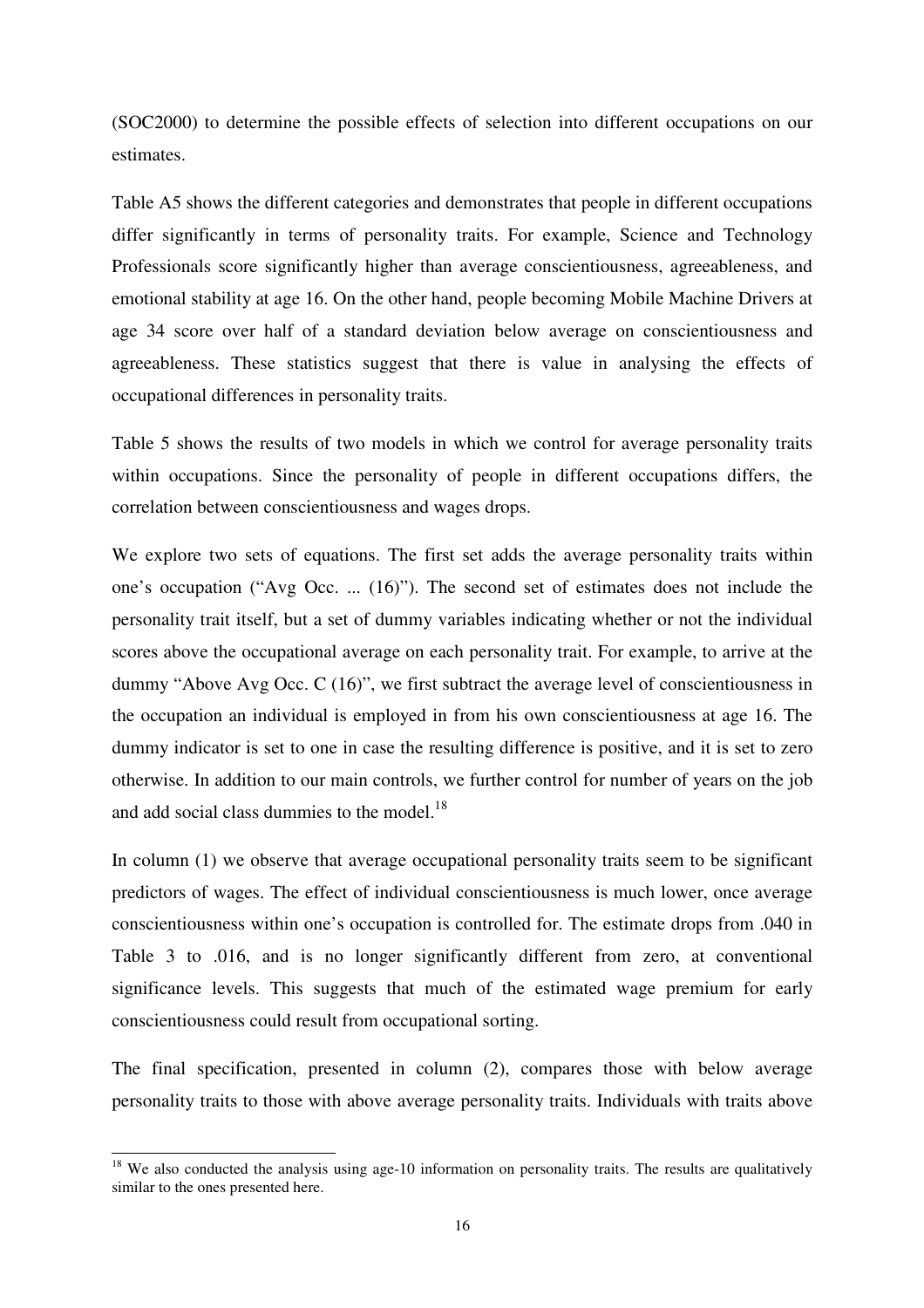the occupational average, in terms of conscientiousness, earn on average 4.4 per cent higher gross hourly wages than those below the average, suggesting that even within one's occupation, with a more homogeneous distribution of personality traits, it pays to be more conscientious. This is, however, not the case for the other traits.

#### **4. Measurement Error**

 $\overline{a}$ 

Measurement error in personality traits could bias our estimated effects of personality traits on outcomes. We deal with possible effects of measurement error in three ways. We reestimate the models documented in Table 3 by using 2SLS, errors-in-variables (EIV) regressions and structural equation modelling (SEM). The results are presented in Table 6; the first-stage estimates of the 2SLS models are displayed in the Appendix (Table A6).

The OLS regressions presented in Table 3 could be biased because of correlation between the independent variables and the error term. The most common way to deal with this problem is to apply an instrumental variables technique. We use the age-10 personality constructs as instruments for those measured at age 16 (see Table 1 for reliability coefficients). We assume that measurement error in the mother-rated items at both points in time is uncorrelated, which seems plausible given the six-year window between the two surveys. The first-stage results shown in Table A6 look fine and the F-tests well exceed the threshold of 10. The predicted traits obtained from the first stage are standardised to have mean zero and standard deviation one, such that the resulting coefficients can be compared with those from the main specifications reported in Table 3. The second-stage estimates are shown in the top panel of Table 6. The coefficients for conscientiousness are generally slightly smaller, and estimated with less precision, which is demonstrated by the lower t-statistics. This is especially true for the measures of life satisfaction, for which the effects of conscientiousness are no longer significantly different from zero. The same pattern of changes exists for the other personality traits. The main exception is the estimated correlation between conscientiousness and wages, which has become stronger, with a point estimate of .049.<sup>19</sup>

 $19$  As an alternative to using the same mother-rated items at age 10, we consider age-10 personality constructs obtained from teacher-rated items. The first-stage results are strong, and the second-stage estimates again show the same pattern of strong and significant effects for conscientiousness. The precision of the estimates reduces somewhat, with slightly smaller t-statistics. These results are available upon request. Teachers describe the respondents at age 10 by rating them on 53 items, many of which are similar to the items rated by the mothers. After removing items related to motor skills and behavioural problems, a subset of 27 items is used to construct age-10 teacher-rated constructs for conscientiousness (11 items), extraversion (6 items), agreeableness (5 items), and emotional stability (5 items). Cronbach's alphas are .93, .84, .88, and .86, respectively; with the first principal components explaining 58, 56, 69, and 65 per cent of the variance of the items, respectively.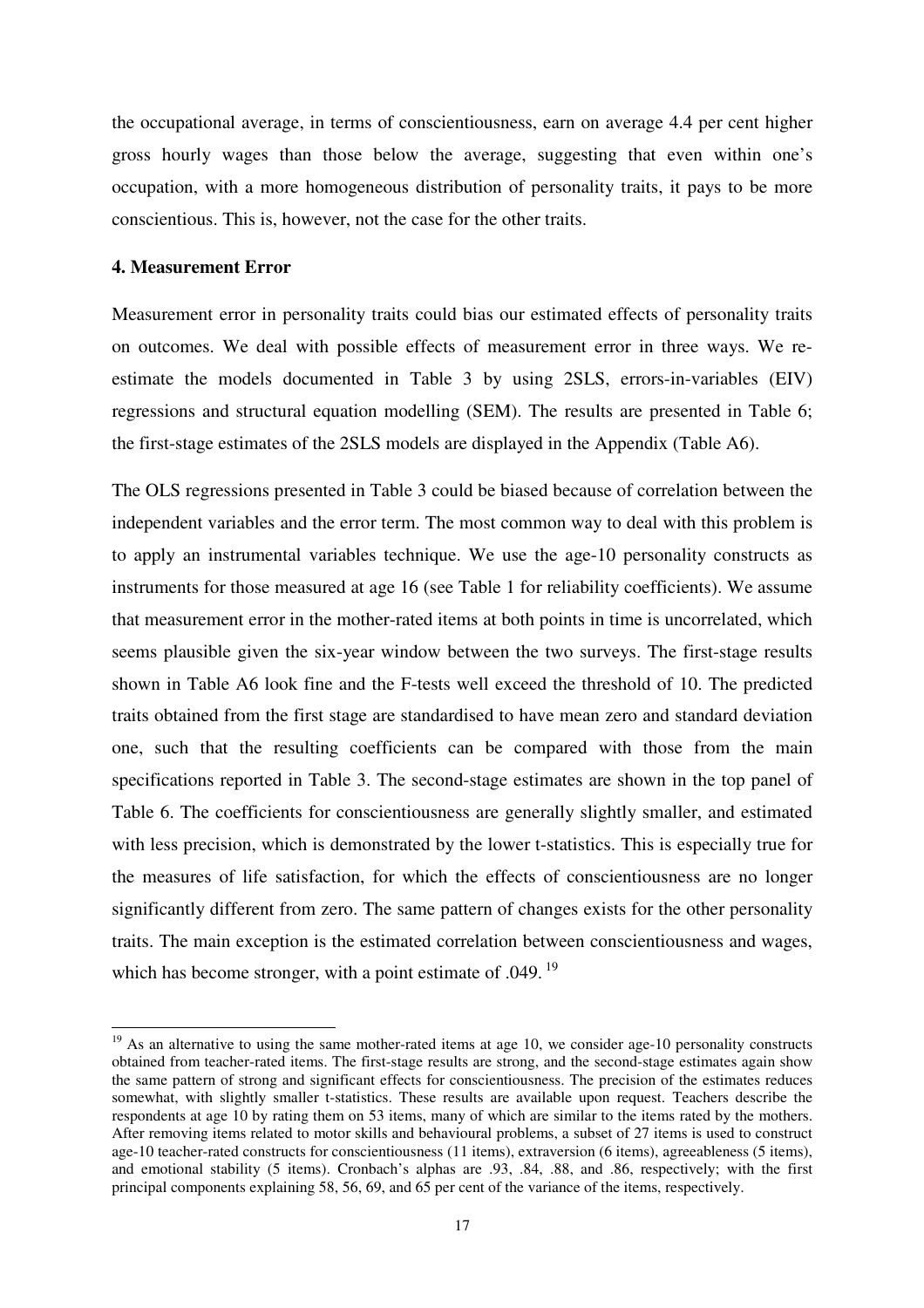A second concern with our measures of personality is that the reliability of the four traits differs. A constructed trait less prone to measurement error is more likely to yield significant estimates, which would lead to flaws in our interpretation. To deal with this possibility we use EIV regressions in which Cronbach's alphas (see Table 1) are applied as reliability measures for the traits. The Cronbach's alpha associated with cognitive ability at age 10 is .90, and is also applied. The second panel of Table 6 presents the estimates. Generally, the coefficients turn out to be similar to the ones presented in Table 3 in terms of statistical significance. The point estimates are generally slightly larger. For conscientiousness we again obtain a higher order of magnitude, with a coefficient of .048.

Finally, SEM is a maximum likelihood technique to deal with measurement error. It takes into account measurement error at the level of the 22 items we use to construct our four measures of personality traits. More specifically, the errors in the items are part of the estimation procedure and incorporated in the measurement model. The bottom panel in Table 6 shows the estimation results of correcting for measurement error at the item-level. Once again, the pattern of significance is similar to the results from Table 3, with slightly higher estimates, which are measured less precisely. The estimated effect on hourly wages of a standard deviation increase in conscientiousness (.041) is similar to that obtained in Table 3 (.040).

All in all, the predictions in Table 3 do not change substantially when we correct for possible measurement error in the measured traits. The associations found in Table 3 remain significant, even with slightly larger point estimates. In the next sections we therefore continue by using OLS estimators.

#### **5. Decomposing Conscientiousness**

The estimation results point towards an important role for conscientiousness in explaining outcomes relative to the other personality traits. We continue our analysis with a more detailed decomposition and investigation of the importance of early conscientiousness in explaining outcomes at age 34.

#### *5.1. Lower-Order Structure*

Personality psychologists have examined the lower-order structure of conscientiousness and other personality traits. The five most important facets of conscientiousness are impulse control, orderliness, decisiveness, reliability, and industriousness.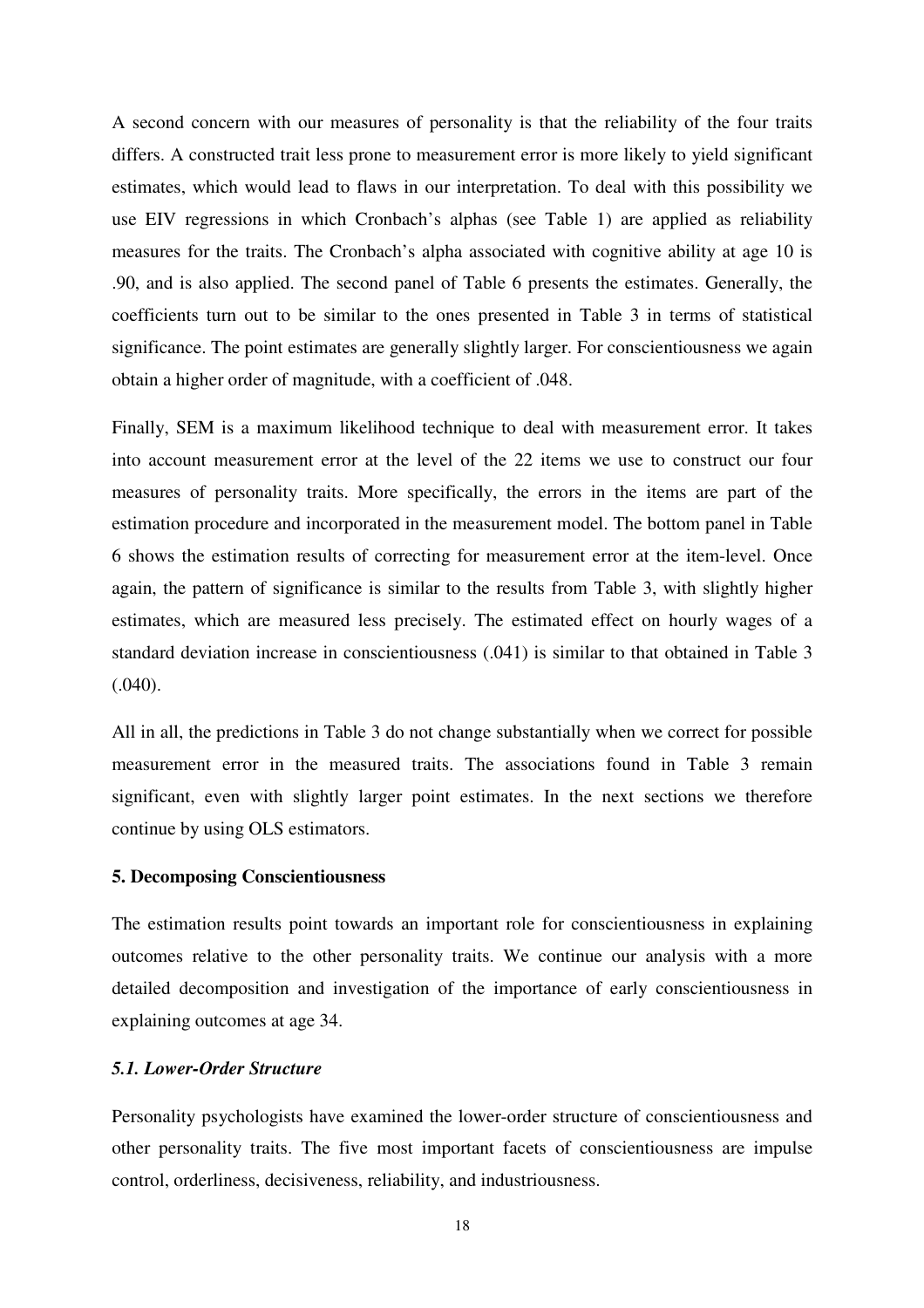| <b>Facet of</b>   | <b>Description</b>                                                                                                                                                                                                                                                                                                                                                                                                                                                                                                 | <b>BCS</b> item          |
|-------------------|--------------------------------------------------------------------------------------------------------------------------------------------------------------------------------------------------------------------------------------------------------------------------------------------------------------------------------------------------------------------------------------------------------------------------------------------------------------------------------------------------------------------|--------------------------|
| conscientiousness |                                                                                                                                                                                                                                                                                                                                                                                                                                                                                                                    |                          |
| Impulse control   | "The propensity to inhibit proportional"<br>responses"                                                                                                                                                                                                                                                                                                                                                                                                                                                             | Easily distracted        |
| Orderliness       | "The propensity to be organised and neat"                                                                                                                                                                                                                                                                                                                                                                                                                                                                          | Difficulty concentrating |
| Decisiveness      | "The propensity to make deliberate decisions"                                                                                                                                                                                                                                                                                                                                                                                                                                                                      | Cannot settle            |
| Reliability       | "The propensity to be responsible and<br>dependable"                                                                                                                                                                                                                                                                                                                                                                                                                                                               | Fails to finish things   |
| Industriousness   | "The propensity to work hard"<br>$A = \mathbf{D} \cdot \mathbf{1} + \mathbf{1} \cdot \mathbf{A} \cdot \mathbf{A} \cdot \mathbf{A} + \mathbf{1} \cdot \mathbf{1} \cdot \mathbf{A} \cdot \mathbf{A} \cdot \mathbf{A} \cdot \mathbf{A} \cdot \mathbf{A} \cdot \mathbf{A} \cdot \mathbf{A} \cdot \mathbf{A} \cdot \mathbf{A} \cdot \mathbf{A} \cdot \mathbf{A} \cdot \mathbf{A} \cdot \mathbf{A} \cdot \mathbf{A} \cdot \mathbf{A} \cdot \mathbf{A} \cdot \mathbf{A} \cdot \mathbf{A} \cdot \mathbf{A} \cdot \mathbf{$ | -                        |

*Source*: Roberts et al. (2004) and Jackson et al. (2009).

Investigation of the list of 83 items explored by Roberts et al. (2004) suggests that our items of conscientiousness (see Table 1) can be put into four facets of conscientiousness. The item "cannot settle" falls into the category of decisiveness; "easily distracted" in impulse control; "fails to finish things" in reliability; and "difficulty concentrating" in orderliness. Our database also contains a measure of locus of control, which is related to impulse control.<sup>20</sup>

Table 7 displays correlation coefficients among the four facets of conscientiousness, as well as their correlations with the measured personality traits and outcome variables. Only those coefficients that are significant at the 5 per cent level are shown. Note that positive correlation coefficients indicate that better behaviour is positively associated with the variable at hand. Of these four facets, "fails to finish things" and "easily distracted" show the highest correlations with the conscientiousness construct, as well as with our outcome measures. This is consistent with the observation by Jackson et al. (2009) and Roberts et al. (2004), who also find the strongest outcomes on these two facets of measured conscientiousness in their search for a lower-order structure of personality traits. Locus of control is also statistically significantly correlated with conscientiousness and with the four facets. The correlation coefficients between locus of control and the facets of conscientiousness are much lower compared to the correlations of the four facets with one another, which is consistent with the findings in Table 4. Its correlation with measured emotional stability, pointed at in other studies, is low, relative to its correlation with conscientiousness (e.g., Almlund et al, 2011).

 $\overline{a}$  $20$  Roberts et al. (2004) and Jackson et al. (2009) present an overview of the relevant literature from which the lower-order structure of conscientiousness is derived. Roberts et al. (2004) performed a principal component analysis on 83 items drawn from over 2,000 surveys. It turns out that measured conscientiousness consists of a number of facets. Roberts et al. (2004) find nine facets, Jackson et al. (2009) five. Jackson et al. (2009) find that no existing personality measure includes all facets of conscientiousness identified from the psycholexical search. Roberts et al. (2004) show that there are good levels of discriminant validity with the remaining traits in the Big Five. This allows us to add facets of conscientiousness along with the other three traits (extraversion, agreeableness and neuroticism).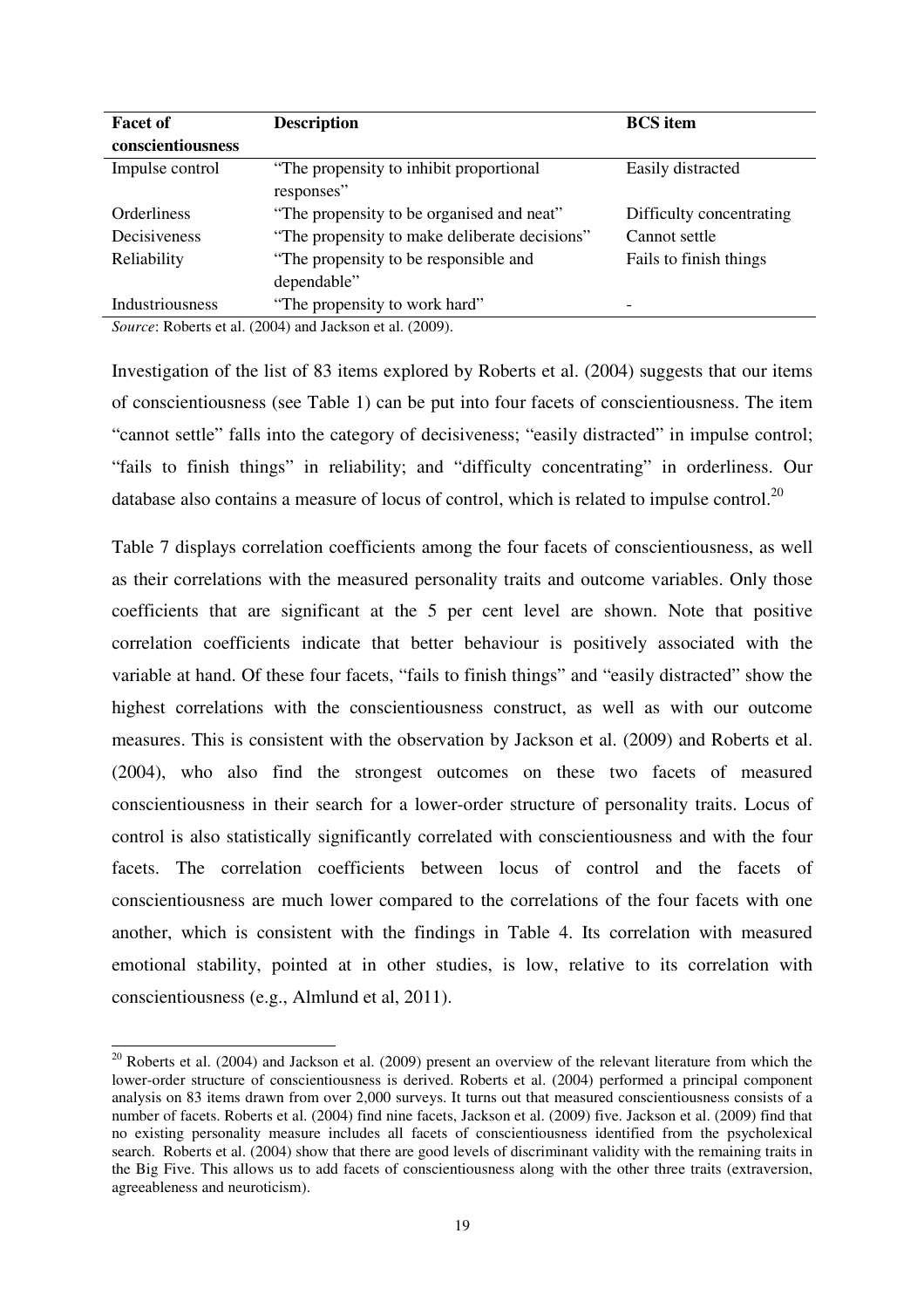#### *5.2. Returns to Different Items*

The next step is to add the individual facets of measured conscientiousness to the regression models to see what aspects of conscientiousness explain the various outcomes at age 34. Table 8 reports the estimates for wages with different sets of controls. Table 9 reports the estimates for the other outcomes for the main specification.

Each column in Table 8 is the result of estimating a specification as shown in Table 4. Each cell refers to a separate analysis in which we have included the individual facets instead of measured conscientiousness. For example, when estimating the wage effect of conscientiousness item "fails to finish things", we regress adult wages on that item, age-16 personality measures extraversion, agreeableness, and emotional stability, and on other controls, depending on the specification used; but we do not include the construct of conscientiousness itself. We have estimated models for the four individual facets of conscientiousness and for locus of control.

Investigation of the rows in Table 8 suggests that the facets "fails to finish things" and "easily distracted" and the trait "locus of control" return significant and sizeable effects on wages. This is true to a lesser extent for the facet "cannot settle", which is insignificant when we control for the home environment or early sociability. The facet "difficulty concentrating", which is related to orderliness, does not seem to be a significant determinant of wages at age 34.

Table 9 reports the estimates of the facets of conscientiousness on the other socio-economic outcomes. The estimates support the results from Table 3. Those who have a higher level of measured conscientiousness at age 16, are significantly more likely to save, more satisfied with their lives, and less likely to be alcohol dependent, to smoke and to use cannabis.

The facet "cannot settle" is most strongly associated with savings, BMI, smoking and crime. This suggests that more decisive persons are less likely to make mistakes or behave in an unhealthy way. The item "fails to finish things", related to reliability, is significantly associated with more healthy behaviour and higher life satisfaction. The facet "easily distracted" and locus of control, related to impulse control, show similar effects.

In terms of what facets of conscientiousness are important for adult wages, we see that reliability, decisiveness and impulse control when young seem to be relevant. Scoring a standard deviation higher on locus of control at age 16, is associated with 10 per cent higher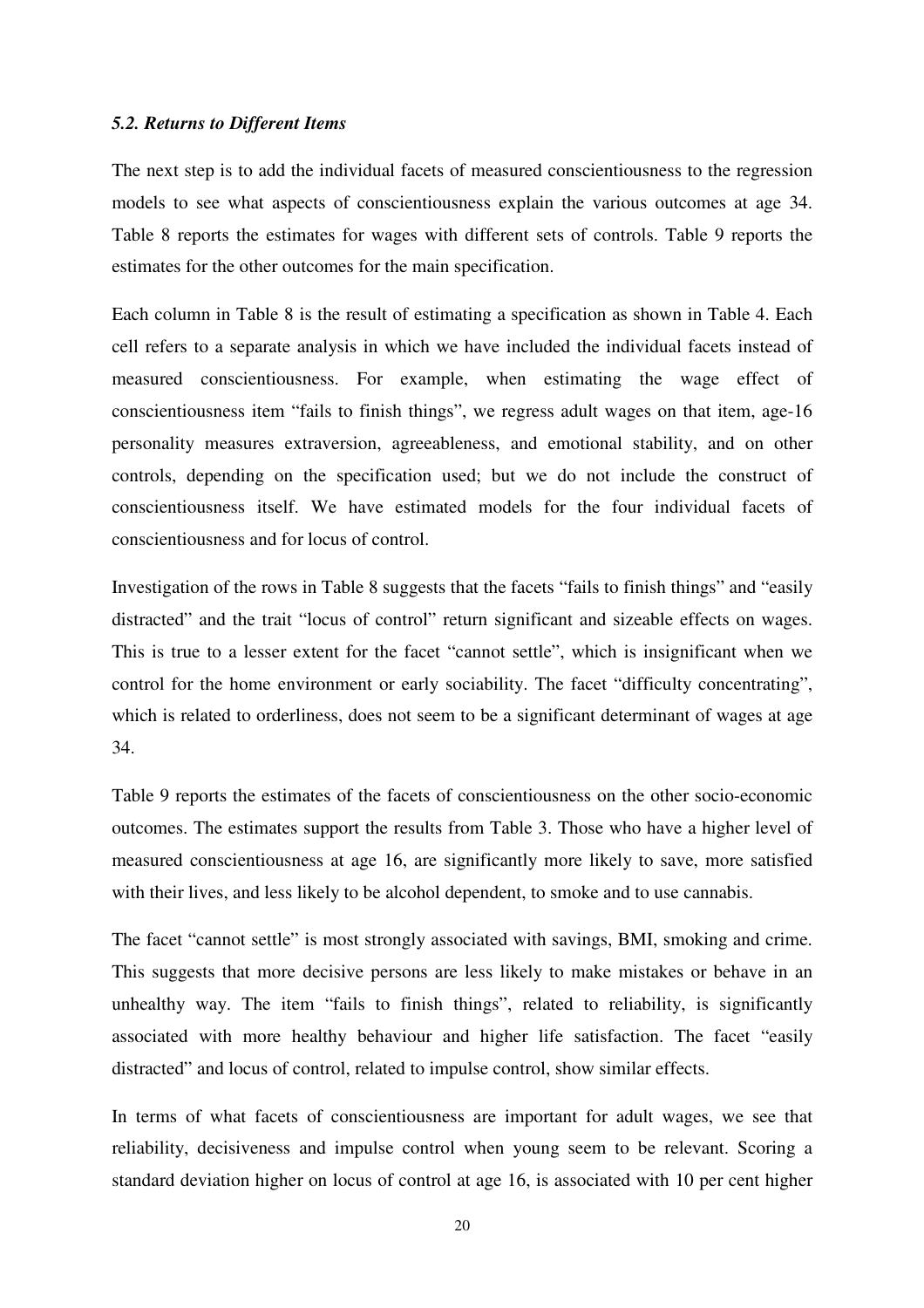hourly wages at age 34. The facet of reliability comes close to what personality psychologists have also identified as social responsibility. Roberts and Bogg (2004) show for example that this facet of conscientiousness is a good predictor for adult outcomes related to family, work and substance use. Impulse control is related to the rate of risk aversion used in economics. People who are better able to imagine the consequences of their behaviour experience better outcomes (see Borghans et al., 2008a for a discussion). Becker et al. (2012) obtain similar outcomes for Germany. They show that risk aversion and conscientiousness are correlated, without investigating individual facets. Decisiveness is related to the rate of time preference and self-control. In general, persons with a lower discount rate make less mistakes (unhealthy behaviours, crime) save more and earn higher wages. This is also borne out by the correlations we obtain in Table 9. Moffitt et al. (2011) confirm this result, by showing that children with poor self-control were more likely to make mistakes as adolescents, resulting in poorer health outcomes, a higher probability to become unplanned teenage parents and a higher probability to commit crime.

#### **6. Changes in Conscientiousness during Childhood**

Many educational programs have been designed to promote educational equity. There is economic value in equalising educational opportunities and achievement for all because underdeveloped human potential burdens economic efficiency. Most programs have been focussing on increasing cognitive ability of poor and disadvantaged children. Heckman et al. (2007) show for example that, while the positive effects on cognitive ability are only shortlived, the Perry preschool program in the United States has produced reductions in teen pregnancy, school dropout, delinquency and work absenteeism. Above, we have presented similar effects of early personality traits on wages, savings, unhealthy behaviours and crime.

From a policy point of view it is now interesting to search for a possible gradient of conscientiousness and its malleability. If a gradient of conscientiousness in outcomes is present, the policymakers' interest should be to investigate whether they can intervene and move people up the gradient. As described in Section 2, Figure 1 plots the averages of the age 34 socio-economic outcomes by the deciles of the age-16 conscientiousness distribution. Less conscientiousness at the age of 16 is associated with lower wages, less savings and lower satisfaction with life by age 34. At the same time, respondents who were more conscientious as children, have a lower body mass index, are less likely to be dependent on alcohol, to smoke or use cannabis regularly, and are less likely to have ever been arrested. These cross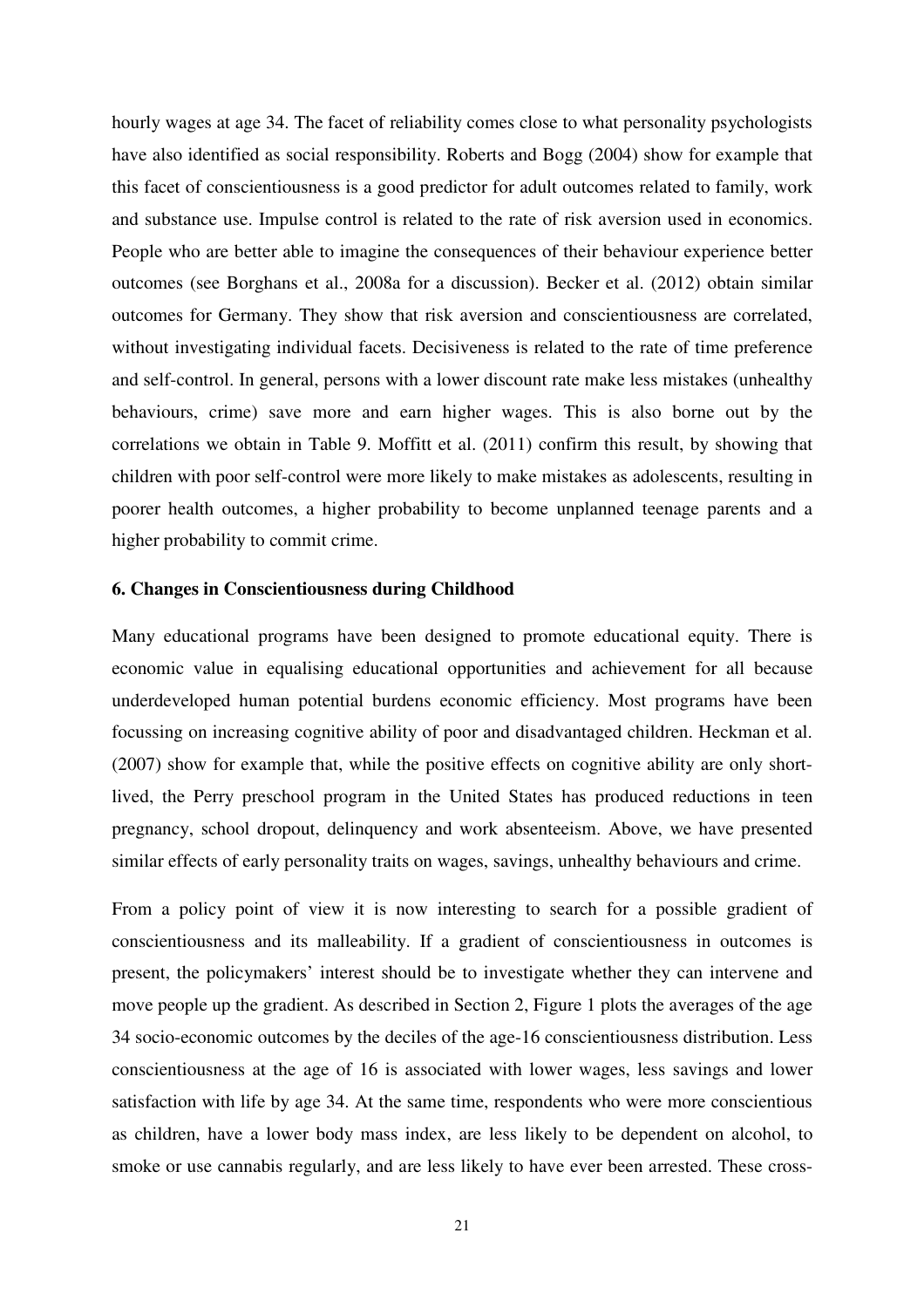sectional patterns reveal the existence of a gradient of conscientiousness worth investigating.

The items we use to construct age-16 conscientiousness, extraversion, agreeableness, and emotional stability are also available at the age of 10, which allows us to rank respondents on each personality trait at two points in time. Our data do not include an experimental intervention, but we can explore individual changes in the distribution of these traits between ages 10 and 16 to predict socio-economic outcomes. We present two sets of estimates that demonstrate that especially changes in conscientiousness matter for socio-economic outcomes, and that large declines in the distribution of conscientiousness are particularly harmful.

Table 10 shows regression results from adding the change in personality traits between 10 and 16 as covariates, along with the levels of these same traits at age 10. Prior to calculating changes in personality, the factor scores on both age 10 and age 16 personality traits are standardised to have mean zero and standard deviation one, within the sample of respondents with enough information to perform the analysis. This way, we avoid changes in averages and variance in personality due to attrition or selection bias. Besides these personality measures, we include the same controls as used in our main specification (see Table 3).

The pattern of the coefficients on the age-10 personality traits is consistent with that found in Table 3, for the age-16 personality traits. Conditional on the level of the personality traits at age 10, especially changes in conscientiousness between the ages of 10 and 16 are significant and sizeable explanations for socio-economic outcomes. The change in conscientiousness is predictive of all outcomes, except body mass index and being arrested; that latter being the only outcome significantly affected by changes in emotional stability. The change in extraversion from 10 to 16 is predictive of the same behaviours, and in the same way as age-16 extraversion in Table 3. The change in the distribution of extraversion between 10 and 16 is positively associated with the three life satisfaction measures, while also being associated with less saving, more tobacco and cannabis use, and higher rates of arrest.

The estimated effect of a change in conscientiousness on wages .028. This indicates, that a respondent who improved in conscientiousness, from being average at age 10 to scoring one standard deviation above average six years later, earns on average 2.8 per cent higher gross hourly wages at age 34 than an individual scoring the same at age 10 and age 16 on conscientiousness  $(C(16) - C(10) = 0)$ . This hypothetical individual then also has a 3.2 percentage point lower likelihood of being alcohol dependent, a 3.5 percentage point lower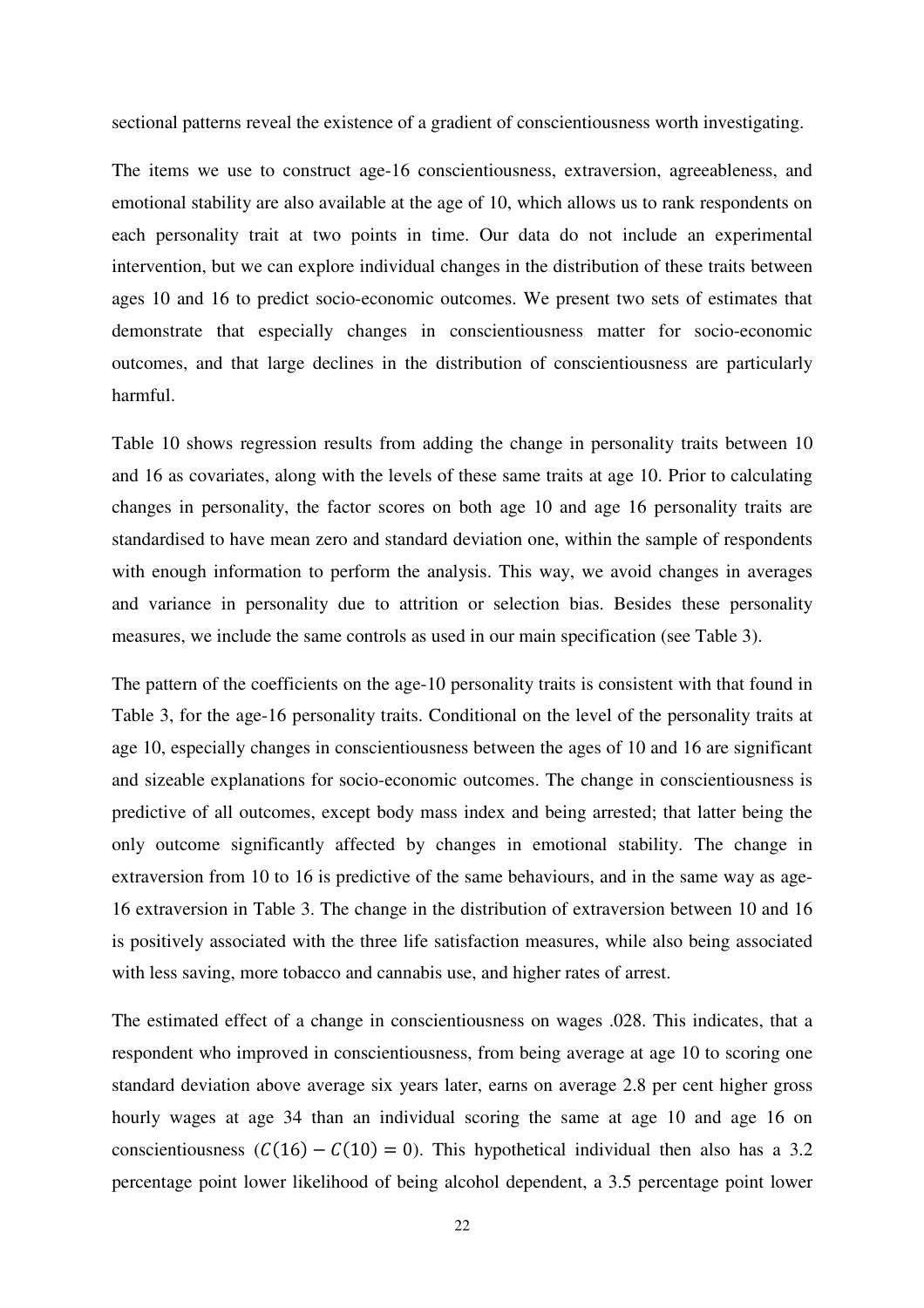likelihood to be a smoker, and a 2.2 percentage point lower likelihood to be a regular cannabis user. The results in Table 10 show that it is not only the stock of personality traits at one point in time, but also the development in terms of these traits over time that matter for later life outcomes.

Changes in personality can be both negative and positive, but Table 10 does not allow us to distinguish the effects of rising or falling in the distribution. Second, the results in Table 10 might understate the importance of changes for a number of reasons. First, given that personality measures show high levels of correlation, even at young ages (e.g., Roberts and DelVecchio. 2000), most individuals report only small changes. Even if the distribution of personality traits remains the same, measurement error in our items might lead to small observed changes. If it is further the case that only substantial changes matter for outcomes, the estimates in Table 10 might understate the importance of distributional changes. We therefore explore the effect of large increases and decreases in personality traits between the ages of 10 and 16.

We distinguish risers and fallers in terms of personality. We consider the top and bottom quartile in terms of changes in personality traits (i.e.,  $C16 - C10$ ) as risers and fallers, respectively, with those in the middle representing respondents relatively stable on the trait at hand. Defining stable individuals as those reporting absolute changes smaller than half a standard deviation and defining two dummy variables to indicate either large decreases  $(\Delta C < -0.5)$  or large increases  $(\Delta C > 0.5)$ , fits this approach well, while facilitating comparison and interpretation of coefficients. For conscientiousness, 56 per cent of respondents reports absolute changes smaller than half a standard deviation. For agreeableness and emotional stability this share is 48 per cent, and it is 41 per cent for extraversion. For each trait, risers and fallers are (by construction) equally distributed among the remaining respondents.

Table 11 presents the estimates of this approach. The estimates suggest that the importance of changes in personality for adult wages is more likely to be associated with a decrease in personality during childhood. Only 7 out of 50 rise dummies are significant at the 10 per cent level, which is at chance level. On the other hand, the same holds for 16 out of 50 fall dummies. For conscientiousness, a large decline in the distribution is significantly associated with all ten socio-economic outcomes, whereas a rise is not significantly associated with any of these outcomes. Compared to someone stable in terms of all four traits, an individual that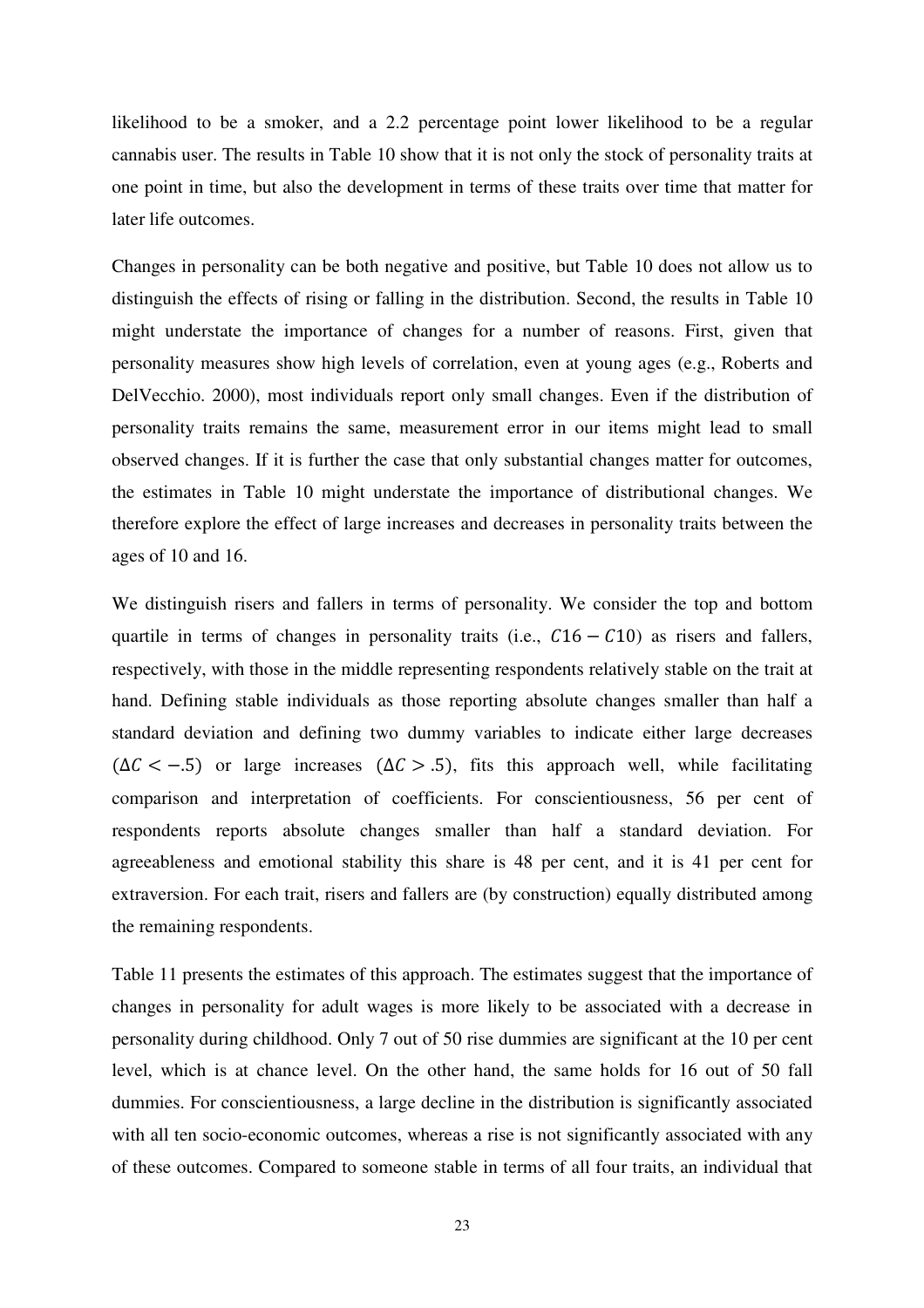experienced a large decline in conscientiousness between ages 10 and 16 earns 5.5 per cent lower gross hourly wages. The likelihood of being an alcoholic, a smoker, or a cannabis user is also higher (5.7, 8.3 and 5.5 percentage points higher, respectively), and the individual is also 3.4 percentage points more likely to have ever been arrested. Given that 18 per cent of our working sample is alcohol dependent, 26 per cent are smokers, 15 per cent use cannabis regularly, and 14 per cent have been arrested, these effects are quite substantial.

These results suggest that policymakers could be most effective in preventing children from falling behind. However, personality at age 10 also has predictive value, which points to the importance of stimulation of developing traits and conscientiousness more specifically.

#### **7. Conclusion**

This research has presented an analysis of correlations between early measures of personality traits and adult outcomes using data from several waves of the 1970 British Cohort Study. Our main findings suggest that early conscientiousness is correlated with adult wages and other socio-economic outcomes. Controlling for a number of measures related to the childhood home environment, sociability and educational achievement does not alter this result. In addition, measurement error does not seem to plague our estimates, since three different types of analyses to deal with measurement error do not substantially change the results. A substantial share of the conscientiousness wage premium is likely to stem from sorting into occupations, while within occupations it still pays to have higher conscientiousness. Investigating other measures and structures of personality suggests that impulse control, decisiveness and reliability are among the most important facets of conscientiousness in explaining outcomes. These facets can be related to economic parameters such as risk aversion, social preferences and time preference.

Our findings are consistent with previous research that suggests that differences in personality traits are important in explaining differences in outcomes. We know that cognitive ability and low social class origins are hard to improve through intervention programmes. In addition, looking at our gradient of conscientiousness, it turns out that conscientiousness is heterogeneous and a determinant of socio-economic outcomes. From a policy point of view it seems beneficial to prevent children from falling behind in their development throughout childhood.

Further research by economists and psychologists is necessary. Borghans et al. (2008a)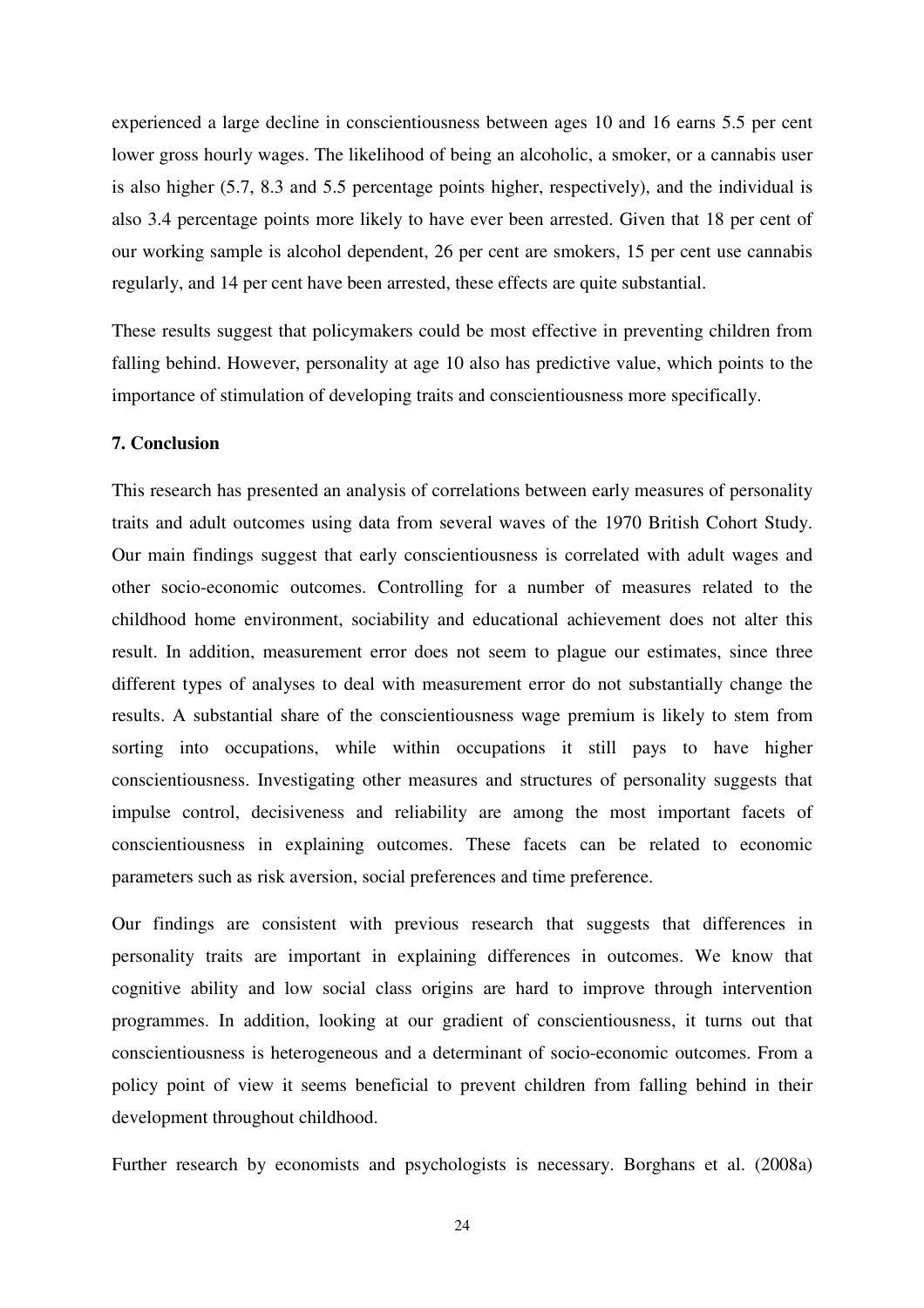present a research agenda for economists and Roberts (2009) presents suggestions for improvement for psychologists. This paper has taken up a small part of this agenda, but a deeper understanding of the interactions between early traits and adult outcomes seems relevant. Also, the interplay with the home environment, school and different states of a child and his later outcomes is not well-understood. Finally, dealing with measurement error in traits remains an important direction for improvement and further research. Both theoretical and empirical effort is required to make progress and to be able to design effective policies.

#### **References**

- Almlund, M., Duckworth, A.L., Heckman, J. J. & Kautz, T. (2011). Personality Psychology and Economics. IZA Discussion Paper No. 5500.
- Antecol, H. & Cobb-Clark, D.A. (2010). Do non-cognitive skills help explain the occupational segregation of young people? IZA Discussion Paper No. 5093.
- Becker, A., Deckers, T., Dohmen, T., Falk, A. & Kosse, F. (2012). The Relationship Between Economic Preferences and Psychological Personality Measures. IZA Discussion Paper No. 6470.
- Borghans, L., ter Weel, B. & Weinberg, B. A. (2006). People People: Social Capital and the Labor-Market Outcomes of Underrepresented Groups. NBER Working Paper No. 11985.
- Borghans, L., Duckworth, A. L., Heckman, J. J., & ter Weel, B. (2008a). The Economics and Psychology of Personality Traits. *Journal of Human Resources, 43*(4), 972-1059.
- Borghans, L., Meijers, H., & ter Weel, B. (2008b). The Role of Noncognitive Skills in Explaining Cognitive Test Scores. *Economic Inquiry, 46*(1), 2-12.
- Borghans, L., ter Weel, B. & Weinberg, B. A. (2008c). Interpersonal Styles and Labor Market Outcomes. *Journal of Human Resources, 43*(4), 815-858.
- Buchsbaum, D., Buchanan, R., Centor, R., Schnoll, S. & Lawton, M. (1991). Screening for alcohol abuse using CAGE scores and likelihood ratios. *Annals of Internal Medicine, 115*(10), 774-777.
- Cobb-Clark, D. A. & Schurer, S. (2013). Two economists' musings on the stability of locus of control. *Economic Journal*, forthcoming.
- Cobb-Clark, D. A. & Tan, M. (2011). Noncognitive skills, occupational attainment, and relative wages. Labour Economics, *18*(1), 1-13.
- Cunha, F., & Heckman, J. (2007). The Technology of Skill Formation. *American Economic Review, 97*(2), 31-47.
- Cunha, F., & Heckman, J. J. (2008). Formulating, Identifying and Estimating the Technology of Cognitive and Noncognitive Skill Formation. *Journal of Human Resources, 43*(4), 738-782.
- Cunha, F., Heckman, J. J., Lochner, L., & Masterov, D. (2006). Interpreting the Evidence on Life Cycle Skill Formation. In E. Hanushek and F. Welch (eds.): *Handbook of the Economics of Education* (pp. 697-812).
- Cunha, F., Heckman, J. J., & Schennach, S. M. (2010). Estimating the Technology of Cognitive and Noncognitive Skill Formation. *Econometrica, 78*(3), 883-931.
- Currie, J. & Stabile, M. (2006). Child Mental Health and Human Capital Accumulation: The Case of ADHD. *Journal of Health Economics,* 25(6), 1094-1118.
- Daly, M., Delaney, L. and Harmon, C. P. (2009). Psychological and Biological Foundations of Time Preferences. *Journal of the European Economic Association*, *7*(2-3), 659-669.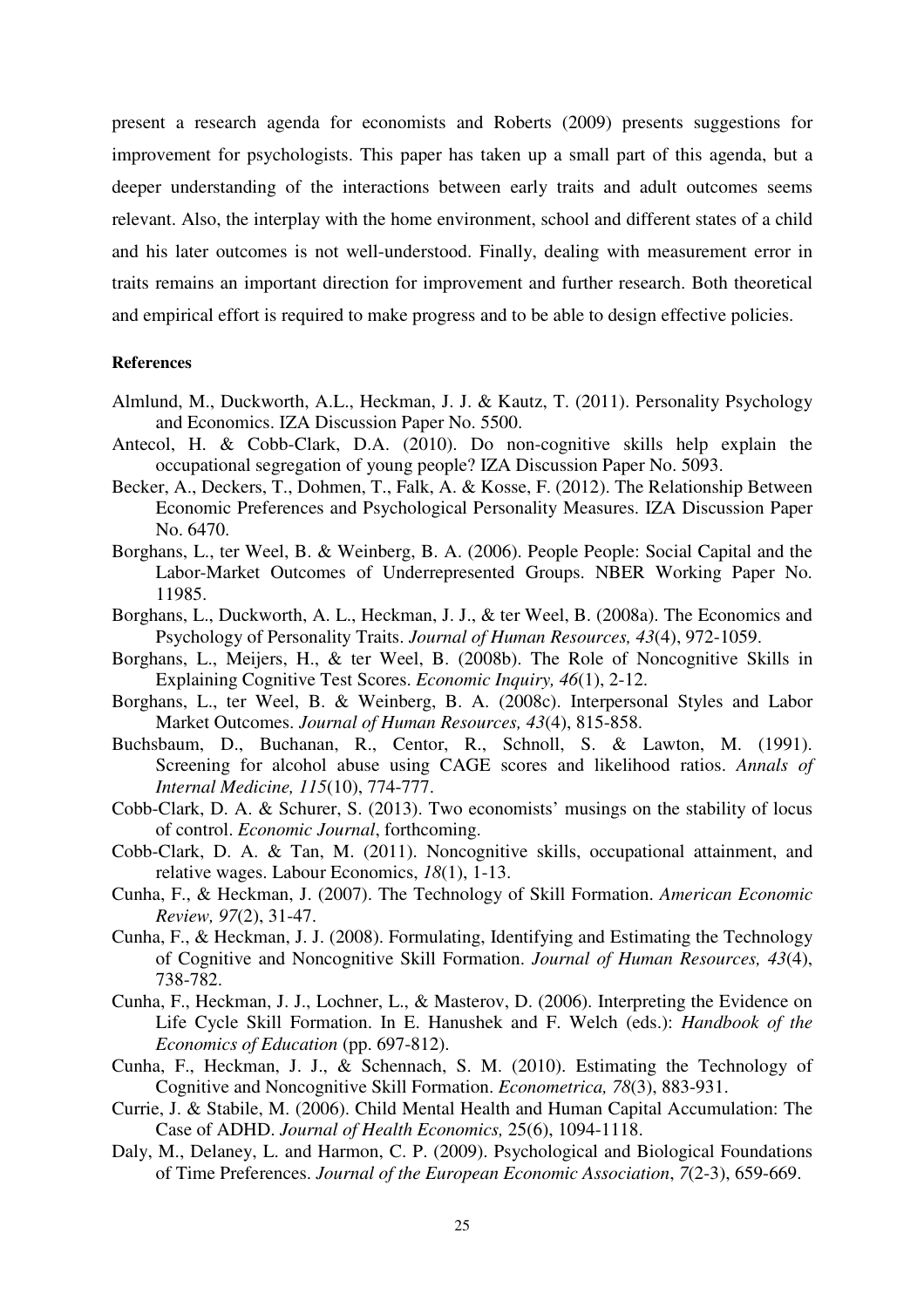- Dohmen T., Falk A., Huffman D. & Sunde U. (2010). Are Risk Aversion and Impatience Related to Cognitive Ability? *American Economic Review*, *100*(4), 1238-1260.
- Doyle, O., Harmon, C. P., Heckman, J. J., & Tremblay, R. E. (2009). Investing in Early Human Development: Timing and Economic Efficiency. *Economics and Human Biology, 7*(1), 1-6.
- Fehr, E. (2009) On the Economics and Biology of Trust. *Journal of the European Economic Association*, 7(1), 235-266.
- Filer, R. K. (1983). Sexual Differences in Earnings: The Role of Individual Personalities and Tastes. *Journal of Human Resources, 18*(1), 82-99.
- Frederick S., Loewenstein G. & O'Donoghue T. (2002). Time Discounting and Time Preference: A Critical Review. *Journal of Economic Literature*, *40*(2), 351-401.
- Goldberg, L. R. (1993). The Structure of Phenotypic Personality Traits. *American Psychologist, 48*(1), 26-34.
- Gronau, R. (1974). Wage Comparisons: A Selectivity Bias. *Journal of Political Economy, 82*(6), 1119-1143.
- Grove, W. A., Hussey, A. & Jetter, M. (2011). The Gender Pay Gap Beyond Human Capital: Heterogeneity in Noncognitive Skills and in Labor Market Tastes. *Journal of Human Resources*, *46*(4), 827-874.
- Heckman, J. J. (2007). The Economics, Technology, and Neuroscience of Human Capability Formation. *Proceedings of the National Academy of Sciences of the United States of America, 104*(33), 13250-13255.
- Heckman, J. J., Malofeeva, L., Pinto, R. R. & Savelyev, P. (2007). The Effect of the Perry Preschool Program on the Cognitive and Noncognitive Skills of its Participants. University of Chicago, Working Paper.
- Heckman, J. J., Stixrud, J., & Urzua, S. (2006). The Effects of Cognitive and Noncognitive Abilities on Labor Market Outcomes and Social Behavior. *Journal of Labor Economics, 24*(3), 411-482.
- Herrnstein, R. J., & Murray, C. A. (1994). *The Bell Curve: Intelligence and Class Structure in American Life*. New York, NY US: Free Press.
- Jackson, J. J., Bogg, T., Walton, K. E., Wood, D., Harms, P. D., Lodi-Smith, J., et al. (2009). Not All Conscientiousness Scales Change Alike: A Multimethod, Multisample Study of Age Differences in the Facets of Conscientiousness. *Journal of Personality and Social Psychology, 96*(2), 446-459.
- John, O. P., & Srivastava, S. (1999). The Big Five Trait Taxonomy: History, Measurement, and Theoretical Perspectives. In L. A. Pervin & O. P. John (Eds.), *Handbook of personality: Theory and research (2nd ed.).* (pp. 102-138). New York, NY US: Guilford Press.
- King, M. (1986). At risk drinking among general practice attenders: validation of the CAGE questionnaire. *Psychological Medicine, 16*(1), 213-217.
- Knudsen, E. I., Heckman, J. J., Cameron, J. L., & Shonkoff, J. P. (2006). Economic, neurobiological, and Behavioral Perspectives on Building America's Future Workforce. *Proceedings of the National Academy of Sciences of the United States of America*, *103*(27), 10155-10162.
- Krueger, A. B., & Schkade, D. (2008). Sorting in the Labor Market. *Journal of Human Resources, 43*(4), 859-883.
- Lebel, C., & Beaulieu, C. (2011). Longitudinal Development of Human Brain Wiring Continues from Childhood into Adulthood. *The Journal of Neuroscience, 31*(30), 10937-10947.
- McCrae, R. R., & Costa, P. T. (1994). The Stability of Personality: Observation and Evaluations. *Current Directions in Psychological Science, 3*(6), 173-175.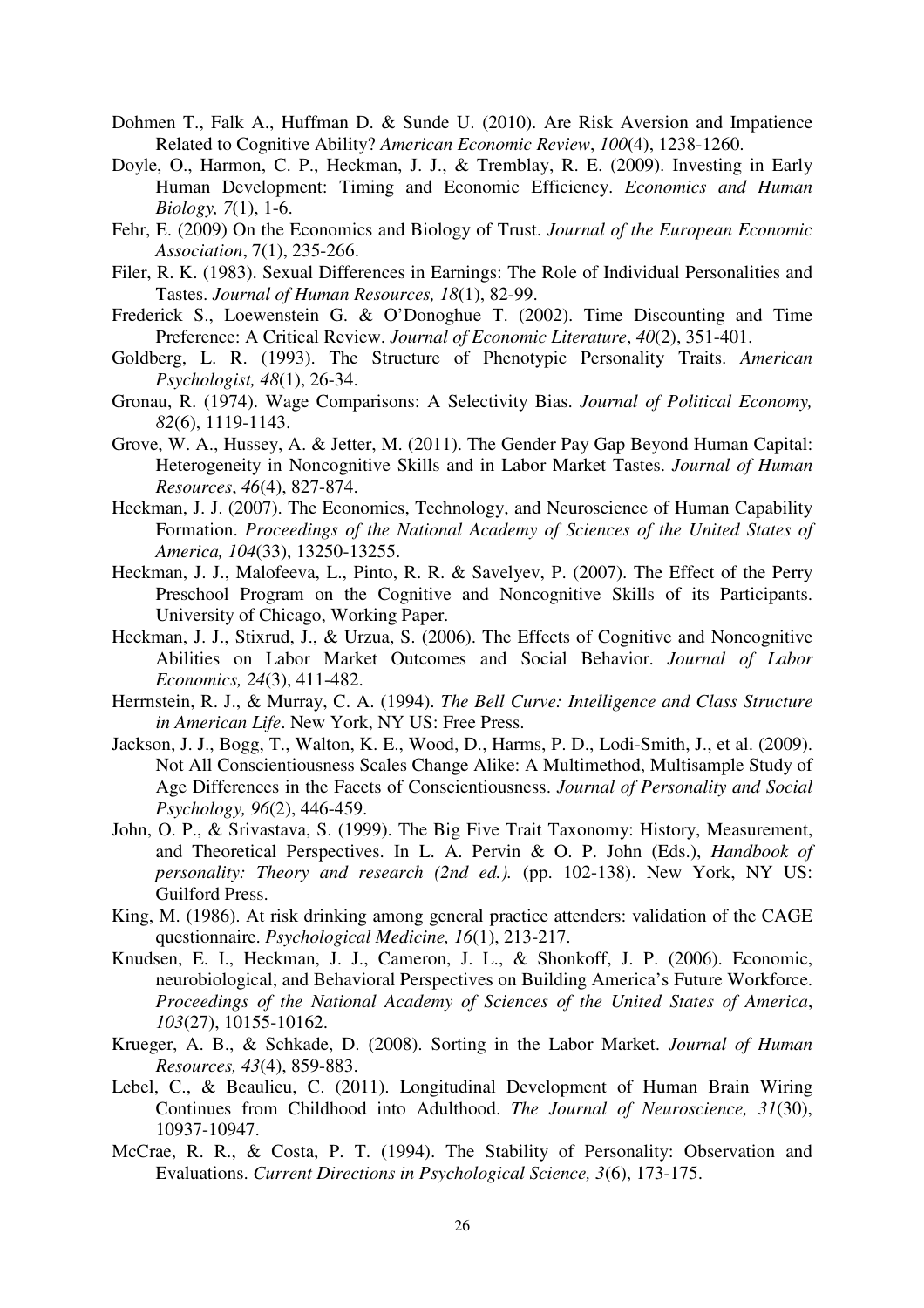- McCrae, R. R., & John, O. P. (1992). An Introduction to the Five-Factor Model and its Applications. *Journal of Personality, 60*(2), 175-215.
- Moffitt, T. E., Arseneault, L., Belsky, D., Dickson, N., Hancox, R. J., Harrington, H., et al. (2011). A Gradient of Childhood Self-Control Predicts Health, Wealth, and Public Safety. *Proceedings of the National Academy of Sciences of the United States of America, 108*(7), 2693-2698.
- Mueller, G., & Plug, E. (2006). Estimating the Effect of Personality on Male and Female Earnings. *Industrial and Labor Relations Review, 60*(1), 3-22.
- Persico, N., Postlewaite, A., & Silverman, D. (2004). The Effect of Adolescent Experience on Labor Market Outcomes: The Case of Height. *Journal of Political Economy*, *112*(5), 1019-1053.
- Roberts, B. W. (2009). Back to the Future: Personality and Assessment and Personality Development. *Journal of Research in Personality, 43*(2), 137-145.
- Roberts, B. W., & Bogg, T. (2004). A Longitudinal Study of the Relationships Between Conscientiousness and the Social- Environmental Factors and Substance-Use Behaviors That Influence Health. *Journal of Personality, 72*(2), 325-353.
- Roberts, B. W., Bogg, T., Walton, K. E., Chernyshenko, O. S., & Stark, S. E. (2004). A Lexical Investigation of the Lower-Order Structure of Conscientiousness. *Journal of Research in Personality, 38*(2), 164-178.
- Roberts, B. W., & DelVecchio, W. F. (2000). The Rank-Order Consistency of Personality Traits From Childhood to Old Age: A Quantitative Review of Longitudinal Studies. *Psychological Bulletin, 126*(1), 3-25.
- Roberts, B. W., Wood, D., & Caspi, A. (2008). The Development of Personality Traits in Adulthood. In O. P. John, R. W. Robins & L. A. Pervin (Eds.), *Handbook of personality: Theory and research (3rd ed.).* (pp. 375-398). New York, NY US: Guilford Press.
- Schweinhart, L.J., Montie, J., Xiang, Z., Barnett, W.S., Belfield, C.R., & Nores, M. (2005). *Lifetime Effects: The High/Scope Perry Preschool Study through Age 40*. Ypsilanti, MI: High/Scope Press.
- Shonkoff, J. P., & Phillips, D. A. (2000). *From Neurons to Neighborhoods: The Science of Early Childhood Development*. Washington, DC US: National Academy Press.
- Social Statistics Research Unit (SSRU) (1986). BCS70 The 1970 British Cohort Study: The Sixteen-year Follow-up. A Guide to the BCS70 16 Year Data.
- Sutter, M., Kocher, M. G. Rutzler, D. & Trautmann, S. T. (2012). Impatience and Uncertainty: Experimental Decisions Predict Adolescents' Field Behavior. *American Economic Review*, forthcoming.
- Webb, E. (1915). Character and Intelligence. *British Journal of Psychology, 1*(3).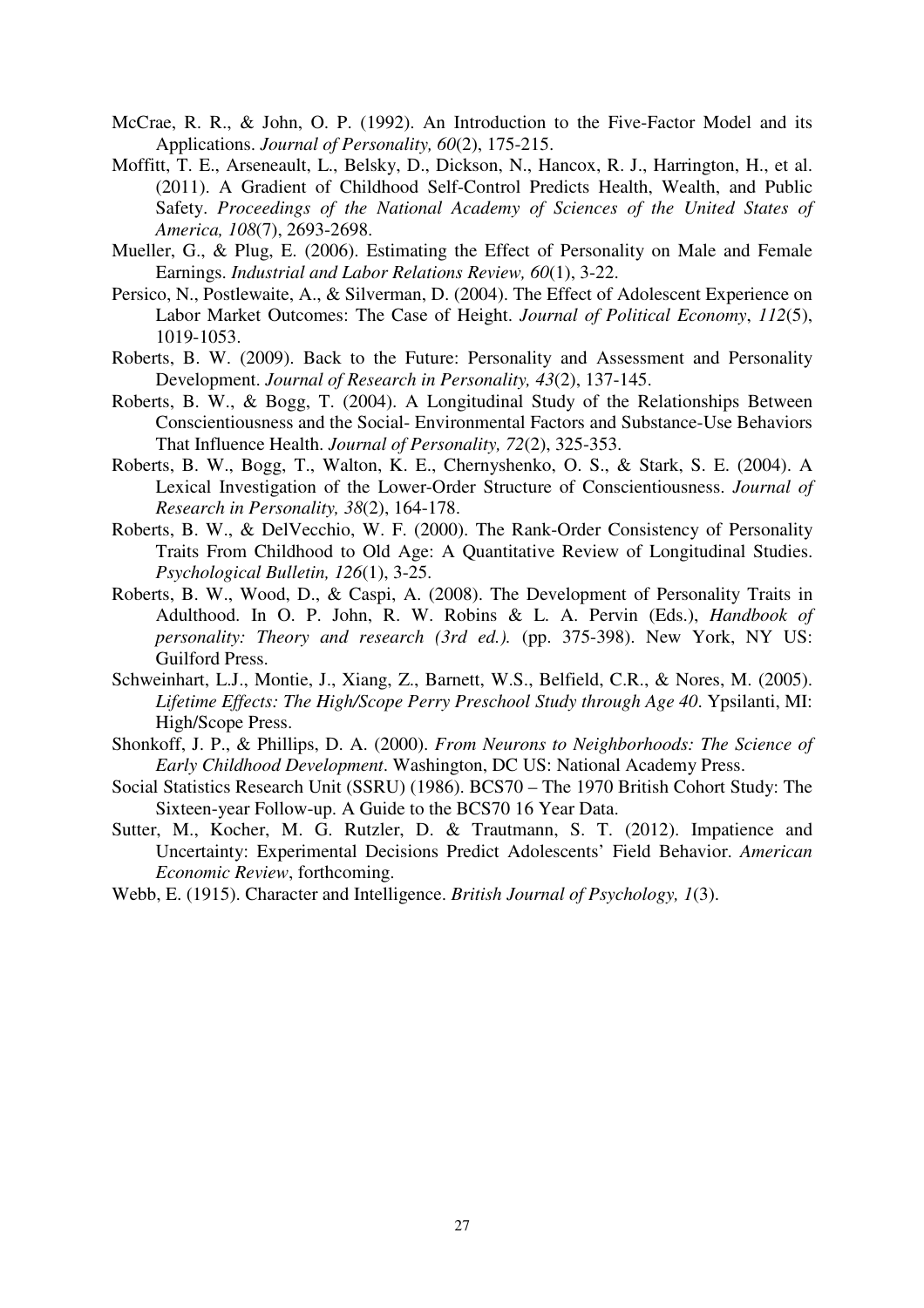|                                     | Conscientiousness                                                                                      | <b>Extraversion</b>                                                       | <b>Agreeableness</b>                                                                                                         | <b>Emotional Stability</b>                                                                                                  |
|-------------------------------------|--------------------------------------------------------------------------------------------------------|---------------------------------------------------------------------------|------------------------------------------------------------------------------------------------------------------------------|-----------------------------------------------------------------------------------------------------------------------------|
| # items                             | $\overline{4}$                                                                                         | 5                                                                         | $\overline{7}$                                                                                                               | 6                                                                                                                           |
| <b>Items</b>                        | cannot settle<br>easily distracted<br>fails to finish things<br>difficulty concentrating afraid of new | not much liked<br>worried<br>solitary<br>fussy/over-particular tells lies | destroys belongings<br>fights with others<br>takes others' things<br>disobedient<br>bullies others<br>interferes with others | irritable<br>miserable/distressed<br>requests must be met<br>sullen or sulky<br>changes mood quickly<br>outbursts of temper |
| Age 10                              |                                                                                                        |                                                                           |                                                                                                                              |                                                                                                                             |
| Explained variance: 66.07%          |                                                                                                        | 37.84%                                                                    | 48.12%                                                                                                                       | 53.48%                                                                                                                      |
| Cronbach's alpha: .83<br>$n=12,666$ |                                                                                                        | .58                                                                       | .81                                                                                                                          | .82                                                                                                                         |
|                                     | Age 10 (with imputed values if missing 1 or 2 out of 22 items)                                         |                                                                           |                                                                                                                              |                                                                                                                             |
| Explained variance: 65.89%          |                                                                                                        | 37.64%                                                                    | 48.00%                                                                                                                       | 53.28%                                                                                                                      |
| Cronbach's alpha:<br>$n=13,301$     | .82                                                                                                    | .58                                                                       | .81                                                                                                                          | .82                                                                                                                         |
| Age 16                              |                                                                                                        |                                                                           |                                                                                                                              |                                                                                                                             |
| Explained variance: 65.17%          |                                                                                                        | 37.39%                                                                    | 44.66%                                                                                                                       | 56.49%                                                                                                                      |
| Cronbach's alpha: .81<br>$n=7,669$  |                                                                                                        | .57                                                                       | .77                                                                                                                          | .84                                                                                                                         |
|                                     | Age 16 (with imputed values if missing 1 or 2 out of 22 items)                                         |                                                                           |                                                                                                                              |                                                                                                                             |
| Explained variance: 65.41%          |                                                                                                        | 37.38%                                                                    | 45.35%                                                                                                                       | 56.53%                                                                                                                      |
| Cronbach's alpha:<br>$n=8,566$      | .81                                                                                                    | .57                                                                       | .78                                                                                                                          | .84                                                                                                                         |

#### **Table 1. Personality Items and Constructs**

All personality items are answered by the parent (in most cases the mother) of the child. At age 10, the items are scored on a scale from 1 through 100, 1 indicating "certainly" and 100 indicating "does not apply". At age 16, the scoring is 1 "certainly applies, 2 "applies somewhat", 3 "doesn't apply". Explained variance indicates the proportion of variance explained by the first principal component extracted from each set of items. For individuals that miss 1 or 2 of the 22 items, we apply multiple imputations through chained equations to impute missing values, using the remaining 21 items as predictors for the item of interest.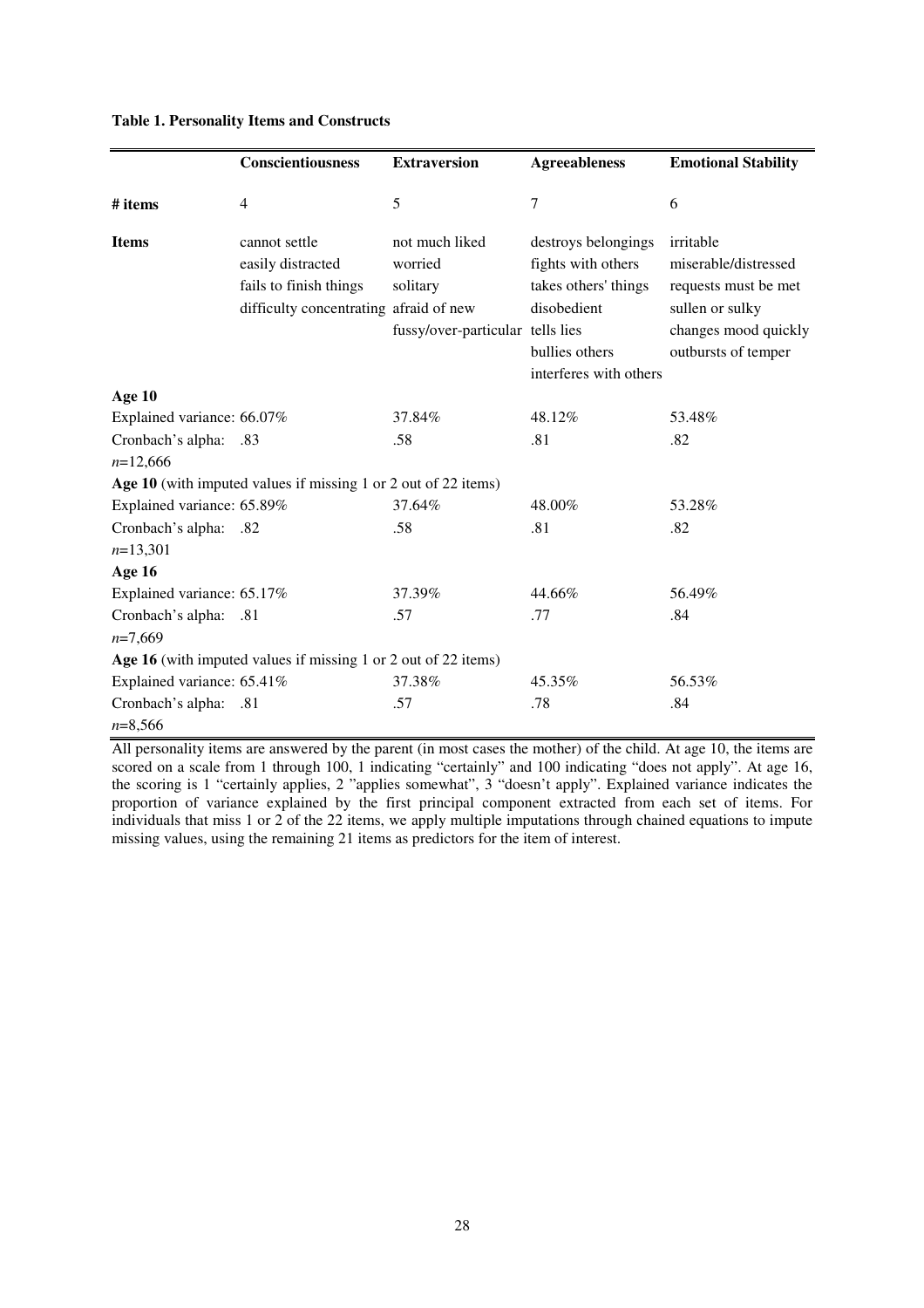|                              | $\mathbf C$          | E                    | $\mathbf{A}$ | N                    |
|------------------------------|----------------------|----------------------|--------------|----------------------|
| <b>Personality</b>           |                      |                      |              |                      |
| (C) Conscientiousness (16)   | $\ddot{\phantom{0}}$ | .26                  | .48          | .49                  |
| (E) Extraversion (16)        | .26                  | 1.00                 | .24          | .43                  |
| (A) Agreeableness (16)       | .48                  | .24                  | $\bullet$    | .55                  |
| (N) Emotional Stability (16) | .49                  | .43                  | .55          | $\ddot{\phantom{0}}$ |
|                              |                      |                      |              |                      |
| <b>Outcomes</b>              |                      |                      |              |                      |
| Wage                         | .15                  | .05                  | .11          | .12                  |
| Save                         | .12                  | $\ddot{\phantom{0}}$ | .09          | .09                  |
| BMI                          | $-.09$               | $\ddot{\phantom{0}}$ | $-.08$       | $-.04$               |
| Alcoholic                    | $-.05$               | $\ddot{\phantom{a}}$ | $\bullet$    | $\ddot{\phantom{0}}$ |
| Smoke                        | $-.17$               |                      | $-.17$       | $-.11$               |
| Cannabis                     | $-.08$               |                      | $-.09$       | $-.04$               |
| Arrested                     | $-.13$               | .04                  | $-.15$       | $-.07$               |
| Satisfaction                 | .12                  | .10                  | .10          | .10                  |
| Life Get                     | .16                  | .12                  | .11          | .11                  |
| Life Run                     | .11                  | .09                  | .10          | .08                  |

**Table 2. Correlations of Personality with Socio-Economic Outcomes** 

Note: Correlation coefficients. Only those significant at the 5 per cent level or higher are reported. The sample applied is our working sample of 2,934 individuals with valid information on adult wages, age-10 cognitive ability, and age-16 personality.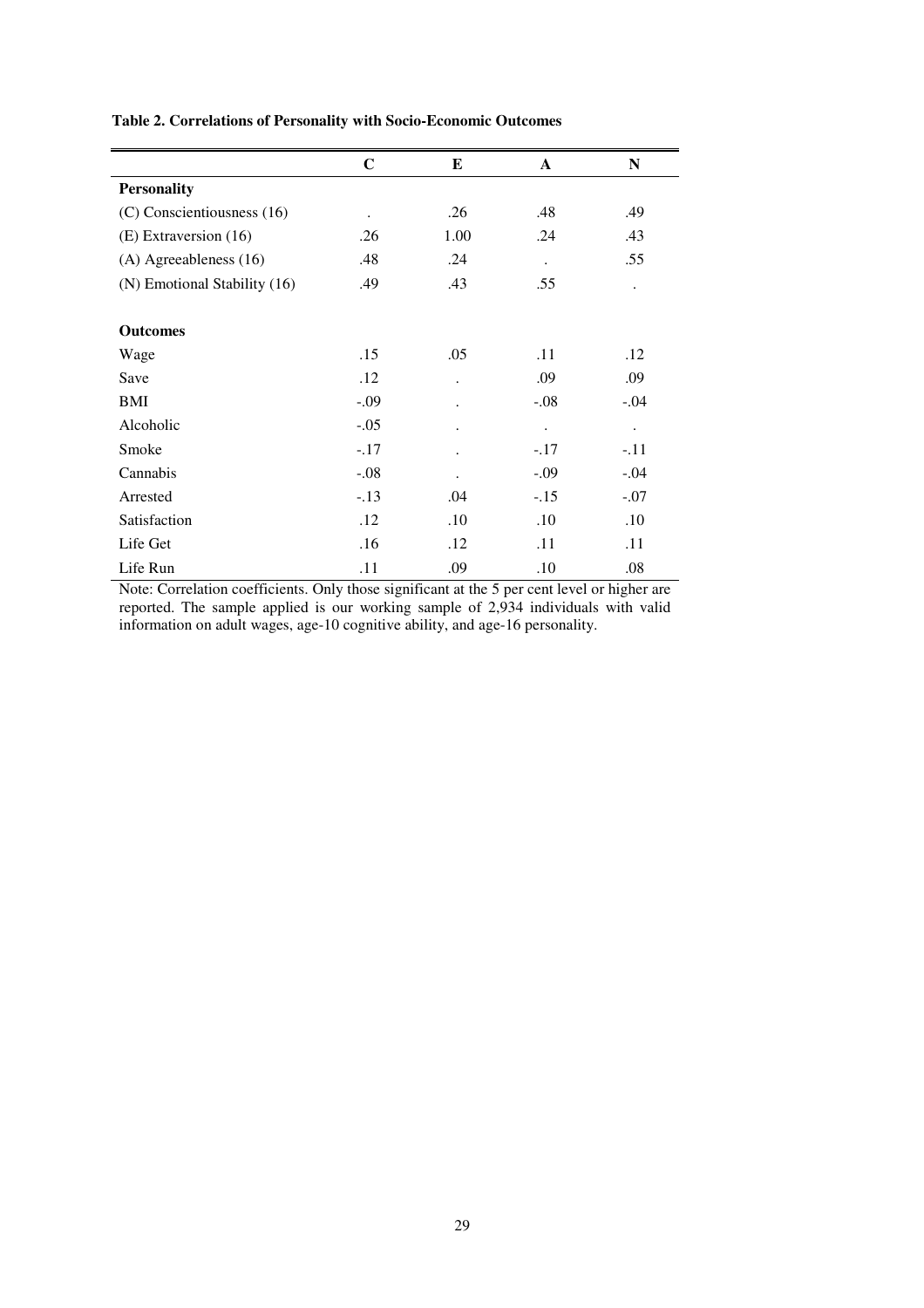



*Note*: Averages and 95 per cent confidence intervals of socio-economic outcomes by deciles of age-16 conscientiousness; The upper deciles 4 and 5, and 6 through 10, are grouped together since we cannot discriminate between them due to the limited range of the scale on conscientiousness. The sample applied is our working sample of 2,934 individuals with valid information on adult wages, age-10 cognitive ability, and age-16 personality.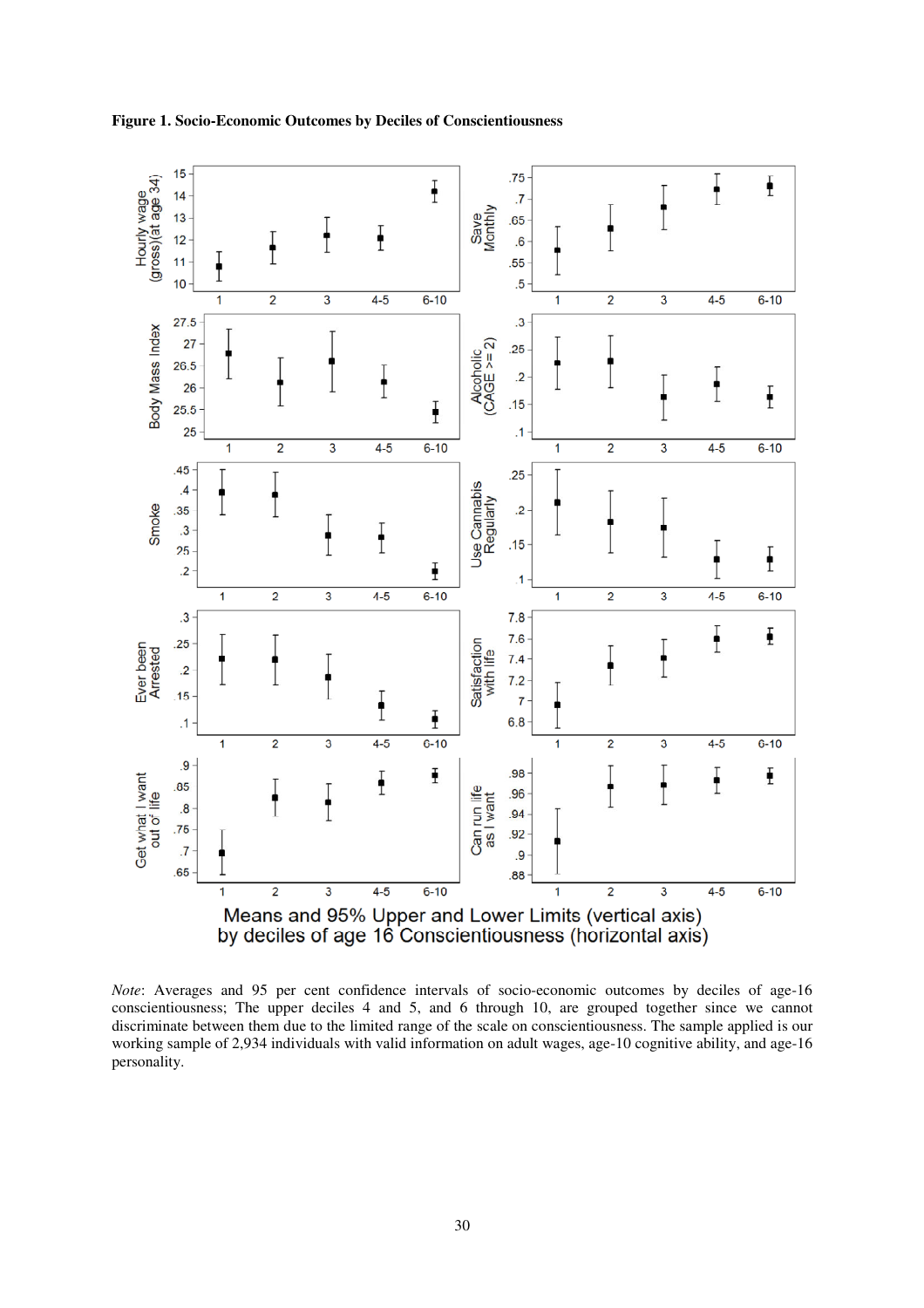|                                                                | Wage           | Save           | BMI                      | <b>Alcoholic</b> | <b>Smoke</b>                             | Cannabis   | Arrested    | Satisfaction                                                                             | Life Get            | Life Run              |
|----------------------------------------------------------------|----------------|----------------|--------------------------|------------------|------------------------------------------|------------|-------------|------------------------------------------------------------------------------------------|---------------------|-----------------------|
| Conscientiousness (16)                                         | 0400***        | 0319***        | $-223**$                 | $0321***$        | $.0421***$                               | $-0201***$ | $-0104*$    | $.111***$                                                                                | $.0288***$          | $00678***$            |
|                                                                | (3.84)         | (3.15)         | $(-2.06)$                | $(-3.83)$        | $(-4.38)$                                | $(-2.70)$  | $(-1.65)$   | (2.70)                                                                                   |                     | $(2.36)$<br>00762***  |
| Extraversion (16)                                              | $\overline{0}$ | $-.0320***$    | 103                      | 011              | $0377***$                                | $0224***$  | $0282***$   | $109***$                                                                                 | $(3.88)$<br>0268*** |                       |
|                                                                | (14)           | $(-3.33)$      | $\widetilde{\mathrm{S}}$ | (1.41)           | (4.10)                                   | (3.10)     | (4.46)      | (3.23)                                                                                   |                     | $(2.74)$<br>$.00479*$ |
| Agreeableness (16)                                             | $0196*$        | $\overline{0}$ | $-139$                   | $-0.006$         | $-0477***$                               | $.0216***$ | $-.0197***$ | .059                                                                                     | $(3.83)$<br>$.009$  |                       |
|                                                                | (1.81)         | (1.10)         | (81)<br>군                | (.66)            | $(-4.87)$                                | $(-2.94)$  | $(-3.19)$   | (1.38)                                                                                   | (1.19)              | (1.75)                |
| Emotional Stability (16)                                       | $-002$         | 1308****       | $-144$                   | 600              | $-0.011$                                 | $-0.009$   | $0227***$   | .022                                                                                     | $\overline{5}$      |                       |
|                                                                | $(-.16)$       | (2.71)         | (34)<br>군                | (95)             | (.98)                                    | $(-1.02)$  | $(-3.16)$   | (51)                                                                                     | (15)                | (6.03)                |
|                                                                | 2,934          | 2,933          | 2,864                    | 2,902            | 2,933                                    | 2,932      | 2,932       | 2,932                                                                                    | 2,932               | 2,932                 |
| Note: OLS recression coefficients for "Wage" "RMI" and "S<br>I |                |                |                          |                  | atistaction". Marginal effects of probit |            |             | regressions for other outcomes $*$ Significant at 10% $*$ * $\frac{1}{2}$ s onificant at |                     |                       |

Table 3. The Returns to Personality on Socio-Economic Outcomes, Main Specification **Table 3. The Returns to Personality on Socio-Economic Outcomes, Main Specification** 

Note: ULS regression coefficients for "Wage", "BMI", and "Satisfaction". Marginal effects of probit regressions for other outcomes. \* Significant at 10%, \*\* Significant at<br>5%, \*\*\* Significant at 1%. Robust t-values in pare Note: OLS regression coefficients for "Wage", "BMI", and "Satisfaction". Marginal effects of probit regressions for other outcomes. \* Significant at 10%, \*\* Significant at 5%, \*\*\* Significant at 1%. Robust t-values in parentheses. Each column represents one single specification. All specifications control for age-10 cognitive ability, gender, a fulltime dummy, region of birth dummies, and a general intercept (results omitted).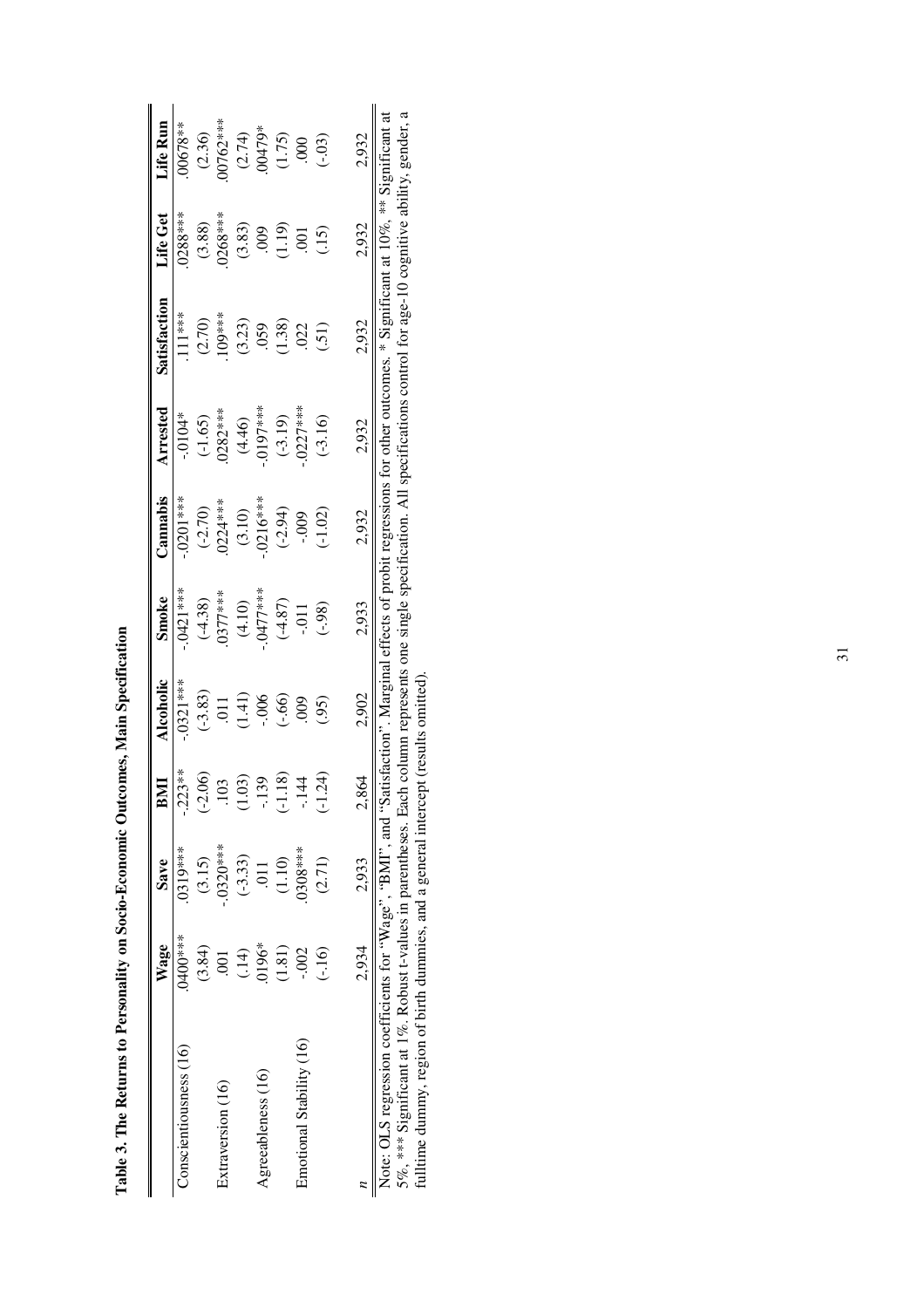| i<br>d<br>i                        |
|------------------------------------|
| í<br>I                             |
| $\vdots$<br>l<br>ו<br>ו            |
| ic of the control<br>l             |
| I                                  |
| l<br>İ<br>i                        |
| ּ<br>ו<br>$\overline{\Gamma}$<br>١ |

| Controls           |         | <b>Wage</b>                                                             | Save       | BMI       | Alcoholic       | Smoke         | Cannabis                   | Arrested  | Satisfaction                                                                                                                                                     | Life Get  | Life Run |
|--------------------|---------|-------------------------------------------------------------------------|------------|-----------|-----------------|---------------|----------------------------|-----------|------------------------------------------------------------------------------------------------------------------------------------------------------------------|-----------|----------|
| Home               | beta    | 0455***                                                                 | $0336***$  | $-233$    | $-0.017$        | $.0283**$     | $.0187***$                 | $-000 -$  | $116***$                                                                                                                                                         | $0228**$  | 00328*   |
|                    | t-value | (3.14)                                                                  | (2.49)     | $(-1.54)$ | $(-1.52)$       | $(-2.32)$     | $(-2.04)$                  | $(-1.29)$ | (2.16)                                                                                                                                                           | (2.49)    | (1.95)   |
|                    |         | 1,577                                                                   | 1,576      | 1,538     | 1,561           | 1,577         | 1,576                      | 1,576     | 1,576                                                                                                                                                            | 1,576     | 1,576    |
| Education          | beta    | $.0320***$                                                              | $.0283***$ | $-209*$   | $.0323***$      | $-0.0381$ *** | $-0.0210**$                | $-0.007$  | 107***                                                                                                                                                           | $0270***$ | 00619**  |
|                    | t-value | (3.13)                                                                  | (2.74)     | $(-1.93)$ | $(-3.83)$       | $(-3.95)$     | $(-2.82)$                  | $(-1.12)$ | (2.58)                                                                                                                                                           | (3.63)    | (2.19)   |
|                    |         | 2,928                                                                   | 2,927      | 2,859     | 2,897           | 2,928         | 2,927                      | 2,927     | 2,927                                                                                                                                                            | 2,927     | 2,927    |
| Rutter             | beta    | $.0373***$                                                              | $.0250**$  | $-157$    | $0.345***$      | $.0328***$    | $.0273***$                 | $-0.011$  | .073                                                                                                                                                             | $0238***$ | .003     |
|                    | t-value | (3.12)                                                                  | (2.22)     | $(-1.35)$ | $(-3.74)$       | $(-3.13)$     | $(-3.31)$                  | $(-1.51)$ | (1.61)                                                                                                                                                           | (2.93)    | (1.09)   |
|                    |         | 2,539                                                                   | 2,538      | 2,478     | 2,514           | 2,539         | 2,538                      | 2,538     | 2,538                                                                                                                                                            | 2,538     | 2,538    |
| SE <sub>+LOC</sub> | beta    | $.0363***$                                                              | 0300***    | $-232**$  | $.0293***$      | $0.395***$    | $.0214***$                 | $.0107*$  | 109****                                                                                                                                                          | $0286***$ | 00652**  |
|                    | t-value | (3.46)                                                                  | (2.91)     | $(-2.13)$ | $(-3.45)$       | $(-4.09)$     | $(-2.87)$                  | $(-1.68)$ | (2.66)                                                                                                                                                           | (3.88)    | (2.28)   |
|                    |         | 2,892                                                                   | 2,891      | 2,823     | 2,860           | 2,891         | 2,890                      | 2,890     | 2,890                                                                                                                                                            | 2,890     | 2,890    |
| Social at 16       | beta    | ****1949.                                                               | $0394***$  | $-415**$  | $-0200*$        | $-.0316**$    | $-0179*$                   | $-0.010$  | $127**$                                                                                                                                                          | 016       | .003     |
|                    | t-value | (3.06)                                                                  | (2.86)     | $(-2.38)$ | $(-1.75)$       | $(-2.44)$     | $(-1.83)$                  | $(-1.45)$ | (2.36)                                                                                                                                                           | (1.58)    | (1.51)   |
|                    | z       | 1,393                                                                   | 1,392      | 1,358     | 1,380           | 1,392         | 1.392                      | 1,392     | 1,392                                                                                                                                                            | 1,392     | 1.392    |
|                    |         | Note: OLS regression coefficients on age-16 conscientiousness for       |            |           | $W$ age". "BMI" |               | and "Satisfaction". Probi- |           | t marginal effects of age-16 conscientiousness for other                                                                                                         |           |          |
|                    |         | outcomes. * Significant at $10\%$ , ** Significant at $5\%$ , *** Signi |            |           |                 |               |                            |           | ificant at $1\%$ . Robust t-values in parentheses. Each cell represents one single specification. Each row pertains                                              |           |          |
|                    |         | to a specific set of controls, but each specification includes the      |            |           |                 |               |                            |           | Main controls, which are age-10 cognitive ability, age-16 personality, gender, a fulltime dummy, region of                                                       |           |          |
|                    |         |                                                                         |            |           |                 |               |                            |           | birth dummies and a general intercent (results omitted) Additional sets of controls are as follows. Home no dad at birth dummy mom teenage mother dummy vears of |           |          |

birth dummies, and a general intercept (results omitted). Additional sets of controls are as follows. **Home:** no dad at birth dummy, mom teenage mother dummy, years of<br>schooling of mother and of father, social class of par birth dummies, and a general intercept (results omitted). Additional sets of controls are as follows. **Home:** no dad at birth dummy, mom teenage mother dummy, years of schooling of mother and of father, social class of parents at birth (skilled/professional dummy), parental views on "liberal worldview" and "child to be left free" and "child to be controlled", and self-rated family ties at age 10, "don't get on with parents" (at 16), and "parents are free, not strict" (at 16). **Education:** years of schooling, social class at 34 (skilled/professional dummy). **Rutter:** Rutter behaviour scores at ages 5, 10, and 16. **SE+LOC:** self-esteem and locus of control at age 10. **Social at 16:** amount of sports inside and outside school, and number of friends inside and outside school.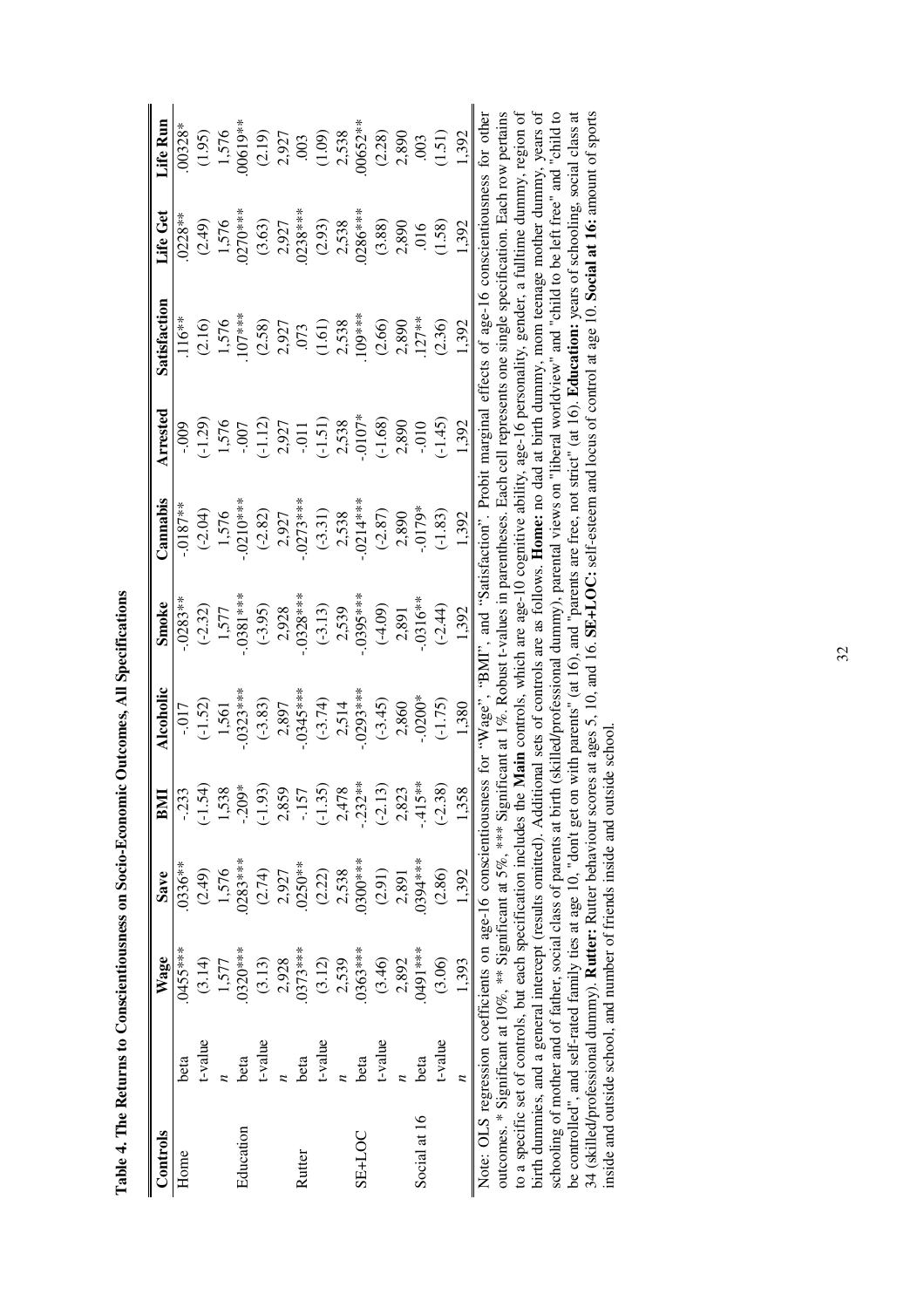|                                   | (1)        | (2)       |
|-----------------------------------|------------|-----------|
| Conscientiousness (16)            | .016       |           |
|                                   | (1.63)     |           |
| Extraversion (16)                 | .008       |           |
|                                   | (.87)      |           |
| Agreeableness (16)                | .008       |           |
|                                   | (.79)      |           |
| Emotional Stability (16)          | $-.002$    |           |
|                                   | $(-.13)$   |           |
| Avg Occ. Conscientiousness (16)   | $.573***$  |           |
|                                   | (5.93)     |           |
| Avg Occ. Extraversion (16)        | .147       |           |
|                                   | (1.57)     |           |
| Avg Occ. Agreeableness (16)       | $-.357***$ |           |
|                                   | $(-3.21)$  |           |
| Avg Occ. Emotional Stability (16) | $.267***$  |           |
|                                   | (3.02)     |           |
| Above Avg Occ. C (16)             |            | $.0430**$ |
|                                   |            | (2.19)    |
| Above Avg Occ. E (16)             |            | .026      |
|                                   |            | (1.41)    |
| Above Avg Occ. A (16)             |            | $-.008$   |
|                                   |            | $(-.37)$  |
| Above Avg Occ. N (16)             |            | $-.008$   |
|                                   |            | $(-.40)$  |
|                                   |            |           |
| n                                 | 2,913      | 2,913     |
| R-squared                         | .338       | .321      |

**Table 5. The Returns to Personality on Wages, Controlling for Occupational Sorting** 

Note: OLS regression coefficients with log hourly wage at age 34 as the dependent variable. \* Significant at 10%, \*\* Significant at 5%, \*\*\* Significant at 1%. Robust t-values in parentheses. All specifications control for age-10 cognitive ability, gender, a fulltime dummy, tenure in current job, social class dummies, region of birth dummies, and a general intercept (results omitted). Respondents are grouped in occupations using the first two digits of the SOC2000. Column (1) uses averages of age-16 personality traits by occupation alongside individual scores on the same traits. Column (2) uses four dummy variables, one for each trait, indicating whether an individual scores above or below his/her occupation average on that trait.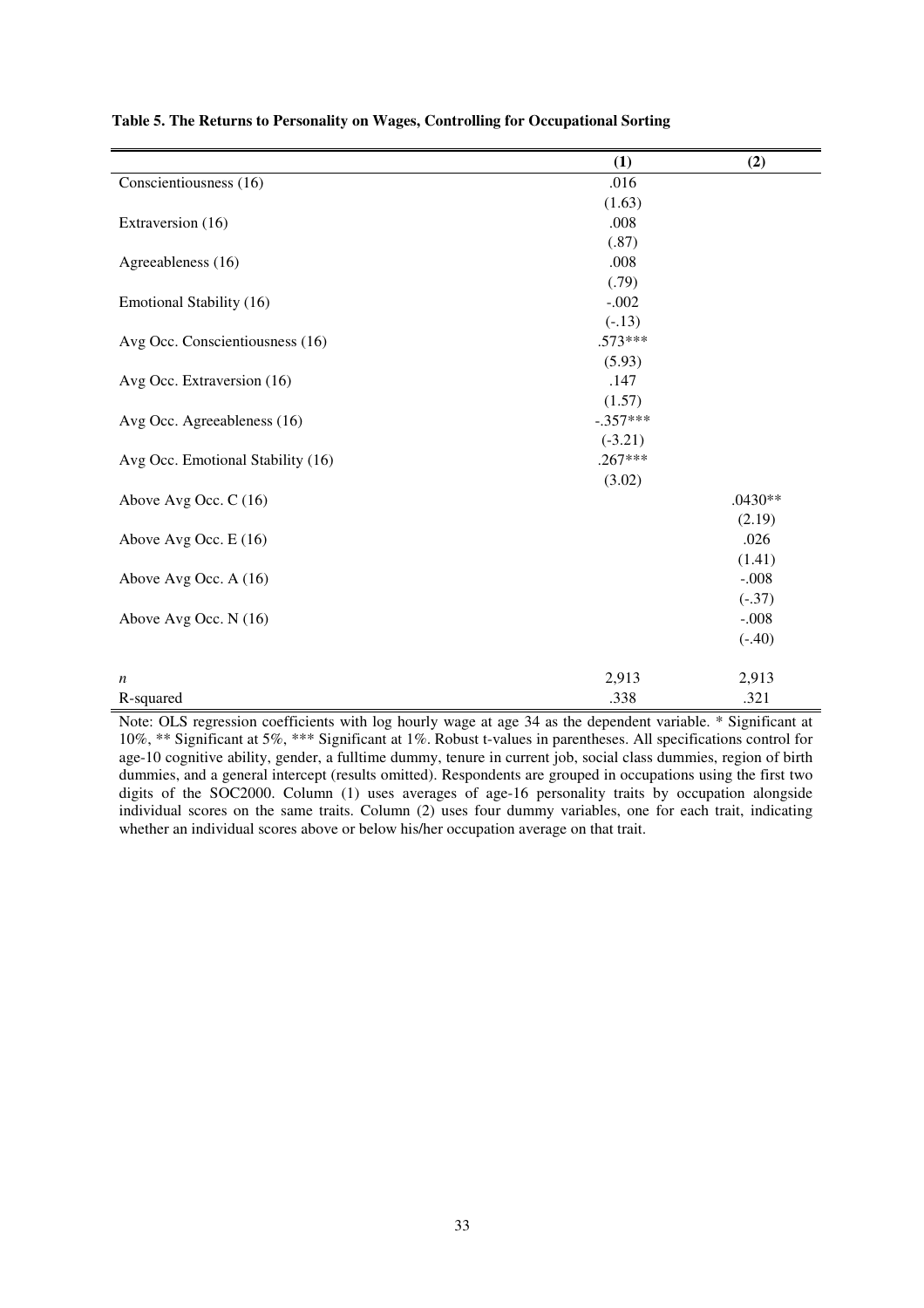| $\frac{1}{2}$<br>֘֒               |
|-----------------------------------|
|                                   |
| )<br>ׇ֠                           |
| i                                 |
| $\overline{C}$ and $\overline{C}$ |
| $\vdots$<br>ļ                     |
|                                   |
|                                   |
| J<br>l                            |
|                                   |
| ו<br>ה                            |

|                                                                                                                                                                                                  | Wage      | Save           | BMI                                                 | Alcoholic                                  | Smoke                       | Cannabis                                                                             | Arrested                | Satisfaction                                                                                                                                                                                                                                             | Life Get                                                | Life Run                                                  |
|--------------------------------------------------------------------------------------------------------------------------------------------------------------------------------------------------|-----------|----------------|-----------------------------------------------------|--------------------------------------------|-----------------------------|--------------------------------------------------------------------------------------|-------------------------|----------------------------------------------------------------------------------------------------------------------------------------------------------------------------------------------------------------------------------------------------------|---------------------------------------------------------|-----------------------------------------------------------|
| 2SLS                                                                                                                                                                                             |           |                |                                                     |                                            |                             |                                                                                      |                         |                                                                                                                                                                                                                                                          |                                                         |                                                           |
| Conscientiousness (16)                                                                                                                                                                           | ***16t0   | .0259*         | $-586***$                                           | 0211                                       | $.0263**$                   |                                                                                      | $.0166*$                |                                                                                                                                                                                                                                                          |                                                         | .001                                                      |
|                                                                                                                                                                                                  | (3.20)    | (1.77)         |                                                     |                                            | (1.96)                      |                                                                                      | $(-1.80)$               | (1.25)                                                                                                                                                                                                                                                   | (65.)                                                   | (34)                                                      |
| Extraversion (16)                                                                                                                                                                                | .008      | $-.0306**$     | $(-3.78)$<br>$.365**$<br>$(2.56)$<br>$.211$         | $(-1.72)$<br>$-0.53$<br>$-0.17$<br>$-1.04$ | $.0233*$                    | $-017$<br>$(-1.55)$<br>0246**                                                        | $0187***$               | $056$<br>$(1.23)$<br>$(-.83)$                                                                                                                                                                                                                            |                                                         | $011*$                                                    |
|                                                                                                                                                                                                  | (.55)     | $(-2.25)$      |                                                     |                                            | (1.82)                      |                                                                                      |                         |                                                                                                                                                                                                                                                          | $\frac{2}{1.05}$                                        |                                                           |
| Agreeableness (16)                                                                                                                                                                               | $-0.010$  | $-0.030$       |                                                     |                                            | $-0.0358*$                  |                                                                                      | $(2.00)$<br>$.0265***$  |                                                                                                                                                                                                                                                          |                                                         |                                                           |
|                                                                                                                                                                                                  | $(-.48)$  | $(-1.51)$      | $(1.01)$                                            |                                            | $(-1.95)$                   |                                                                                      | $(-2.16)$               |                                                                                                                                                                                                                                                          | $(-39)$                                                 |                                                           |
| Emotional Stability (16)                                                                                                                                                                         | 005       | $0569***$      |                                                     | $-0.007$                                   |                             |                                                                                      |                         |                                                                                                                                                                                                                                                          |                                                         |                                                           |
|                                                                                                                                                                                                  | (21)      | (2.67)         | $-41*$<br>$(-1.79)$<br>$2,716$                      | $(-40)$<br>2,753                           | $(37)$<br>$(37)$<br>$2,781$ | $\begin{array}{c} (2.36) \\ 016 \\ (1.21) \\ -0.025 \\ (-1.61) \\ 2.780 \end{array}$ | $007$<br>(.45)<br>2,780 | $\frac{(0.65)}{(0.87)}$                                                                                                                                                                                                                                  | $\begin{array}{c} 0.008 \\ (0.58) \\ 2.780 \end{array}$ | $(2.42)$<br>$(1.45)$<br>$(-.99)$<br>$(-.99)$<br>$(2.780)$ |
|                                                                                                                                                                                                  | 2,782     | 2,781          |                                                     |                                            |                             |                                                                                      |                         |                                                                                                                                                                                                                                                          |                                                         |                                                           |
| <b>EIV</b> regressions                                                                                                                                                                           |           |                |                                                     |                                            |                             |                                                                                      |                         |                                                                                                                                                                                                                                                          |                                                         |                                                           |
| Conscientiousness (16)                                                                                                                                                                           | 0476***   | 0462***        |                                                     | 0471***                                    | $0543***$                   | $0314***$                                                                            | $-0.016$                | 140**                                                                                                                                                                                                                                                    | 1466***                                                 | $0136**$                                                  |
|                                                                                                                                                                                                  | (2.89)    | (2.99)         |                                                     | $(-3.59)$                                  | $(-3.70)$                   | $(-2.62)$                                                                            | $(-1.39)$               | (2.56)                                                                                                                                                                                                                                                   | (3.81)                                                  | (2.27)                                                    |
| Extraversion (16)                                                                                                                                                                                | 004       | $-0803***$     | $-287*$<br>$(-1.78)$<br>$279$<br>$(1.22)$<br>$-156$ | .024                                       | 0844***                     | $.0507***$                                                                           | 0790***                 | $234***$                                                                                                                                                                                                                                                 | <b>1661**</b>                                           | $0234***$                                                 |
|                                                                                                                                                                                                  | (19)      | $(-3.67)$      |                                                     | (1.29)                                     |                             | (3.00)                                                                               | (4.98)                  | (3.03)                                                                                                                                                                                                                                                   | (3.82)                                                  | (2.76)                                                    |
| Agreeableness (16)                                                                                                                                                                               | .026      | $\overline{0}$ |                                                     |                                            | $(4.07)$<br>0711***         | $-0322**$                                                                            | $.0410***$              |                                                                                                                                                                                                                                                          | 019                                                     | $.0160**$                                                 |
|                                                                                                                                                                                                  | (1.31)    | (03)           | $(-.81)$                                            | $-0.06$<br>$(-36)$                         | (4.03)                      | $(-2.24)$                                                                            | $(-3.04)$               | $.084$<br>(1.28)                                                                                                                                                                                                                                         | (1.28)                                                  | (2.23)                                                    |
| Emotional Stability (16)                                                                                                                                                                         | $-017$    | $.0574***$     | $-185$                                              | 010                                        | $-0.018$                    | $-014$<br>$(-.82)$<br>$2.932$                                                        | 0423***                 | $-077$<br>$(-98)$<br>$2,932$                                                                                                                                                                                                                             | $-0.0310*$                                              | $-0142$ <sup>*</sup><br>$(-1.65)$<br>2,932                |
|                                                                                                                                                                                                  | $(-.73)$  | (2.59)         | $(-80)$<br>2,864                                    | $(51)$<br>2,902                            |                             |                                                                                      | $(-2.63)$               |                                                                                                                                                                                                                                                          | $\frac{(-1.77)}{2.932}$                                 |                                                           |
|                                                                                                                                                                                                  | 2,934     | 2,933          |                                                     |                                            | $(-.83)$<br>2,933           |                                                                                      | 2,932                   |                                                                                                                                                                                                                                                          |                                                         |                                                           |
| <b>NRK</b>                                                                                                                                                                                       |           |                |                                                     |                                            |                             |                                                                                      |                         |                                                                                                                                                                                                                                                          |                                                         |                                                           |
| Conscientiousness (16)                                                                                                                                                                           | .0411 *** | 0418***        |                                                     | 0428**                                     | $.0451***$                  | 0290**                                                                               | $-0.11$                 | $113**$                                                                                                                                                                                                                                                  | 0405***                                                 | $.0106*$                                                  |
|                                                                                                                                                                                                  | (2.73)    | (2.94)         | (.58)<br>$-233$<br>$(-1.58)$                        | $(-3.58)$                                  | $(-3.34)$<br>0510***        | $(-2.64)$                                                                            | $(-1.03)$               | (2.26)                                                                                                                                                                                                                                                   | (3.60)                                                  | (1.93)                                                    |
| Extraversion (16)                                                                                                                                                                                | 004       | $-0524***$     | 149                                                 | 015                                        |                             | $0298***$                                                                            | 0485***                 | $167***$                                                                                                                                                                                                                                                 | M79**                                                   | $0164***$                                                 |
|                                                                                                                                                                                                  | (26)      | $(-3.50)$      |                                                     | (1.22)                                     | (3.57)                      | (2.58)                                                                               | (4.41)                  |                                                                                                                                                                                                                                                          | (4.04)                                                  | (2.83)                                                    |
| Agreeableness (16)                                                                                                                                                                               | 026       | 000            | $(.95)$<br>-.163                                    | $-0.005$                                   | $.0778***$                  | $-0327**$                                                                            | .0409**                 | $(3.17)$<br>$119*$                                                                                                                                                                                                                                       | $.0244*$                                                | $0181***$                                                 |
|                                                                                                                                                                                                  | (1.36)    | $(-.01)$       | $(-.88)$                                            | $(-35)$                                    | (4.54)                      | $(-2.35)$                                                                            | $(-3.12)$               | (1.88)                                                                                                                                                                                                                                                   | (1.71)                                                  | (2.60)                                                    |
| Emotional Stability (16)                                                                                                                                                                         | $-0.018$  | 0448**         | $-109$                                              | $\overline{0}1$                            | .005                        | $-0.001$                                                                             | $-0275*$                |                                                                                                                                                                                                                                                          | $0316**$                                                | $-0140*$                                                  |
|                                                                                                                                                                                                  | $(-.87)$  | (2.27)         | $(-54)$                                             | (.68)                                      | (.26)                       | $(-.06)$<br>2,932                                                                    | $(-1.91)$               | $-0.91$<br>( $-1.31$ )                                                                                                                                                                                                                                   | $(-2.02)$                                               | $(-1.83)$                                                 |
|                                                                                                                                                                                                  | 2.934     | 2.933          | 2,864                                               | 2,902                                      | 2,933                       |                                                                                      | 2.932                   | 2.932                                                                                                                                                                                                                                                    | 2.932                                                   | 2,932                                                     |
| Note: Coefficients corrected for measurement error. * Significant at 10%, *** Significant at 5%, *** Significant at 1%. T-values in parentheses. All specifications control for age-10 cognitive |           |                |                                                     |                                            |                             |                                                                                      |                         |                                                                                                                                                                                                                                                          |                                                         |                                                           |
| ability, gender, a fulltime dummy, and a general intercept (results omitted). The top panel reports results a 2SLS approach, using the same measures at age-10 as instruments for the age-16     |           |                |                                                     |                                            |                             |                                                                                      |                         |                                                                                                                                                                                                                                                          |                                                         |                                                           |
| personality traits. The F-statistics for the first stage range between<br>personality traits and age-10 ability as reliability measures: (C) .81 (                                               |           |                |                                                     |                                            |                             |                                                                                      |                         | 93 and 120. The middle panel reports results using errors-in-variables regressions, using the Cronbach's alpha of the<br>E) .57 (A) .78 (N) .84 (Ability) .90. The <b>bottom</b> panel shows results from a structural equation modeling approach, using |                                                         |                                                           |
| the individual items as measures of the four age-16 personality traits,                                                                                                                          |           |                |                                                     |                                            |                             |                                                                                      |                         | and the individual test scores as measures of age-10 ability, where the latent constructs were set to have variance of one, to                                                                                                                           |                                                         |                                                           |
| allow for comparability of results with linear regression estimates.                                                                                                                             |           |                |                                                     |                                            |                             |                                                                                      |                         |                                                                                                                                                                                                                                                          |                                                         |                                                           |

34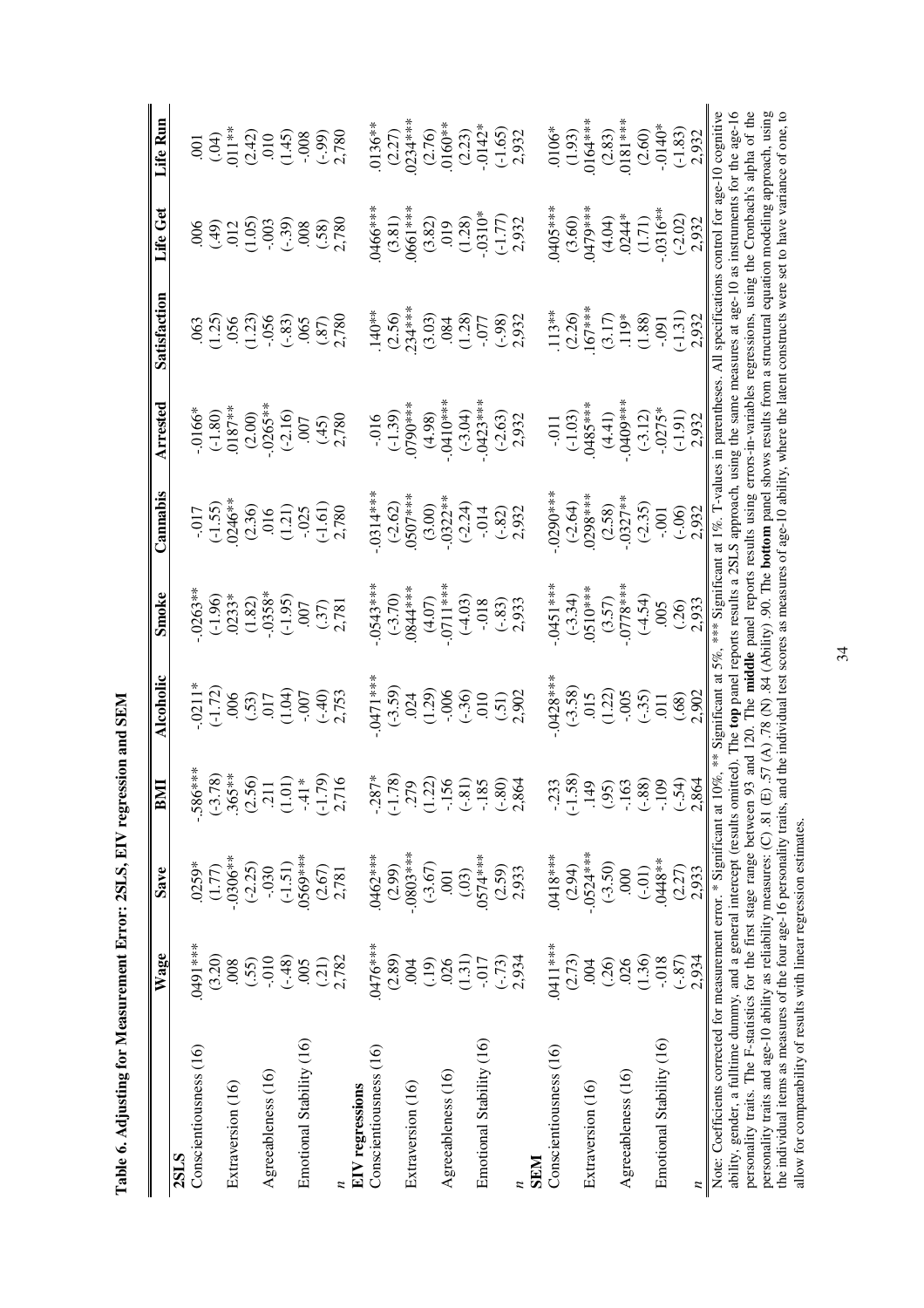|                                               | (C1)      | (C2)      | (C3)                 | (C4)      | (loc)                |
|-----------------------------------------------|-----------|-----------|----------------------|-----------|----------------------|
| <b>Conscientiousness items</b>                |           |           |                      |           |                      |
| (C1) fails to finish things (reliability)     | $\bullet$ | .57       | .57                  | .52       | .21                  |
| (C2) easily distracted (impulse control)      | .57       | $\bullet$ | .49                  | .47       | .28                  |
| (C3) difficulty concentrating (orderliness)   | .57       | .49       | $\ddot{\phantom{0}}$ | .47       | .19                  |
| (C4) cannot settle (decisiveness)             | .52       | .47       | .47                  | $\bullet$ | .19                  |
| (loc) Locus of control (16) (impulse control) | .21       | .28       | .19                  | .19       | $\ddot{\phantom{0}}$ |
|                                               |           |           |                      |           |                      |
| <b>Personality constructs</b>                 | .84       | .80       | .79                  | .76       | .28                  |
| (C) Conscientiousness (16)                    |           |           |                      |           |                      |
| (E) Extraversion (16)                         | .17       | .20       | .22                  | .23       | .09                  |
| $(A)$ Agreeableness $(16)$                    | .39       | .42       | .32                  | .40       | .22                  |
| (N) Emotional Stability (16)                  | .40       | .40       | .37                  | .38       | .23                  |
| <b>Outcomes</b>                               |           |           |                      |           |                      |
| Wage                                          | .14       | .14       | .10                  | .11       | .32                  |
| Save                                          | $-.07$    | $-.08$    | $-.05$               | $-.10$    | $-.10$               |
| BMI                                           | .11       | .09       | .09                  | .10       | .19                  |
| Alcoholic                                     | .11       | .11       | .08                  | .10       | .15                  |
| Smoke                                         | $-.06$    | $-.04$    | $-.04$               | $\Box$    | $\bullet$            |
| Cannabis                                      | $-.16$    | $-.16$    | $-.08$               | $-13$     | $-.19$               |
| Arrested                                      | $-.09$    | $-.08$    | $-.05$               | $-.04$    | $\ddot{\phantom{0}}$ |
| Satisfaction                                  | $-.10$    | $-.13$    | $-.08$               | $-.11$    | $-12$                |
| Life Get                                      | .15       | .12       | .11                  | .11       | .16                  |
| Life Run                                      | .09       | .08       | .10                  | .08       | .10                  |

**Table 7. Correlations of Conscientiousness Items with Personality and Socio-Economic Outcomes** 

Note: Correlation coefficients. Only those significant at the 5 per cent level or higher are reported. Although formulated negatively, each item is scaled such that higher scores are more desirable. Locus of control is standardised (mean 0, st.dev. 1) and higher scores indicate higher internal locus of control. The sample applied is our working sample of 2,934 individuals with valid information on adult wages, age-10 cognitive ability, and age-16 personality.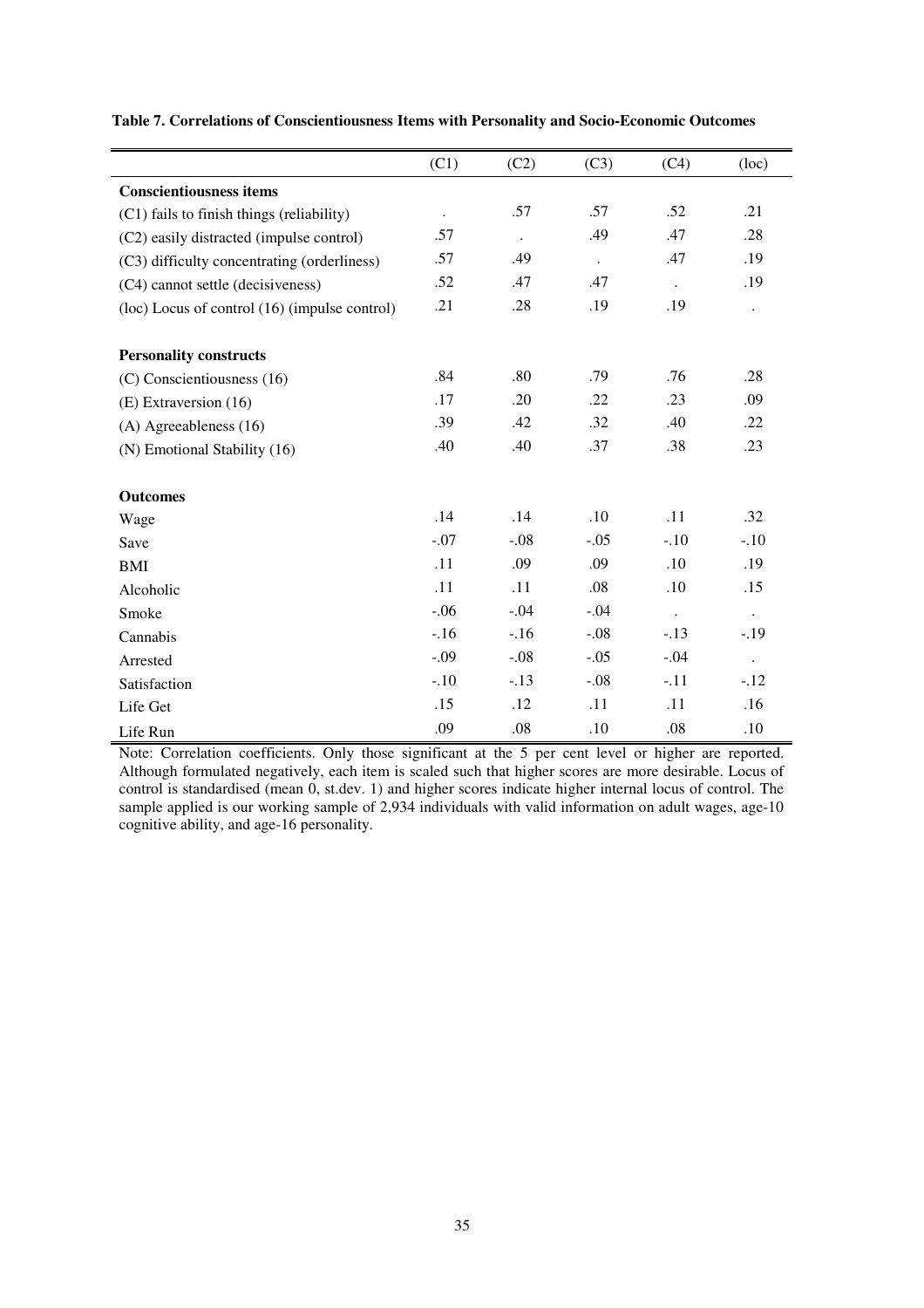| <b>Controls</b>                 | Main       | Home       | <b>Education</b> | <b>Rutter</b> | <b>SE+LOC</b> | Social at 16 |
|---------------------------------|------------|------------|------------------|---------------|---------------|--------------|
| (C1) fails to finish things     | $.0624***$ | .0940***   | .0529***         | $.0647***$    | $.0576***$    | .0929***     |
| (reliability)                   | (4.12)     | (3.94)     | (3.52)           | (3.77)        | (3.77)        | (3.56)       |
| R-squared                       | .215       | .231       | .248             | .214          | .224          | .236         |
| (C2) easily distracted          | $.0470***$ | $.0654***$ | $.0348**$        | $.0493***$    | $.0415***$    | .0669***     |
| (impulse control)               | (3.25)     | (3.10)     | (2.45)           | (3.06)        | (2.83)        | (2.95)       |
| R-squared                       | .214       | .227       | .246             | .212          | .222          | .233         |
| (C3) difficulty concentrating   | .019       | .011       | .016             | .004          | .016          | .028         |
| (orderliness)                   | (1.12)     | (.43)      | (.92)            | (.21)         | (.89)         | (1.02)       |
| R-squared                       | .211       | .222       | .244             | .209          | .22           | .228         |
| (C4) cannot settle              | $.0547***$ | .040       | $.0426**$        | .0488*        | $.0521**$     | .038         |
| (decisiveness)                  | (2.65)     | (1.37)     | (2.11)           | (1.80)        | (2.49)        | (1.19)       |
| R-squared                       | .212       | .223       | .245             | .21           | .221          | .228         |
| $\boldsymbol{n}$                | 2,934      | 1,577      | 2,928            | 2,539         | 2,892         | 1,393        |
| $(loc)$ Locus of control $(16)$ | .0967***   | .0849***   | $.0774***$       | $.0970***$    | $.0864***$    | .0918***     |
| (impulse control)               | (7.75)     | (6.10)     | (6.32)           | (7.30)        | (6.83)        | (6.35)       |
| $\boldsymbol{n}$                | 1,634      | 1,336      | 1,631            | 1,423         | 1,610         | 1,219        |
| R-squared                       | .244       | .248       | .28              | .243          | .25           | .253         |

**Table 8. The Returns to Conscientiousness Items on Wages, All Specifications** 

Note: OLS regression coefficients with log hourly wage at age 34 as the dependent variable. \* Significant at 10%, \*\* Significant at 5%, \*\*\* Significant at 1%. Robust t-values in parentheses. Each cell represents one single specification. Each row reports results of using that item, rather than the construct of conscientiousness, in the set of personality traits. Although formulated negatively, each item is scaled such that higher scores are more desirable: 1 "totally applies", 2 "applies somewhat", 3 "does not apply". Locus of control is standardised (mean 0, st.dev. 1) within each regression sample and higher scores indicate higher internal locus of control. Each column pertains to a specific set of controls, but each specification includes the **Main** controls, which are age-10 cognitive ability, age-16 extraversion, agreeableness, and emotional stability, gender, a fulltime dummy, region of birth dummies, and a general intercept (results omitted). Additional sets of controls are as follows. **Home:** no dad at birth dummy, mom teenage mother dummy, years of schooling of mother and of father, social class of parents at birth (skilled/professional dummy), parental views on "liberal worldview" and "child to be left free" and "child to be controlled", and self-rated family ties at age 10, "don't get on with parents" (at 16), and "parents are free, not strict" (at 16). **Education:** years of schooling, social class at 34 (skilled/professional dummy). **Rutter:** Rutter behaviour scores at ages 5, 10, and 16. **SE+LOC:** self-esteem and locus of control at age 10. **Social at 16:** amount of sports inside and outside school, and number of friends inside and outside school.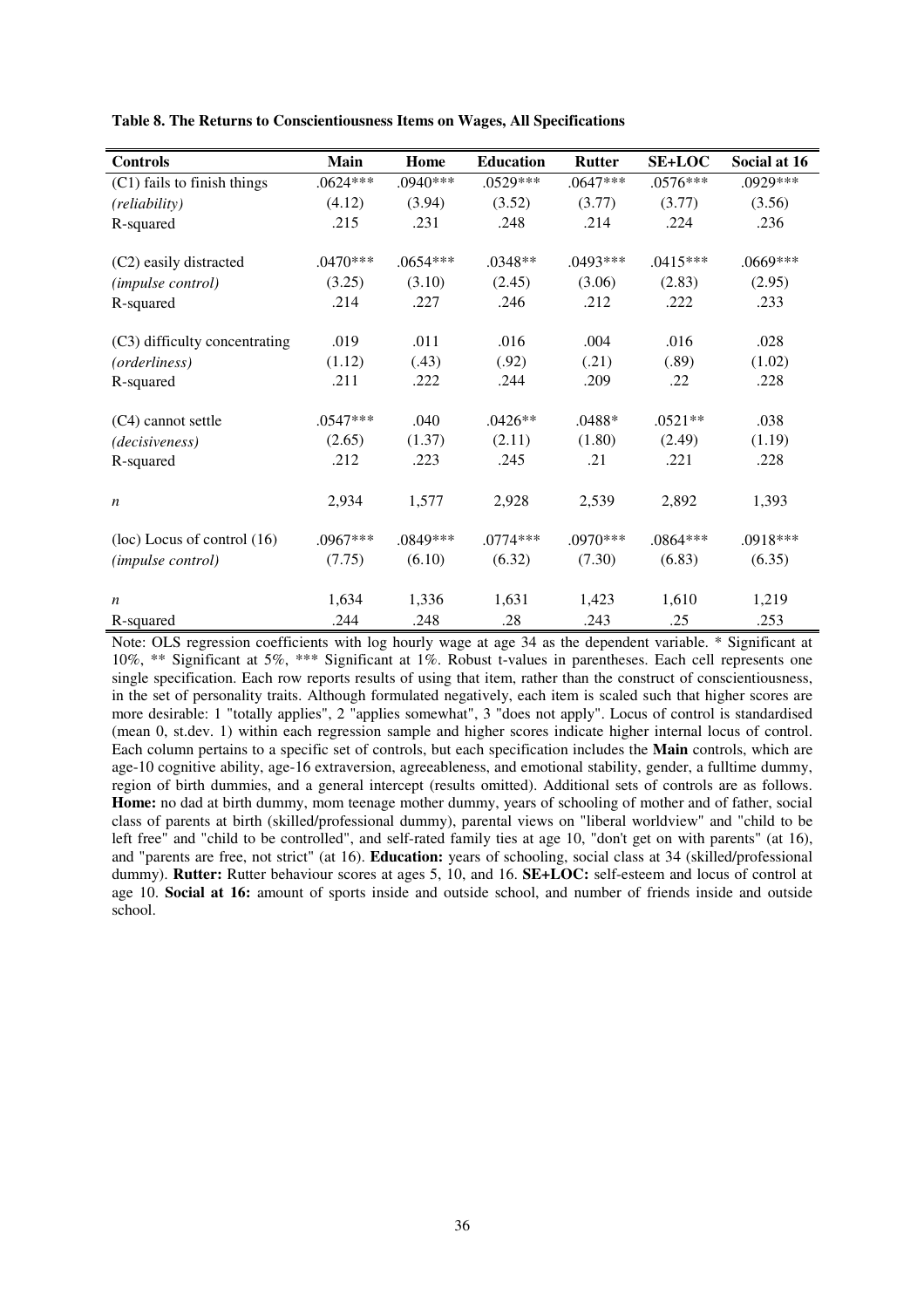| i                        |
|--------------------------|
| 1<br>ļ                   |
|                          |
|                          |
|                          |
|                          |
| $\overline{\phantom{a}}$ |
|                          |
|                          |
| ļ<br>ī                   |
| Ī                        |
|                          |
| <b>ALCOHOL</b>           |
| I                        |
|                          |
|                          |
|                          |
|                          |
| l                        |
|                          |
|                          |
| I<br>ׇ֚֓֡                |
| ֚֚֚֡֡֡֡֡֡                |
|                          |
| É<br>١                   |

|                                                                                                                                                                           | Wage      | <b>Save</b> | BMI       | Alcoholic  | Smoke       | Cannabis   | Arrested    | Satisfaction                                                                                                  | Life Get | Life Run |
|---------------------------------------------------------------------------------------------------------------------------------------------------------------------------|-----------|-------------|-----------|------------|-------------|------------|-------------|---------------------------------------------------------------------------------------------------------------|----------|----------|
| (C1) fails to finish things                                                                                                                                               | 0624****  | $0364**$    | $-212$    | $-0429***$ | $-0579***$  | $-0310***$ | $-0.005$    | $152***$                                                                                                      | 0457***  | 00781*   |
| (reliability)                                                                                                                                                             | (4.12)    | (2.56)      | $(-1.35)$ | $(-3.63)$  | $(-4.31)$   | $(-2.99)$  | (.57)       | (2.71)                                                                                                        | (4.49)   | (1.87)   |
|                                                                                                                                                                           |           |             |           |            |             |            |             |                                                                                                               |          |          |
| (C2) easily distracted                                                                                                                                                    | .0470***  | $0351***$   | $-176$    | $-0279**$  | $-0553***$  | $-0253**$  | $-0.013$    | $\overline{0}$                                                                                                | $0231**$ | 005      |
| (impulse control)                                                                                                                                                         | (3.25)    | (2.60)      | $(-1.19)$ | $(-2.49)$  | $(-4.29)$   | $(-2.55)$  | $(-1.49)$   | (1.20)                                                                                                        | (2.30)   | (1.37)   |
|                                                                                                                                                                           |           |             |           |            |             |            |             |                                                                                                               |          |          |
| (C3) difficulty concentrating                                                                                                                                             | .019      | .027        | $-0.055$  | $-0440**$  | $-0.14$     | $-0243**$  | $-0.007$    | $.126*$                                                                                                       | 0299**   | $0107**$ |
| (orderliness)                                                                                                                                                             | (1.12)    | (1.55)      | $(-30)$   | $(-3.13)$  | (.86)       | $(-1.99)$  | (.66)       | (1.84)                                                                                                        | (2.44)   | (2.35)   |
|                                                                                                                                                                           |           |             |           |            |             |            |             |                                                                                                               |          |          |
| (C4) cannot settle                                                                                                                                                        | .0547***  | .0562****   | $-753***$ | $-0341*$   | $-0700***$  | $-0.06$    | $-0298***$  | $201**$                                                                                                       | 0358**   | 600      |
| (decisiveness)                                                                                                                                                            | (2.65)    | (2.59)      | $-3.26$   | $( -1.91)$ | $(-3.40)$   | $(-39)$    | $(-2.18)$   | (2.15)                                                                                                        | (2.27)   | (1.43)   |
|                                                                                                                                                                           |           |             |           |            |             |            |             |                                                                                                               |          |          |
| z                                                                                                                                                                         | 2,934     | 2,933       | 2,864     | 2,902      | 2,933       | 2,932      | 2,932       | 2,932                                                                                                         | 2,932    | 2,932    |
|                                                                                                                                                                           |           |             |           |            |             |            |             |                                                                                                               |          |          |
| (loc) Locus of control (16)                                                                                                                                               | .0967**** | .0454 ***   | $-335**$  | $-0.013$   | $-.0661***$ | $-0.0155*$ | $-.0261***$ | $288***$                                                                                                      | 0489***  | 0102***  |
| (impulse control)                                                                                                                                                         | (7.75)    | (3.71)      | $(-2.53)$ | $(-1.23)$  | $(-5.89)$   | $(-1.72)$  | $(-3.78)$   | (6.67)                                                                                                        | (5.41)   | (3.37)   |
|                                                                                                                                                                           |           |             |           |            |             |            |             |                                                                                                               |          |          |
|                                                                                                                                                                           | 1,634     | 1,633       | 1,592     | 1,616      | 1,633       | 1,633      | 1,633       | 1,633                                                                                                         | 1,633    | 1,633    |
| Note: OLS regression coefficients on conscientiousness items for "Wage", "BMI", and "Satisfaction". Probit marginal effects of conscientiousness items for other outcomes |           |             |           |            |             |            |             |                                                                                                               |          |          |
| * Significant at 10%, ** Significant at 5%, *** Significant at 1                                                                                                          |           |             |           |            |             |            |             | %. Robust t-values in parentheses. Each cell represents one single specification. Each row reports results of |          |          |

more desirable: 1 "totally applies", 2 "applies somewhat", 3 "does not apply". Locus of control is standardised (mean 0, st.dev. 1) within each regression sample and higher scores indicate higher internal locus of control. using that item, rather than the construct of conscientiousness, in the set of personality traits. Although formulated negatively, each item is scaled such that higher scores are using that item, rather than the construct of conscientiousness, in the set of personality traits. Although formulated negatively, each item is scaled such that higher scores are more desirable: 1 "totally applies", 2 "applies somewhat", 3 "does not apply". Locus of control is standardised (mean 0, st.dev. 1) within each regression sample and higher scores indicate higher internal locus of control. Each specification includes the **Main** controls, which are age-10 cognitive ability, age-16 extraversion, agreeableness, and emotional stability, gender, a fulltime dummy, region of birth dummies, and a general intercept (results omitted).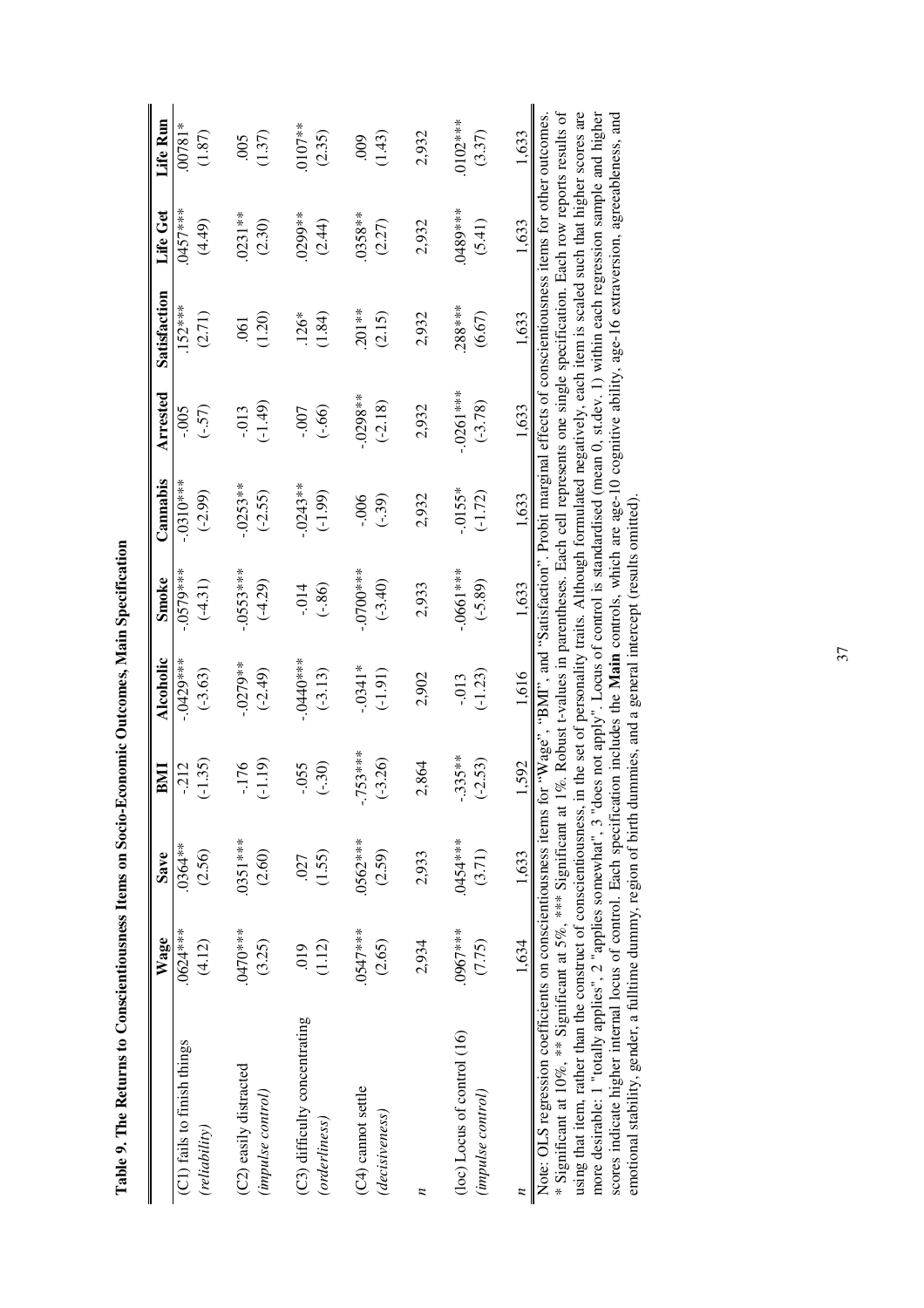|                                                          | Wage      | Save       | EMI                 | Alcoholic                                                                              | Smoke                                           | Cannabis                                                   | Arrested                            | Satisfaction                                                   | Life Get                                                                         | Life Run            |
|----------------------------------------------------------|-----------|------------|---------------------|----------------------------------------------------------------------------------------|-------------------------------------------------|------------------------------------------------------------|-------------------------------------|----------------------------------------------------------------|----------------------------------------------------------------------------------|---------------------|
| Age 10 Conscientiousness (C10)                           | 0554****  | 0348***    | $.543***$           | $.0373***$                                                                             | $.0461***$                                      | $.0254***$                                                 | $-0172**$                           | $102***$                                                       | $0234**$                                                                         | 005                 |
|                                                          | (4.30)    | (2.71)     | $(-3.85)$           |                                                                                        | $(-3.81)$                                       | $(-2.70)$                                                  | $(-2.24)$                           | (1.99)                                                         | (2.50)                                                                           | (1.26)              |
| Age 10 Extraversion (E10)                                | .008      | $-0365***$ |                     |                                                                                        | 0460****                                        | $.0278***$                                                 | $0370***$                           | 140****                                                        | $.0297***$                                                                       | 112***              |
|                                                          | (65)      | $(-2.98)$  | $.300***$<br>(2.46) |                                                                                        | $(3.84)$<br>$-0592***$                          | (3.06)                                                     | (4.51)                              |                                                                |                                                                                  |                     |
| Age 10 Agreeableness (A10)                               | 013       | $-0.001$   | $-0.035$            | $(-3.54)$<br>$(007)$<br>$(003)$<br>$(003)$<br>$(001)$<br>$(003)$<br>$(001)$<br>$(003)$ |                                                 |                                                            | $.0278***$                          | $(3.18)$<br>$0.21$<br>$0.38$<br>$0.45$<br>$(0.79)$<br>$(0.79)$ | $(3.33)$<br>$(0.65)$<br>$(0.65)$<br>$(0.65)$<br>$(0.65)$<br>$(0.65)$<br>$(0.65)$ | $(3.37)$<br>00738** |
|                                                          | (0.8)     | $(-.05)$   | $(-21)$<br>308**    |                                                                                        |                                                 |                                                            |                                     |                                                                |                                                                                  |                     |
| Age 10 Emotional Stability (N10)                         | 003       | .0460***   |                     |                                                                                        | $(-4.48)$<br>000<br>000<br>$(-0.03)$<br>0349*** | $-.008$<br>$(-.81)$<br>$(-.013)$<br>$(-1.22)$<br>$(-1.22)$ | $(-3.25)$<br>$-0.183*$              |                                                                |                                                                                  | (2.02)              |
|                                                          | (18)      | (3.22)     | $(-1.98)$           |                                                                                        |                                                 |                                                            | $( -1.93)$                          |                                                                |                                                                                  |                     |
| $C16-C10$                                                | $.0280**$ | $.0277**$  | $-149$              |                                                                                        |                                                 |                                                            |                                     |                                                                |                                                                                  | $(-32)$<br>00674**  |
|                                                          | (2.45)    | (2.50)     | $(-1.27)$           |                                                                                        |                                                 |                                                            | $-0.005$<br>$(-.69)$<br>$(0.226***$ |                                                                | $(3.99)$<br>0246***                                                              |                     |
| E16-E10                                                  | $-0.004$  | $-0276***$ |                     |                                                                                        | $(-3.33)$<br>.0274***                           | $(-2.63)$<br>0177**                                        |                                     | $(2.11)$<br>102***                                             |                                                                                  | $(2.25)$<br>00613** |
|                                                          | $(-35)$   | $(-2.71)$  | $\frac{14}{13}$     | $(3.54)$<br>$(0.00)$<br>$(1.04)$<br>$(1.01)$                                           | $(2.73)$<br>$(0424***$                          | $(2.33)$<br>$(0.301***$                                    |                                     |                                                                |                                                                                  | $(2.25)$<br>00437*  |
| A16-A10                                                  | $.0242**$ | .016       |                     |                                                                                        |                                                 |                                                            | $(3.23)$<br>-0127*                  |                                                                |                                                                                  |                     |
|                                                          | (2.08)    | (1.40)     | (.59)               | $(-1.18)$                                                                              |                                                 | $(-2.59)$                                                  | $(-1.85)$                           | $\begin{array}{c} (2.80) \\ .075 \\ (1.60) \end{array}$        | $(3.32)$<br>$0.11$<br>$(1.38)$<br>$(1.30)$                                       |                     |
| N16-N10                                                  | $-0.007$  | 017        | .062                | 016                                                                                    | $(-3.96)$<br>-.004                              | $-0.005$                                                   | $0259***$                           | $\overline{011}$                                               |                                                                                  | $(1.70)$<br>$(001)$ |
|                                                          | $(-53)$   | (1.40)     | (.51)               | (1.52)                                                                                 | $(-38)$                                         | $(-.62)$                                                   | $(-3.27)$                           | (.23)                                                          | (.16)                                                                            |                     |
|                                                          |           |            |                     |                                                                                        |                                                 |                                                            |                                     |                                                                |                                                                                  |                     |
|                                                          | 2,782     | 2,781      | 2,716               | 2,753                                                                                  | 2,781                                           | 2,780                                                      | 2,780                               | 2,780                                                          | 2,780                                                                            | 2,780               |
| Note: OLS regression coefficients for "Wage", "BMI", and |           |            | Satisfaction'       |                                                                                        |                                                 | Probit marginal effects for other outcomes.                |                                     | Significant at 10%                                             | Significant at                                                                   | 5%, ***             |

Table 10. The Effects of Change in Personality Traits on Socio-Economic Outcomes **Table 10. The Effects of Change in Personality Traits on Socio-Economic Outcomes**  Significant at 1%. Robust t-values in parentheses. Each column represents one single specification. Each specification includes the Main controls, which are age-10 cognitive ability, gender, a fulltime dummy, region of birth dummies, and a general intercept (results omited). Change in a trait is measured by subtracting the standardised score on<br>that trait at age 10 from the standardised score Significant at 1%. Robust t-values in parentheses. Each column represents one single specification. Each specification includes the **Main** controls, which are age-10 cognitive ability, gender, a fulltime dummy, region of birth dummies, and a general intercept (results omitted). Change in a trait is measured by subtracting the standardised score on that trait at age 10 from the standardised score on that trait at age 16 (i.e. C16-C10).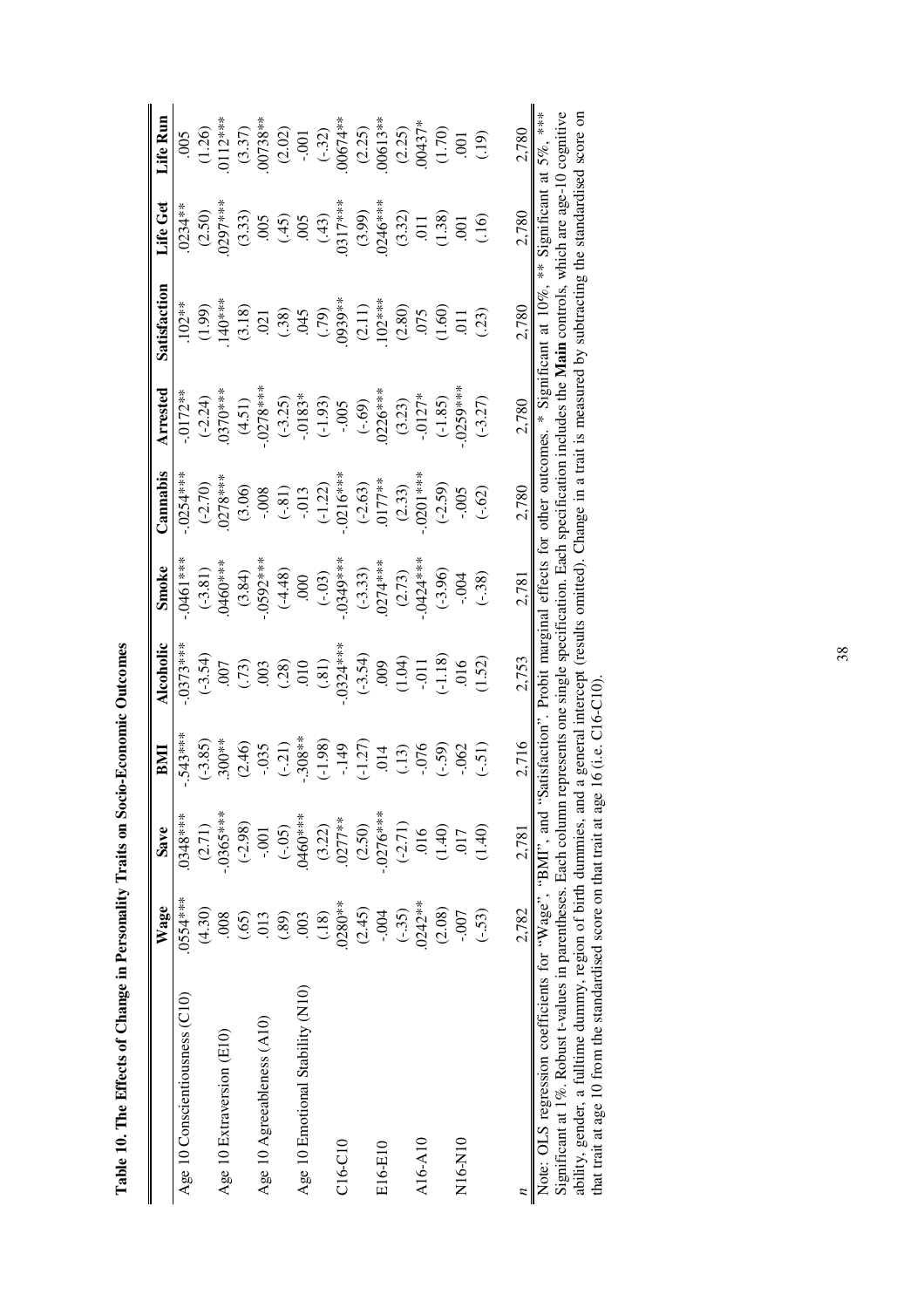| $\overline{\phantom{a}}$                                |
|---------------------------------------------------------|
| I                                                       |
| l                                                       |
| ı<br>l                                                  |
| ĺ<br>I                                                  |
| l                                                       |
| i<br>Í<br>I                                             |
| )<br>֢ׅ֦֧֦֧֦֦֧֚֚֚֚֚֚֚֚֚֚֚֚֚֚֚֚֚֚֚֚֚֬֡֡֡֡֓֡֡֡֓֡֓֓֡֓֓֡֓֓֡ |
| $\frac{6}{1}$<br>ׇ֚֓֡<br>ׇ֚֕֡                           |
| i<br>'<br>١                                             |
| ۱<br>ı<br>ï<br>I<br>١                                   |

|                                                                                                                                                                                                                                                                                                                                                          | Wage       | Save       | EMI                                                                                                                                                                                                  | Alcoholic                                                                                                                                                                                                                                                                                                    | Smoke                                                                                                                                                                             | Cannabis                                                                                        | Arrested                                                                                                                                                                                                                                                                                     | Satisfaction                                                                                                                                                                                           | Life Get                                                                                                                                                                                                                     | Life Run                                                                                                                                                                                                                                                                        |
|----------------------------------------------------------------------------------------------------------------------------------------------------------------------------------------------------------------------------------------------------------------------------------------------------------------------------------------------------------|------------|------------|------------------------------------------------------------------------------------------------------------------------------------------------------------------------------------------------------|--------------------------------------------------------------------------------------------------------------------------------------------------------------------------------------------------------------------------------------------------------------------------------------------------------------|-----------------------------------------------------------------------------------------------------------------------------------------------------------------------------------|-------------------------------------------------------------------------------------------------|----------------------------------------------------------------------------------------------------------------------------------------------------------------------------------------------------------------------------------------------------------------------------------------------|--------------------------------------------------------------------------------------------------------------------------------------------------------------------------------------------------------|------------------------------------------------------------------------------------------------------------------------------------------------------------------------------------------------------------------------------|---------------------------------------------------------------------------------------------------------------------------------------------------------------------------------------------------------------------------------------------------------------------------------|
| Age 10 Conscientiousness (C10)                                                                                                                                                                                                                                                                                                                           | $0476***$  | $.0224*$   | $.511***$                                                                                                                                                                                            | $.0180*$                                                                                                                                                                                                                                                                                                     | $.0344**$                                                                                                                                                                         | $.0182*$                                                                                        | $-0.0145*$                                                                                                                                                                                                                                                                                   |                                                                                                                                                                                                        |                                                                                                                                                                                                                              |                                                                                                                                                                                                                                                                                 |
|                                                                                                                                                                                                                                                                                                                                                          | (3.72)     | (1.76)     |                                                                                                                                                                                                      | $(-1.68)$                                                                                                                                                                                                                                                                                                    |                                                                                                                                                                                   | (1.91)                                                                                          |                                                                                                                                                                                                                                                                                              | $\frac{053}{(1.08)}$                                                                                                                                                                                   | $(007)$<br>(.70)<br>(0255***                                                                                                                                                                                                 | $(0.31)$<br>$(0.31)$<br>$(0.856***$                                                                                                                                                                                                                                             |
| Age 10 Extraversion (E10)                                                                                                                                                                                                                                                                                                                                | .002       | $0247**$   | $(-3.70)$<br>245**                                                                                                                                                                                   |                                                                                                                                                                                                                                                                                                              | $(-2.83)$<br>0349***                                                                                                                                                              | $0207**$                                                                                        | $(-1.85)$<br>0332***                                                                                                                                                                                                                                                                         | $125***$                                                                                                                                                                                               |                                                                                                                                                                                                                              |                                                                                                                                                                                                                                                                                 |
|                                                                                                                                                                                                                                                                                                                                                          | (.14)      | $(-2.10)$  |                                                                                                                                                                                                      |                                                                                                                                                                                                                                                                                                              |                                                                                                                                                                                   | (2.32)                                                                                          |                                                                                                                                                                                                                                                                                              |                                                                                                                                                                                                        | (2.98)                                                                                                                                                                                                                       | $(2.74)$<br>.00616**                                                                                                                                                                                                                                                            |
| Age 10 Agreeableness (A10)                                                                                                                                                                                                                                                                                                                               | 000        | $-0.004$   | $(2.10)$<br>$.074$                                                                                                                                                                                   |                                                                                                                                                                                                                                                                                                              | $(3.07)$<br>$-0528***$                                                                                                                                                            |                                                                                                 |                                                                                                                                                                                                                                                                                              |                                                                                                                                                                                                        | $.008$                                                                                                                                                                                                                       |                                                                                                                                                                                                                                                                                 |
|                                                                                                                                                                                                                                                                                                                                                          | $(-.02)$   | $(-31)$    |                                                                                                                                                                                                      |                                                                                                                                                                                                                                                                                                              |                                                                                                                                                                                   | $-0.007$<br>$(-.68)$<br>$-0.11$<br>$(-1.06)$<br>$(-1.06)$<br>$(-1.06)$                          | (4.17)<br>$-0.251$ <sup>**</sup><br>$-0.11$<br>$-0.127$<br>$-0.1341$ <sup>**</sup><br>$-0.059$<br>$-0.059$<br>$-0.059$<br>$-0.059$<br>$-0.059$<br>$-0.059$<br>$-0.059$<br>$-0.059$<br>$-0.059$<br>$-0.059$<br>$-0.059$<br>$-0.059$<br>$-0.059$<br>$-0.059$<br>$-0.059$<br>$-0.059$<br>$-0.0$ | $(3.95)\n(3.95)\n(3.95)\n(3.95)\n(3.95)\n(3.95)\n(3.95)\n(3.95)\n(3.95)\n(3.95)\n(3.95)\n(3.95)\n(3.95)\n(4.95)\n(5.95)\n(6.95)\n(7.95)\n(8.95)\n(9.95)\n(1.95)\n(1.95)\n(1.95)\n(1.95)\n(1.95)\n(1.9$ | $(32)$<br>$(36)$<br>$(36)$<br>$(4.88)$<br>$(-1.01)$<br>$(-1.01)$<br>$(-1.01)$<br>$(-1.01)$<br>$(-1.01)$<br>$(-1.01)$<br>$(-1.01)$<br>$(-1.01)$<br>$(-1.01)$<br>$(-1.01)$<br>$(-1.01)$<br>$(-1.01)$<br>$(-1.01)$<br>$(-1.01)$ |                                                                                                                                                                                                                                                                                 |
| Age 10 Emotional Stability (N10)                                                                                                                                                                                                                                                                                                                         | .023       | $.0433***$ |                                                                                                                                                                                                      |                                                                                                                                                                                                                                                                                                              |                                                                                                                                                                                   |                                                                                                 |                                                                                                                                                                                                                                                                                              |                                                                                                                                                                                                        |                                                                                                                                                                                                                              |                                                                                                                                                                                                                                                                                 |
|                                                                                                                                                                                                                                                                                                                                                          | (1.61)     | (3.33)     |                                                                                                                                                                                                      |                                                                                                                                                                                                                                                                                                              |                                                                                                                                                                                   |                                                                                                 |                                                                                                                                                                                                                                                                                              |                                                                                                                                                                                                        |                                                                                                                                                                                                                              |                                                                                                                                                                                                                                                                                 |
| $C16-C10 < -5$                                                                                                                                                                                                                                                                                                                                           | $-.0565**$ | $-0.589**$ | $(48)$<br>$(35)$<br>$(35)$<br>$(35)$<br>$(35)$<br>$(35)$<br>$(35)$<br>$(35)$<br>$(35)$<br>$(35)$<br>$(35)$<br>$(35)$<br>$(35)$<br>$(35)$<br>$(35)$<br>$(35)$<br>$(35)$<br>$(35)$<br>$(35)$<br>$(35)$ |                                                                                                                                                                                                                                                                                                              | $( -4.17)$<br>$(000$<br>$(-01)$<br>$(-01)$<br>$(0829**)$                                                                                                                          |                                                                                                 |                                                                                                                                                                                                                                                                                              |                                                                                                                                                                                                        |                                                                                                                                                                                                                              |                                                                                                                                                                                                                                                                                 |
| dunnny                                                                                                                                                                                                                                                                                                                                                   | $(-2.33)$  | $(-2.49)$  |                                                                                                                                                                                                      |                                                                                                                                                                                                                                                                                                              |                                                                                                                                                                                   |                                                                                                 |                                                                                                                                                                                                                                                                                              |                                                                                                                                                                                                        |                                                                                                                                                                                                                              |                                                                                                                                                                                                                                                                                 |
| $C16-C10 > 5$                                                                                                                                                                                                                                                                                                                                            | 016        | 000        |                                                                                                                                                                                                      |                                                                                                                                                                                                                                                                                                              |                                                                                                                                                                                   |                                                                                                 |                                                                                                                                                                                                                                                                                              |                                                                                                                                                                                                        |                                                                                                                                                                                                                              |                                                                                                                                                                                                                                                                                 |
| dunnny                                                                                                                                                                                                                                                                                                                                                   | (55)       | $(-.01)$   |                                                                                                                                                                                                      |                                                                                                                                                                                                                                                                                                              |                                                                                                                                                                                   |                                                                                                 |                                                                                                                                                                                                                                                                                              |                                                                                                                                                                                                        |                                                                                                                                                                                                                              |                                                                                                                                                                                                                                                                                 |
| $E16-E10 < -5$                                                                                                                                                                                                                                                                                                                                           | $-016$     | .024       |                                                                                                                                                                                                      |                                                                                                                                                                                                                                                                                                              |                                                                                                                                                                                   |                                                                                                 |                                                                                                                                                                                                                                                                                              |                                                                                                                                                                                                        |                                                                                                                                                                                                                              |                                                                                                                                                                                                                                                                                 |
| dunnny                                                                                                                                                                                                                                                                                                                                                   | $(-.68)$   | (1.10)     |                                                                                                                                                                                                      |                                                                                                                                                                                                                                                                                                              |                                                                                                                                                                                   |                                                                                                 |                                                                                                                                                                                                                                                                                              |                                                                                                                                                                                                        |                                                                                                                                                                                                                              |                                                                                                                                                                                                                                                                                 |
| $E16-E10 > 5$                                                                                                                                                                                                                                                                                                                                            | $-0.39$    | $-00$ .    |                                                                                                                                                                                                      |                                                                                                                                                                                                                                                                                                              |                                                                                                                                                                                   |                                                                                                 |                                                                                                                                                                                                                                                                                              |                                                                                                                                                                                                        |                                                                                                                                                                                                                              |                                                                                                                                                                                                                                                                                 |
| dunnny                                                                                                                                                                                                                                                                                                                                                   | $(-1.52)$  | $(-.30)$   |                                                                                                                                                                                                      |                                                                                                                                                                                                                                                                                                              |                                                                                                                                                                                   | $(2.99)$<br>$(-.21)$<br>$(-.31)$<br>$(-.41)$<br>$(-.41)$<br>$(0.68)$<br>$(0.68)$<br>$(0.338**)$ |                                                                                                                                                                                                                                                                                              |                                                                                                                                                                                                        |                                                                                                                                                                                                                              |                                                                                                                                                                                                                                                                                 |
| A16-A10 $\leftarrow$ -.5                                                                                                                                                                                                                                                                                                                                 | $-0.393*$  | .003       |                                                                                                                                                                                                      |                                                                                                                                                                                                                                                                                                              |                                                                                                                                                                                   |                                                                                                 |                                                                                                                                                                                                                                                                                              |                                                                                                                                                                                                        |                                                                                                                                                                                                                              |                                                                                                                                                                                                                                                                                 |
| dunnny                                                                                                                                                                                                                                                                                                                                                   | $(-1.66)$  | (.14)      |                                                                                                                                                                                                      |                                                                                                                                                                                                                                                                                                              |                                                                                                                                                                                   |                                                                                                 |                                                                                                                                                                                                                                                                                              |                                                                                                                                                                                                        |                                                                                                                                                                                                                              |                                                                                                                                                                                                                                                                                 |
| $A16 - A10 > 5$                                                                                                                                                                                                                                                                                                                                          | $-005$     | 019        |                                                                                                                                                                                                      |                                                                                                                                                                                                                                                                                                              |                                                                                                                                                                                   |                                                                                                 |                                                                                                                                                                                                                                                                                              |                                                                                                                                                                                                        |                                                                                                                                                                                                                              |                                                                                                                                                                                                                                                                                 |
| dunnny                                                                                                                                                                                                                                                                                                                                                   | $(-.18)$   | (.76)      |                                                                                                                                                                                                      | $\begin{array}{l} (2.83)\\ (2.91)\\ (3.91)\\ (4.1)\\ (5.91)\\ (6.91)\\ (7.91)\\ (8.91)\\ (9.91)\\ (1.1)\\ (1.1)\\ (1.1)\\ (1.1)\\ (1.1)\\ (1.1)\\ (1.1)\\ (1.1)\\ (1.1)\\ (1.1)\\ (1.1)\\ (1.1)\\ (1.1)\\ (1.1)\\ (1.1)\\ (1.1)\\ (1.1)\\ (1.1)\\ (1.1)\\ (1.1)\\ (1.1)\\ (1.1)\\ (1.1)\\ (1.1)\\ (1.1)\\ ($ | $(3.63)$<br>$(-.38)$<br>$(-.920)$<br>$(-.95)$<br>$(-.95)$<br>$(-.95)$<br>$(-.95)$<br>$(-.95)$<br>$(-.95)$<br>$(-.95)$<br>$(-.95)$<br>$(-.95)$<br>$(-.95)$<br>$(-.95)$<br>$(-.95)$ | $-0.015$<br>$(-78)$<br>$(0.03)$<br>$(0.01)$<br>$(-0.07)$                                        |                                                                                                                                                                                                                                                                                              |                                                                                                                                                                                                        |                                                                                                                                                                                                                              |                                                                                                                                                                                                                                                                                 |
| N16-N10<-5                                                                                                                                                                                                                                                                                                                                               | 0517**     | $-0.018$   |                                                                                                                                                                                                      |                                                                                                                                                                                                                                                                                                              |                                                                                                                                                                                   |                                                                                                 |                                                                                                                                                                                                                                                                                              |                                                                                                                                                                                                        |                                                                                                                                                                                                                              |                                                                                                                                                                                                                                                                                 |
| dunnny                                                                                                                                                                                                                                                                                                                                                   | (2.12)     | $(-.78)$   |                                                                                                                                                                                                      |                                                                                                                                                                                                                                                                                                              |                                                                                                                                                                                   |                                                                                                 |                                                                                                                                                                                                                                                                                              |                                                                                                                                                                                                        |                                                                                                                                                                                                                              |                                                                                                                                                                                                                                                                                 |
| $N16-N10 > 5$                                                                                                                                                                                                                                                                                                                                            | 0707****   | .028       |                                                                                                                                                                                                      |                                                                                                                                                                                                                                                                                                              |                                                                                                                                                                                   |                                                                                                 |                                                                                                                                                                                                                                                                                              |                                                                                                                                                                                                        |                                                                                                                                                                                                                              |                                                                                                                                                                                                                                                                                 |
| dunnny                                                                                                                                                                                                                                                                                                                                                   | (2.67)     | (1.08)     | $(-.68)$                                                                                                                                                                                             | (47)                                                                                                                                                                                                                                                                                                         |                                                                                                                                                                                   |                                                                                                 |                                                                                                                                                                                                                                                                                              | (.13)                                                                                                                                                                                                  |                                                                                                                                                                                                                              | (1.97)<br>(1.97)<br>(3.82)<br>(3.82)<br>(-3.82)<br>(-3.82)<br>(-3.92)<br>(-3.92)<br>(-3.92)<br>(-3.92)<br>(-3.92)<br>(-3.92)<br>(-3.92)<br>(-4.92)<br>(-4.92)<br>(-4.92)<br>(-4.92)<br>(-4.92)<br>(-4.92)<br>(-4.92)<br>(-4.92)<br>(-4.92)<br>(-4.92)<br>(-4.92)<br>(-4.92)<br> |
| z                                                                                                                                                                                                                                                                                                                                                        | 2,782      | 2,781      | 2,716                                                                                                                                                                                                | 2,753                                                                                                                                                                                                                                                                                                        | 2,781                                                                                                                                                                             | 2,780                                                                                           | 2,780                                                                                                                                                                                                                                                                                        | 2,780                                                                                                                                                                                                  | 2,780                                                                                                                                                                                                                        | 2,780                                                                                                                                                                                                                                                                           |
| Note: OLS regression coefficients for "Wage", "BMI", and "                                                                                                                                                                                                                                                                                               |            |            |                                                                                                                                                                                                      |                                                                                                                                                                                                                                                                                                              |                                                                                                                                                                                   |                                                                                                 |                                                                                                                                                                                                                                                                                              | Satisfaction". Probit marginal effects for other outcomes. * Significant at $10\%$ ,                                                                                                                   | $\frac{*}{*}$                                                                                                                                                                                                                | Significant at 5%, ***                                                                                                                                                                                                                                                          |
| Significant at 1%. Robust t-values in parentheses. Each column represents one single specification. Each specification includes the Main controls, which are age-10 cognitive                                                                                                                                                                            |            |            |                                                                                                                                                                                                      |                                                                                                                                                                                                                                                                                                              |                                                                                                                                                                                   |                                                                                                 |                                                                                                                                                                                                                                                                                              |                                                                                                                                                                                                        |                                                                                                                                                                                                                              |                                                                                                                                                                                                                                                                                 |
| ability, gender, a fulltime dummy, region of birth dummies, and a general intercept (results omitted). Change in a trait is measured by two dummy variables indicating large<br>decreases or increases: one of them equal to 1 if the difference between the standardised score on that the age 10 and the standardised score on that trait at age 16 is |            |            |                                                                                                                                                                                                      |                                                                                                                                                                                                                                                                                                              |                                                                                                                                                                                   |                                                                                                 |                                                                                                                                                                                                                                                                                              |                                                                                                                                                                                                        |                                                                                                                                                                                                                              |                                                                                                                                                                                                                                                                                 |
| smaller than -.5 (i.e. $C16-C10<-0.5$ ), and the other equal to 1 is that difference is larger than +.5 (i.e. $C16-C10>0.5$ )                                                                                                                                                                                                                            |            |            |                                                                                                                                                                                                      |                                                                                                                                                                                                                                                                                                              |                                                                                                                                                                                   |                                                                                                 |                                                                                                                                                                                                                                                                                              |                                                                                                                                                                                                        |                                                                                                                                                                                                                              |                                                                                                                                                                                                                                                                                 |

39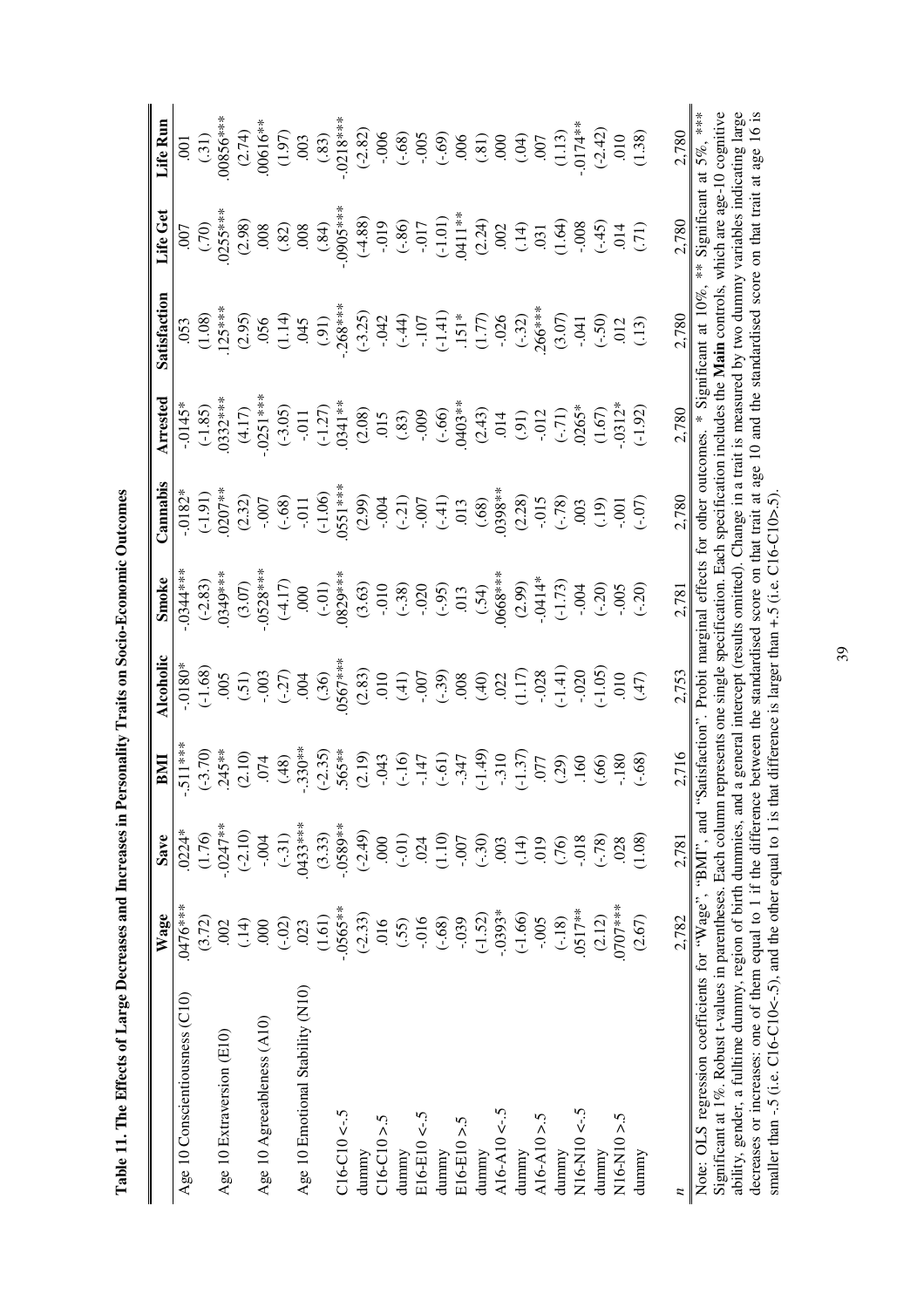#### **Appendix**

This appendix presents supporting materials. All data come from the 1970 British Cohort Study. The 1970 British Cohort Study began by collecting data on births and families of all children born in Great Britain in a particular week in April of 1970. These children/respondents were then followed and reinterviewed roughly every 4 or 5 years over the course of their life. Of the initial 17,196 babies born in 1970, 9,665 respondents remain in 2004. After selecting employed individuals with valid information on wages, childhood ability and personality, we retain a working sample of 2,937 respondents used for the analyses in this research. In Section A1 we show the details of the cluster analysis and principal component analysis used to construct the personality measures related to the Big Five inventory. Section A2 provides details on the items used to construct our sociability measures: the Rutter behaviour scores, self-esteem, and locus of control.

Table A1 describes the core variables used in this study. The table consists of six sets of variables. First, the outcome variables at age 34 are presented. The next set consists of our personality measures (covered in more detail in the next section), and is followed by sets of variables relating to the home environment, educational achievement, early sociability, and occupational sorting. The variables in Table A2 and Table A3 are set up in the same order. Table A2 presents a number of descriptive statistics for these sets of variables, both for the working sample used in all analyses in this paper, as well as for the unrestricted sample. Table A3 provides averages for all variables for those scoring above and below average on our age-16 personality measures. Table A4 provides the coefficients for the traits extraversion, agreeableness, and emotional stability that belong to the analyses reported on in Table 4. Table A5 displays the grouping of respondents in occupations and associated average personality traits, which is used for the analysis reported on in Table 5.

#### *A1 Personality Measures*

A Big Five-type taxonomy of personality would allow us to capture the relative importance of different dimensions of an individual's personality. The BCS70 offers a number of alternatives, although these sets of items do not offer items to capture openness. Hence, we are able to construct measures capturing a child's conscientiousness, extraversion, agreeableness, and emotional stability (neuroticism).

At age 10, the teachers of the respondents are asked to complete a set of 53 items on the child's developmental behaviours, of which we retain 27 items to construct a teacher rated Big 4 taxonomy of personality. At age 16, respondents themselves fill in a set of 27 items under the heading "Knowing Myself", 18 of which can be used to construct measures for each of the Big 5, although the strength of the construct for openness is rather weak. Since these two sets of items are not the same, and rated by different people, we prefer a third set of items that the BCS70 offers: a set of 38 parent-rated items, available at age 10 as well as age 16. A cluster analysis of a subsample of 22 of these items (excluding items related to fine and gross motor skills) shows the expected grouping of items into four clusters, representing conscientiousness, extraversion, agreeableness, and emotional stability (See Figure A1).

An additional benefit of using the set of mother-rated items is that this set contains more valid observations, both at ages 10 and 16. To further increase the number of observations, we impute missing values for individuals that miss 1 or 2 of the 22 items used for constructing our personality measures. We apply multiple imputation through chained equations using the remaining 21 items as predictors for the item of interest. By doing so, we increase the number of observations with valid age-10 personality measures by over 5 per cent (from 6,493 to 6,845), and by as much as 12 per cent for age-16 personality (from 3,751 to 4,205).

For each of the 22 items *i*, we estimate the following model to predict missing values:

$$
Item_i = \alpha + \sum_{j \neq i} \beta_j Item_j + \varepsilon
$$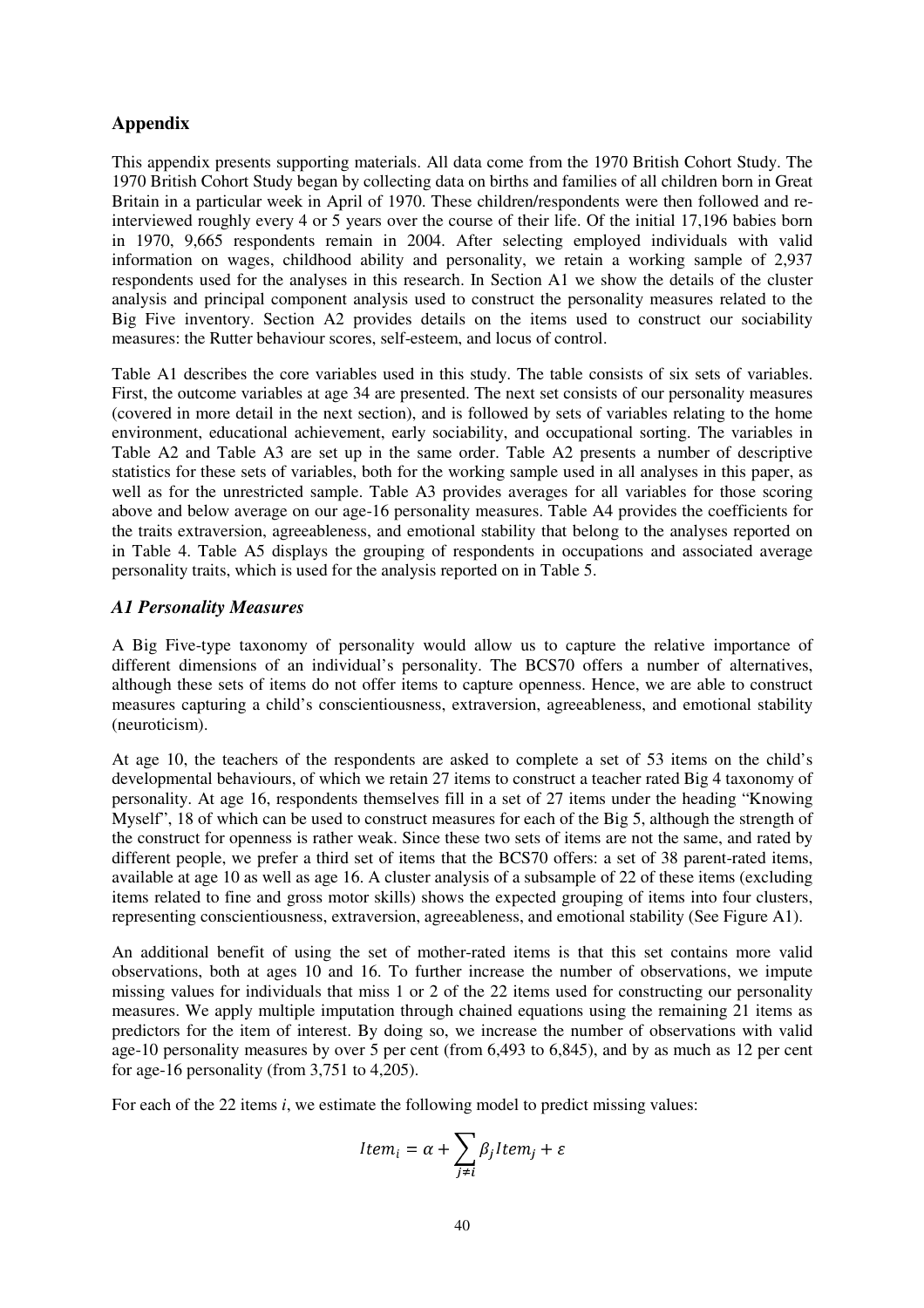

#### **Figure A 1. Clustering of Age-16 Personality Items into Four Big Five Traits**

|                              | $\mathbf C$ | E    | $\mathbf{A}$ | N    | <b>Unexplained</b> |
|------------------------------|-------------|------|--------------|------|--------------------|
| fails to finish things $(C)$ | .513        |      |              |      | .274               |
| easily distracted (C)        | .468        |      |              |      | .357               |
| difficulty concentrating (C) | .496        |      |              |      | .362               |
| cannot settle (C)            | .410        |      |              |      | .433               |
| fussy/over-particular (E)    |             | .292 |              |      | .702               |
| solitary $(E)$               |             | .417 |              |      | .644               |
| afraid of new (E)            |             | .522 |              |      | .479               |
| worried (E)                  |             | .548 |              |      | .415               |
| not much liked (E)           |             | .248 | .327         |      | .635               |
| bullies others (A)           |             |      | .394         |      | .510               |
| fights with others $(A)$     |             |      | .378         |      | .516               |
| tells lies $(A)$             |             |      | .337         |      | .486               |
| disobedient (A)              |             |      | .200         | .212 | .484               |
| takes others' things (A)     |             |      | .435         |      | .475               |
| destroys belongings (A)      |             |      | .435         |      | .517               |
| interferes with others (A)   |             |      |              |      | .611               |
| outbursts of temper (N)      |             |      |              | .419 | .341               |
| changes mood quickly (N)     |             |      |              | .430 | .319               |
| irritable $(N)$              |             |      |              | .412 | .395               |
| requests must be met $(N)$   |             |      |              | .368 | .444               |
| sullen or sulky $(N)$        |             |      |              | .355 | .514               |
| miserable/distressed (N)     |             | .244 |              | .221 | .575               |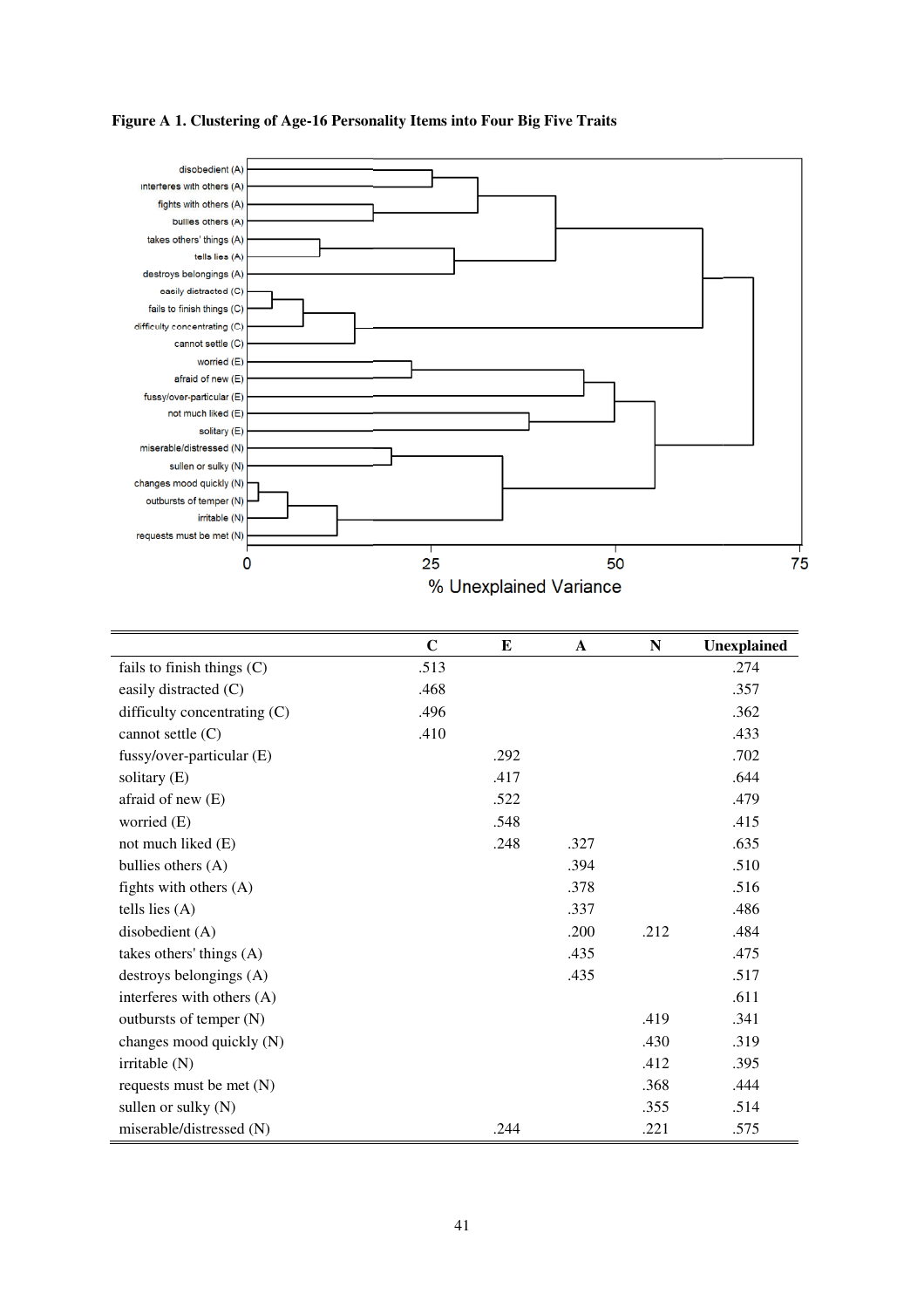This process starts with the item with least amount of missing observations. Missing observations are then imputed, and the process continues to the item with next fewest missing observations. At age 10, the items are scored on a scale from 1 through 100, 1 indicating "certainly" and 100 indicating "does not apply". We thus apply the above model using linear regression. Imputed values below 1 are set to 1, and those above 100 are set to 100. For the age-16 items we use multinomial logit regression to impute missing values, since the items are scored 1 "certainly applies, 2 "applies somewhat", 3 "doesn't apply".

Figure A1 shows a dendrogram of the clustering of the 22 items measured at age 16 (including imputed values). The grouping of items is as expected and is also confirmed by the table below. After extracting four factors from the same set of 22 items using principal component analysis, and applying orthogonal rotation to the loadings, the table below shows the factor loadings and the unexplained variance of the 22 items used to construct our four personality measures (conscientiousness, extraversion, agreeableness, and emotional stability). Only loadings larger than .2 are reported. The resulting four factors explain 52.3 per cent of the variance among the items.

#### *A2 Rutter, Self-esteem, and Locus of control*

In Section 4 we apply a number of other personality measures to control for early sociability. These measures include Rutter scores at various ages, indicative of behavioural problems, and measures for self-esteem and locus of control, measuring respondents' sense of self-worth and believe in the importance of trying hard.

At ages 5, 10, and 16, the respondents' parents, usually the mother, are asked to indicate to what extent a certain description applies to the respondent. At ages 5 and 16, the items are scaled 0 "does not apply" 1 "applies somewhat" 2 "certainly applies". The age-10 items are scaled 1 through 100, where 1 indicates "does not apply" and 100 indicates "certainly applies". Higher scores indicate more severe behavioural problems.

The table below shows the inter-item correlations or covariances for the 16 items, and the Cronbach's alpha statistic for the scale formed from them. The three Rutter scores, at ages 5, 10, and 16, are constructed by summing the scores on the 16 mother-rated items, and then standardising the resulting score to have mean zero and standard deviation one.

Self-esteem assesses respondents' self-esteem with reference to teachers, peers and parents and consists of 12 items, while locus of control measures children's perceived achievement control with a list of 15 items. Items are scaled 0 "yes" 1 "don't know" 2 "no", except the first self-esteem item "Parent like to hear about ideas" and the locus of control item "Believe in planning ahead", which are reversely coded. Higher scores thus indicate higher self-esteem and higher internal locus of control. The table below shows the inter-item correlations or covariances for these sets of items, and the Cronbach's alpha statistic for the scale formed from them, both for ages 10 and 16. The self-esteem and locus of control scores are constructed by summing the scores on the set of 12/15 items, and then standardising the resulting score to have mean zero and standard deviation one.

The samples used to construct Rutter scores, self-esteem and locus of control measures include respondents with valid observations on all items, as well as individuals with missing values for 1 or 2 items within each set of items (i.e. with only 13 of 15 age-16 locus of control items). The missing values have been imputed for these individuals. We apply multiple imputations through chained equations using the remaining items as predictors for the item of interest. By doing so, we increase the number of observations with valid observations drastically. For the Rutter scores, as well as for the self-esteem and locus of control measures, the resulting alphas are almost identical, whether or not we make use of imputed values, so to retain a large a sample as possible, we use the set of items that include imputed values to construct Rutter scores, as well as measures for self-esteem and locus of control.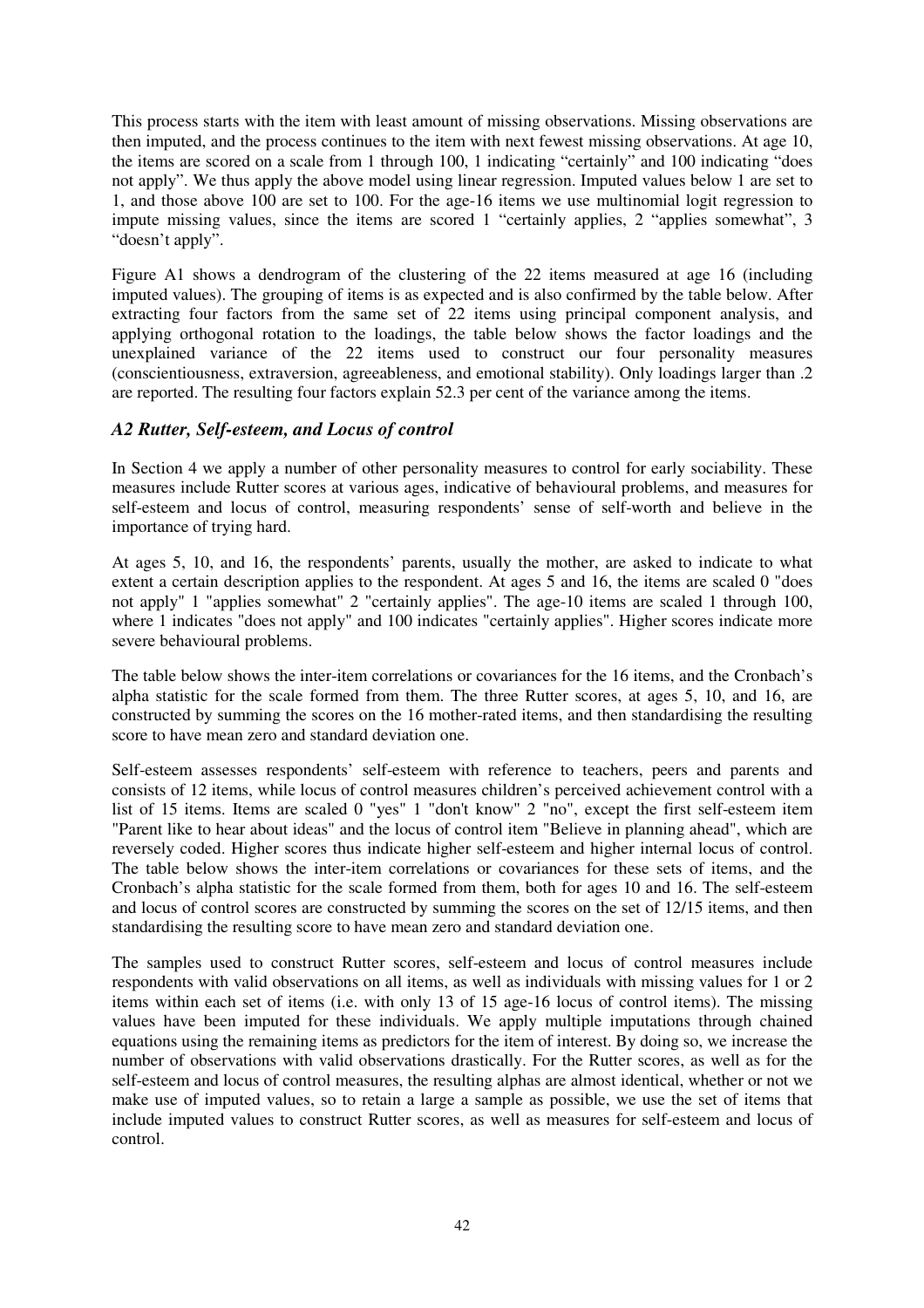|                                |                          |                          | Age 5 $(n=12,965)$       |       |                          |                          | Age 10 (n=13,337)        |       |                          |                          | Age 16 (n=8,609)         |       |
|--------------------------------|--------------------------|--------------------------|--------------------------|-------|--------------------------|--------------------------|--------------------------|-------|--------------------------|--------------------------|--------------------------|-------|
|                                | correlation<br>Item-test | correlation<br>Item-rest | covariance<br>Inter-item | Alpha | correlation<br>Item-test | correlation<br>Item-rest | covariance<br>Inter-item | Alpha | correlation<br>Item-test | correlation<br>Item-rest | covariance<br>Inter-item | Alpha |
| <b>Rutter</b>                  |                          |                          | .06                      | .76   |                          |                          | 124.17                   | .80   |                          |                          | .05                      | .80   |
| restless                       | .57                      | .43                      | .05                      | .74   | .54                      | .41                      | 119.58                   | .80   | .48                      | .38                      | .05                      | .79   |
| squirmy/fidgety                | .55                      | .42                      | .05                      | .74   | .57                      | .46                      | 118.53                   | .79   | .50                      | .40                      | .05                      | .79   |
| destroys belongings            | .50                      | .40                      | .06                      | .74   | .51                      | .45                      | 128.94                   | .79   | .46                      | .40                      | .05                      | .79   |
| fights with others             | .51                      | .41                      | .05                      | .74   | .54                      | .46                      | 124.75                   | .79   | .53                      | .45                      | .05                      | .79   |
| not much liked by others       | .32                      | .25                      | .06                      | .75   | .46                      | .38                      | 129.16                   | .80   | .42                      | .35                      | .05                      | .80   |
| worried                        | .38                      | .26                      | .06                      | .75   | .50                      | .38                      | 121.94                   | .80   | .52                      | .39                      | .05                      | .79   |
| solitary, does things on own   | .37                      | .23                      | .06                      | .76   | .42                      | .28                      | 126.97                   | .80   | .46                      | .31                      | .05                      | .80   |
| irritable                      | .58                      | .47                      | .05                      | .73   | .61                      | .51                      | 115.65                   | .79   | .66                      | .54                      | .04                      | .78   |
| miserable, tearful, distressed | .47                      | .37                      | .06                      | .74   | .56                      | .48                      | 124.68                   | .79   | .56                      | .48                      | .05                      | .79   |
| takes others' things           | .42                      | .32                      | .06                      | .75   | .48                      | .42                      | 129.97                   | .80   | .48                      | .41                      | .05                      | .79   |
| disobedient                    | .60                      | .50                      | .05                      | .73   | .62                      | .53                      | 118.20                   | .79   | .64                      | .54                      | .04                      | .78   |
| cannot settle                  | .55                      | .44                      | .05                      | .74   | .57                      | .47                      | 120.09                   | .79   | .58                      | .49                      | .05                      | .78   |
| afraid of new                  | .33                      | .19                      | .06                      | .76   | .42                      | .29                      | 127.36                   | .80   | .45                      | .33                      | .05                      | .80   |
| things/situations              |                          |                          |                          |       |                          |                          |                          |       |                          |                          |                          |       |
| fussy or over-particular       | .37                      | .22                      | .06                      | .76   | .40                      | .27                      | 127.90                   | .80   | .42                      | .28                      | .05                      | .80   |
| tells lies                     | .49                      | .40                      | .06                      | .74   | .56                      | .48                      | 123.85                   | .79   | .56                      | .48                      | .05                      | .79   |
| bullies others                 | .46                      | .38                      | .06                      | .75   | .52                      | .46                      | 129.13                   | .79   | .48                      | .42                      | .05                      | .79   |

Note: Sample includes all respondents with valid information on the individual items, as well as imputed values for respondents with 1 or 2 missing values in the set of 16 rutter items. Values are imputed using multiple imputation through chained equations using the remaining items as regressors. Age 5 and 16 items are scaled 0 "does not apply" 1 "applies somewhat" 2 "certainly applies". Age 10 items are scaled 1 through 100, where 1 indicates "does not apply" and 100 indicates "certainly applies". Higher scores thus indicate more severe behavioural problems.

Similar to the imputation applied for personality items, for each item *i* within each set of Rutter/selfesteem/locus of control items, we estimate the following model to predict missing values:

$$
Item_i = \alpha + \sum_{j \neq i} \beta_j Item_j + \epsilon
$$

This process starts with the item with least amount of missing observations. Missing observations are then imputed, and the process continues to the item with next fewest missing observations. For the age-10 Rutter score we apply the above model using linear regression, since the items are scaled from 1 through 100. Imputed values below 1 are set to 1, and those above 100 are set to 100. For the age-5 and age-16 Rutter scores, and the age-10 and age-16 self-esteem and locus of control scores, we use multinomial logit regression to impute missing values.

|                                     |                          |                          | Age 10 (n=12,624 for self-<br>esteem and 12,560 for<br>locus of control) |       |                          |                          | Age 16 (n=4,439 for self-<br>esteem and 5,479 for<br>locus of control) |       |
|-------------------------------------|--------------------------|--------------------------|--------------------------------------------------------------------------|-------|--------------------------|--------------------------|------------------------------------------------------------------------|-------|
|                                     | correlation<br>Item-test | correlation<br>Item-rest | covariance<br>Inter-item                                                 | Alpha | correlation<br>Item-test | correlation<br>Item-rest | covariance<br>Inter-item                                               | Alpha |
| Self-esteem                         |                          |                          | .10                                                                      | .69   |                          |                          | .09                                                                    | .70   |
| 1. Parents like to hear about ideas | .26                      | .12                      | .11                                                                      | .69   | .38                      | .23                      | .09                                                                    | .70   |
| 2. Feel lonely at school            | .47                      | .35                      | .10                                                                      | .67   | .52                      | .42                      | .09                                                                    | .68   |
| 3. Others fall out with you         | .59                      | .42                      | .09                                                                      | .65   | .49                      | .37                      | .09                                                                    | .68   |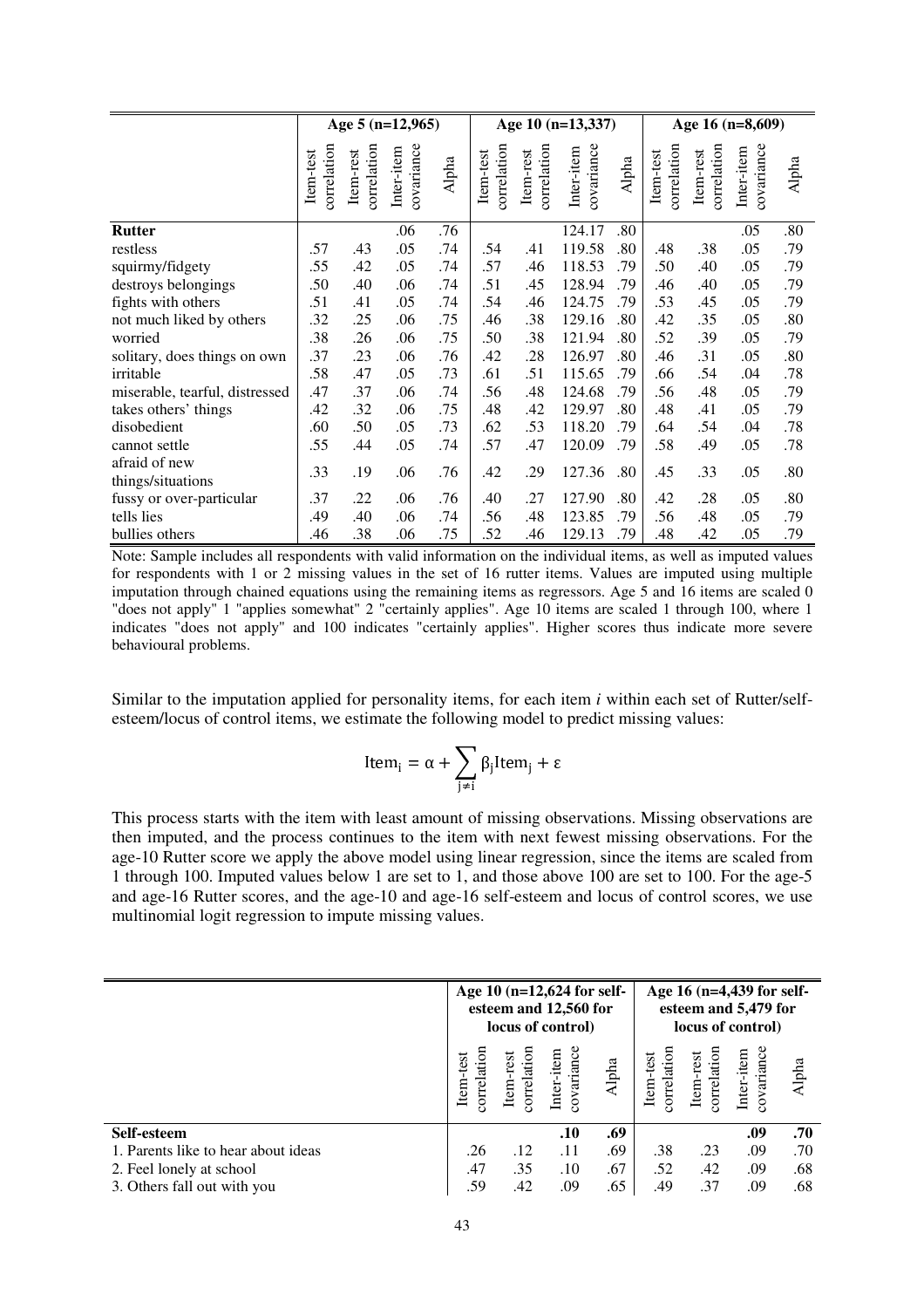| 4. Others say nasty things about you               | .55 | .40 | .09     | .65 | .57 | .43 | .08 | .67 |
|----------------------------------------------------|-----|-----|---------|-----|-----|-----|-----|-----|
| 5. Feel shy in front of teachers                   | .45 | .27 | .10     | .68 | .59 | .42 | .08 | .67 |
| 6. Feel sad because nobody to play/talk with       | .55 | .40 | .09     | .65 | .48 | .32 | .09 | .69 |
| 7. Like to change lots of things about self        | .49 | .31 | $.10\,$ | .67 | .48 | .30 | .09 | .69 |
| 8. Feel foolish talking to peers                   | .47 | .31 | $.10\,$ | .67 | .52 | .32 | .08 | .69 |
| 9. Feel foolish talking to teacher                 | .44 | .31 | .10     | .67 | .58 | .44 | .08 | .67 |
| 10. Often have to find new friends                 | .56 | .39 | .09     | .66 | .53 | .33 | .09 | .69 |
| 11. Feel foolish talking to parents                | .28 | .20 | .11     | .68 | .33 | .23 | .10 | .70 |
| 12. Others think you tell lies                     | .52 | .39 | .10     | .66 | .43 | .29 | .09 | .69 |
| Locus of control                                   |     |     | .06     | .63 |     |     | .08 | .71 |
| 1. Not worth trying hard                           | .48 | .35 | .06     | .60 | .53 | .42 | .08 | .68 |
| 2. Wishing makes good things happen                | .29 | .12 | .07     | .63 | .30 | .15 | .09 | .71 |
| 3. People good to you no matter what               | .18 | .02 | .07     | .65 | .29 | .14 | .09 | .71 |
| 4. Useless to try in school, others cleverer       | .50 | .39 | .06     | .59 | .52 | .43 | .08 | .68 |
| 5. High mark just a matter of luck                 | .57 | .42 | .05     | .58 | .61 | .50 | .07 | .67 |
| 6. Tests just a lot of guess work                  | .47 | .34 | .06     | .60 | .58 | .48 | .07 | .67 |
| 7. Blamed for things not your fault                | .43 | .25 | .06     | .61 | .45 | .28 | .08 | .70 |
| 8. Believe in planning ahead                       | .19 | .01 | .07     | .65 | .36 | .20 | .08 | .71 |
| 9. Bad things someone else's fault                 | .38 | .22 | .06     | .62 | .39 | .25 | .08 | .70 |
| 10. Someone angry, impossible to make friend again | .40 | .23 | .06     | .62 | .32 | .19 | .09 | .71 |
| 11. Nice things only good luck                     | .55 | .40 | .06     | .59 | .50 | .38 | .08 | .68 |
| 12. Arguments other person's fault                 | .26 | .11 | .07     | .63 | .29 | .15 | .09 | .71 |
| 13. Surprised when teacher says done well          | .47 | .32 | .06     | .60 | .51 | .36 | .08 | .69 |
| 14. Low marks even when study hard                 | .54 | .41 | .06     | .59 | .59 | .47 | .07 | .67 |
| 15. Studying for tests is waste of time            | .32 | .22 | .07     | .62 | .48 | .37 | .08 | .69 |

*Note:* Sample includes all individuals with valid information on the individual items, as well as imputed values for individuals with 1 or 2 missing values in the set of self-esteem or locus of control items. Values are imputed using multiple imputation through chained equations using the remaining items as regressors. Items are scaled 0 "yes" 1 "don't know" 2 "no", except the first self-esteem item "Parent like to hear about ideas" and locus of control item "Believe in planning ahead", which are reversely coded. Higher scores thus indicate higher selfesteem and higher internal locus of control.

#### **Table A 1. Description of Variables**

| Variable                              | <b>Description</b>                                                                                                                                                                                                                                                                                                                                                          |
|---------------------------------------|-----------------------------------------------------------------------------------------------------------------------------------------------------------------------------------------------------------------------------------------------------------------------------------------------------------------------------------------------------------------------------|
|                                       |                                                                                                                                                                                                                                                                                                                                                                             |
| Socio-economic Outcomes               |                                                                                                                                                                                                                                                                                                                                                                             |
| Gross hourly wage (34)                | Gross pay per week divided by usual hours worked per week. Gross pay per week<br>constructed using reported gross pay and reporting period (one week, two weeks,<br>four weeks, one calendar month, one year). Respondent excluded if reported weekly<br>hours is below 5 or exceeds 80, and if pay per week is below 32.5 pounds $(1\%)$ or<br>above 3073 pounds $(1\%)$ . |
| Log gross hourly wage<br>(34)         | Log of Gross hourly wage (34)                                                                                                                                                                                                                                                                                                                                               |
| Save                                  | "Do you save any amount of your income?". Dummy variable. 0 "No" 1 "Yes".                                                                                                                                                                                                                                                                                                   |
| <b>BMI</b> (Body Mass Index)          | Standard Body Mass Index (Weight in kilos/(Length in meters <sup>^2</sup> )).                                                                                                                                                                                                                                                                                               |
| Alcoholic (CAGE>=2)                   | Dummy variable equal to one if respondent answered yes to two, three or all four<br>questions from the CAGE (Cutting down, Annoyance by criticism, Guilty feeling and<br>Eye-openers) questionnaire. Equal to zero is answered zero or one of the questions<br>with yes. It indicates potential alcohol dependence or abuse.                                                |
| Smoke                                 | Dummy variable equal to one if respondent smokes (from occasionally to more than<br>20 cigarettes daily). Equal to zero if respondent has never smoked or is an ex-smoker.                                                                                                                                                                                                  |
| (Use) Cannabis                        | Dummy variable equal to one if respondent uses cannabis (from occasionally to on<br>most days). Equal to zero if respondent never tried cannabis or never uses cannabis<br>nowadays.                                                                                                                                                                                        |
| (Ever) Arrested                       | "Have you been arrested by a police officer and taken to a police station? (Type in<br>number of times)" Dummy variable. 0 "0" 1 "1-9".                                                                                                                                                                                                                                     |
| Satisfaction<br>(with life $(0-10)$ ) | "How satisfied or dissatisfied are you with the way life has turned out so far?" Scaled<br>0 through 10.0 "Completely dissatisfied" to 10 "Completely satisfied".                                                                                                                                                                                                           |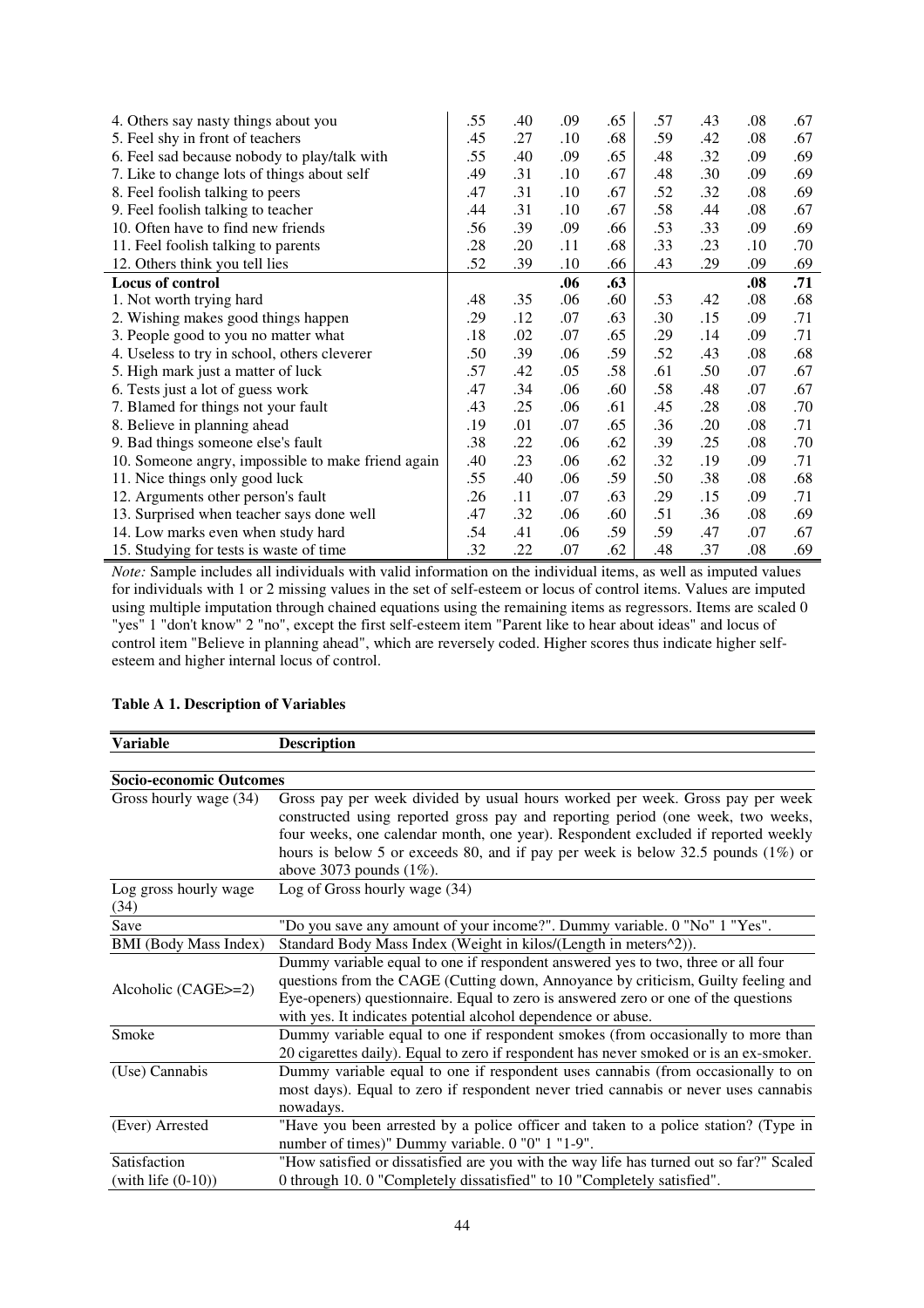| <b>Variable</b>                             | <b>Description</b>                                                                                                                                                                                                          |
|---------------------------------------------|-----------------------------------------------------------------------------------------------------------------------------------------------------------------------------------------------------------------------------|
| Life Get (I get what I<br>want out of life) | Dummy variable. "Which of these two statements is more true for you?" 0 "I never<br>really seem to get what I want out of life." 1 "I usually get what I want out of life."                                                 |
|                                             | Life Run (I can run life as Dummy variable. "Which of these two statements is more true for you?" 0 "I usually                                                                                                              |
| I want)                                     | find life's problems just too much for me." 1 "Usually I can run my life more or less<br>as I want to."                                                                                                                     |
| <b>Personality</b>                          |                                                                                                                                                                                                                             |
| Conscientiousness (10)                      | Standardized Principal Component of 4 age-10 items related to Conscientiousness.                                                                                                                                            |
|                                             | See Table 1 and Appendix for details.                                                                                                                                                                                       |
| Extraversion (10)                           | Standardized Principal Component of 5 age-10 items related to Extraversion. See                                                                                                                                             |
|                                             | Table 1 and Appendix for details.                                                                                                                                                                                           |
| Agreeableness $(10)$                        | Standardized Principal Component of 7 age-10 items related to Agreeableness. See<br>Table 1 and Appendix for details.                                                                                                       |
| Emotional Stability (10)                    | Standardized Principal Component of 6 age-10 items related to Emotional Stability.                                                                                                                                          |
|                                             | See Table 1 and Appendix for details.                                                                                                                                                                                       |
| Conscientiousness (16)                      | Standardized Principal Component of 4 age-16 items related to Conscientiousness.<br>See Table 1 and Appendix for details.                                                                                                   |
| Extraversion (16)                           | Standardized Principal Component of 5 age-16 items related to Extraversion. See                                                                                                                                             |
|                                             | Table 1 and Appendix for details.                                                                                                                                                                                           |
| Agreeableness (16)                          | Standardized Principal Component of 7 age-16 items related to Agreeableness. See                                                                                                                                            |
|                                             | Table 1 and Appendix for details.                                                                                                                                                                                           |
| Emotional Stability (16)                    | Standardized Principal Component of 6 age-16 items related to Emotional Stability.<br>See Table 1 and Appendix for details.                                                                                                 |
| <b>Home Environment</b>                     |                                                                                                                                                                                                                             |
| No dad at birth                             | Dummy variable equal to one if father absent in household at birth of respondent,                                                                                                                                           |
|                                             | zero if father present.                                                                                                                                                                                                     |
| Mom teenage mother                          | Dummy variable equal to one if mother's age at first birth was below 20, and zero if<br>age at first birth was 20 or higher.                                                                                                |
| Yrs of schooling mom                        | Age mother left full-time education minus six                                                                                                                                                                               |
| Yrs of schooling dad                        | Age father left full-time education minus six                                                                                                                                                                               |
| Parent skilled/prof. (0)                    | Social class at birth: fathers occupation (or mothers if missing). Dummy variable. 0 if                                                                                                                                     |
|                                             | student, unskilled, or partly skilled. 1 if skilled (non-)manual, managerial/technical,<br>or professional.                                                                                                                 |
| Liberal worldview (5)                       | Principal component of 5 mother-rated items at age 5. Higher score indicates more<br>liberal views.                                                                                                                         |
| Child to be left free (5)                   | Principal component of 13 mother-rated items at age 5. Higher score indicates<br>disagreement with authoritarian childrearing.                                                                                              |
|                                             | Child to be controlled (5) Principal component of 7 mother-rated items at age 5. Higher score indicates<br>disagreement with the opinion that children should be allowed to be themselves.                                  |
| Strong family ties (10)                     | Average score on 7 family activities (go for walks, outings, holidays, go shopping, go<br>to restaurants, have meals, have talks together), each scaled 1 "rarely/never" 2<br>"sometimes" 3 "often" (Cronbach's alpha 0.66) |
| Don't get on with parents<br>(16)           | Average score on 11 self-rated items about how parents treat respondent<br>(overprotective, treat me like a child, don't understand me, are strict/bossy), each<br>scaled 0 "no" 1 "yes" (Cronbach's alpha 0.73)            |
|                                             | Parents are free, not strict "Some parents are very strict, and others give lots of freedom. What about yours?"                                                                                                             |
| (16)                                        | Scaled 1 "very strict through 7 "very free".                                                                                                                                                                                |
| <b>Educational Achievement</b>              |                                                                                                                                                                                                                             |
| <b>Cognitive Ability</b>                    | We construct a measure using test scores at age 10 because cognitive ability seems to                                                                                                                                       |
|                                             | be set at that age (e.g., Lebel and Beaulieu, 2011). Cognitive ability is measured by                                                                                                                                       |
|                                             | extracting the first principal component from a set of 8 standardized test scores, all                                                                                                                                      |
|                                             | measured at the age of 10. The resulting score is standardized to have zero mean and                                                                                                                                        |
|                                             | a standard deviation of one. The test scores include the four British Ability Scales                                                                                                                                        |
|                                             | (word definitions, recall of digits, similarities, matrices), as well as the Shortened                                                                                                                                      |
|                                             | Edinburgh Reading Test, the CHES Pictorial Language Comprehension and Friendly                                                                                                                                              |
|                                             | Maths tests, and a spelling test. Cronbach's alpha on the set of test scores is 0.89 and                                                                                                                                    |
|                                             | the explained variance of the resulting principal component is 58 per cent.                                                                                                                                                 |
| Years of schooling (34)                     | Age left full-time education minus six                                                                                                                                                                                      |
| Skilled/prof. (34)                          | Social class at age 34, from occupation. Dummy variable. 0 if unskilled, or partly                                                                                                                                          |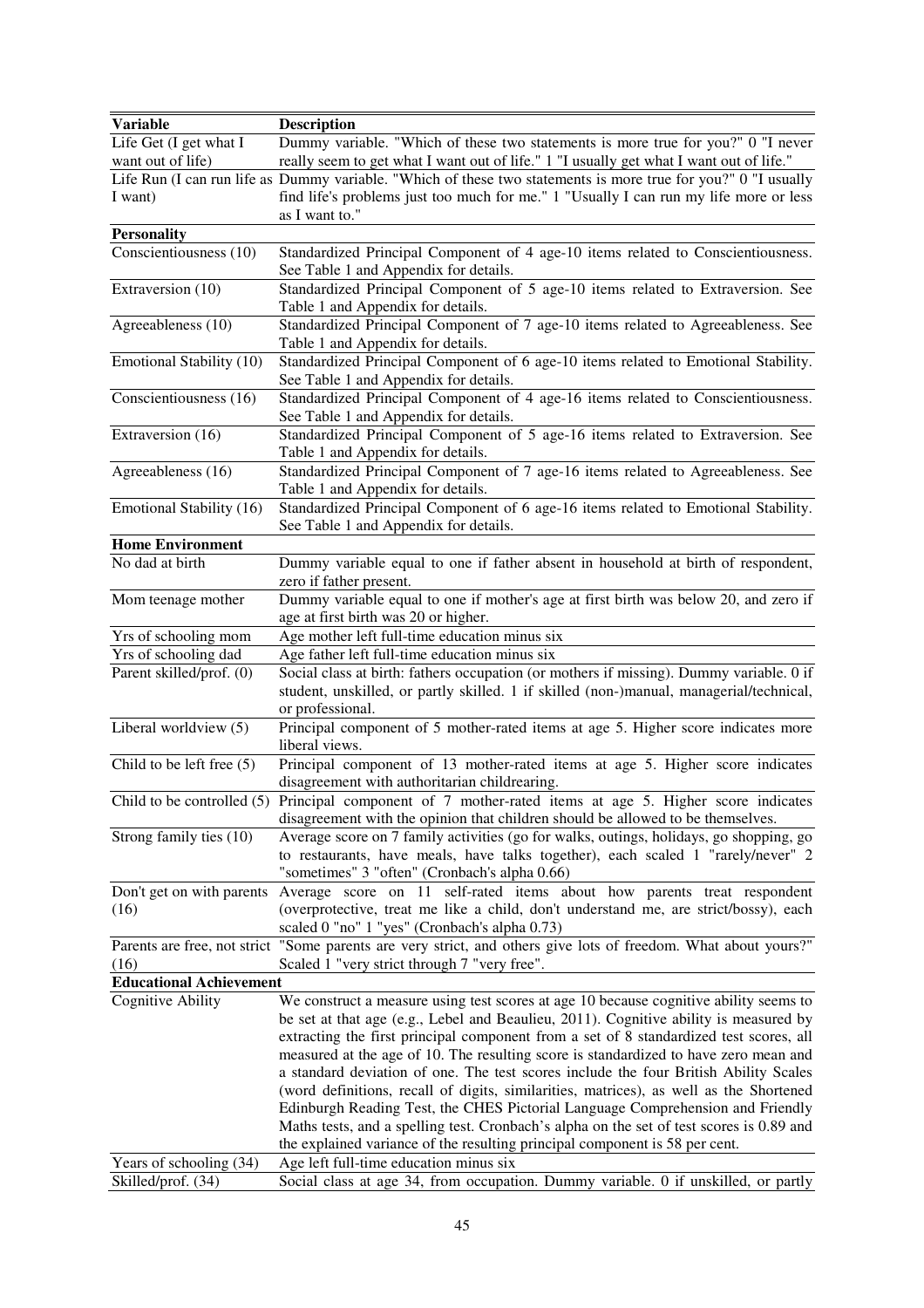| <b>Variable</b>                          | <b>Description</b>                                                                                                                                                                                                              |
|------------------------------------------|---------------------------------------------------------------------------------------------------------------------------------------------------------------------------------------------------------------------------------|
|                                          | skilled. 1 if skilled (non-)manual, managerial/technical, or professional.                                                                                                                                                      |
| Sociability                              |                                                                                                                                                                                                                                 |
| Rutter score (5)                         | Standardized sum of scores on 16 mother-rated age-5 items on behaviour problems<br>(mean 0, st.dev. 1). Missing values are imputed for respondents with 1 or 2 missings<br>out of 16 items. See Appendix for details on items.  |
| Rutter score (10)                        | Standardized sum of scores on 16 mother-rated age-10 items on behaviour problems<br>(mean 0, st.dev. 1). Missing values are imputed for respondents with 1 or 2 missings<br>out of 16 items. See Appendix for details on items. |
| Rutter score (16)                        | Standardized sum of scores on 16 mother-rated age-16 items on behaviour problems<br>(mean 0, st.dev. 1). Missing values are imputed for respondents with 1 or 2 missings<br>out of 16 items. See Appendix for details on items. |
| Self-esteem (10)                         | Standardized sum of scores on 12 self-rated age 10 self-esteem items (mean 0, st.dev.<br>1). Missing values are imputed for respondents with 1 or 2 missings out of 12 items.<br>See Appendix for details on items.             |
| Locus of control (10)                    | Standardized sum of scores on 15 self-rated age 10 locus of control items (mean 0,<br>st.dev. 1). Missing values are imputed for respondents with 1 or 2 missings out of 15<br>items. See Appendix for details on items.        |
| Self-esteem (16)                         | Standardized sum of scores on 12 self-rated age 16 self-esteem items (mean 0, st.dev.<br>1). Missing values are imputed for respondents with 1 or 2 missings out of 12 items.<br>See Appendix for details on items.             |
| Locus of control (16)                    | Standardized sum of scores on 15 self-rated age 16 locus of control items (mean 0,<br>st.dev. 1). Missing values are imputed for respondents with 1 or 2 missings out of 15<br>items. See Appendix for details on items.        |
| Sports in school                         | "During the past year, which of the following sports did you play when they were in<br>season?" Count of sports indicated to have played in school in the past year                                                             |
| Sports outside school                    | "During the past year, which of the following sports did you play when they were in<br>season?" Count of sports indicated to have played out of school in the past year                                                         |
| No. friends in school                    | "How many other close friends have you got at your school or outside?" Ranging<br>from $0$ " $0$ " to $9$ " $9$ or more".                                                                                                       |
| No. friends outside<br>school            | "How many other close friends have you got at your school or outside?" Ranging<br>from 0 "0" to 9 "9 or more".                                                                                                                  |
| <b>Occupational Sorting</b>              |                                                                                                                                                                                                                                 |
| Avg Occ.                                 | Average score on age 16 conscientiousness, by age 34 occupation. See Table A5 for                                                                                                                                               |
| Conscientiousness (16)                   | list of occupations and averages.                                                                                                                                                                                               |
| Avg Occ.<br>Extraversion (16)            | Average score on age 16 extraversion, by age 34 occupation. See Table A5 for list of<br>occupations and averages.                                                                                                               |
| Avg Occ.<br>Agreeableness (16)           | Average score on age 16 agreeableness, by age 34 occupation. See Table A5 for list<br>of occupations and averages.                                                                                                              |
| Avg Occ.<br>Emotional Stability (16)     | Average score on age 16 emotional stability, by age 34 occupation. See Table A5 for<br>list of occupations and averages.                                                                                                        |
| Above Avg Occ.<br>Conscientiousness (16) | Dummy equal to 1 if respondents age-16 conscientiousness is larger than the average<br>age-16 conscientiousness of men in the same age 34 occupation                                                                            |

| Conscientiousness (16) | age-16 conscientiousness of men in the same age 34 occupation                       |
|------------------------|-------------------------------------------------------------------------------------|
| Above Avg Occ.         | Dummy equal to 1 if respondents age-16 extraversion is larger than the average age- |
| Extraversion (16)      | 16 extraversion of men in the same age 34 occupation                                |
| Above Avg Occ.         | Dummy equal to 1 if respondents age-16 agreeableness is larger than the average     |
| Agreeableness (16)     | age-16 agreeableness of men in the same age 34 occupation                           |

| Above Avg Occ. | Dummy equal to 1 if respondents age-16 emotional stability is larger than the average      |
|----------------|--------------------------------------------------------------------------------------------|
|                | Emotional Stability $(16)$ age-16 emotional stability of men in the same age 34 occupation |

| Social class dummies |                  |  |  | Social class at age 34, from occupation. 6 categories: professional,                |  |  |
|----------------------|------------------|--|--|-------------------------------------------------------------------------------------|--|--|
|                      |                  |  |  | managerial/technical, skilled non-manual, skilled manual, partly skilled, unskilled |  |  |
| Years in current job |                  |  |  | Constructed using year and month of interview alongside year and month started      |  |  |
|                      | current main job |  |  |                                                                                     |  |  |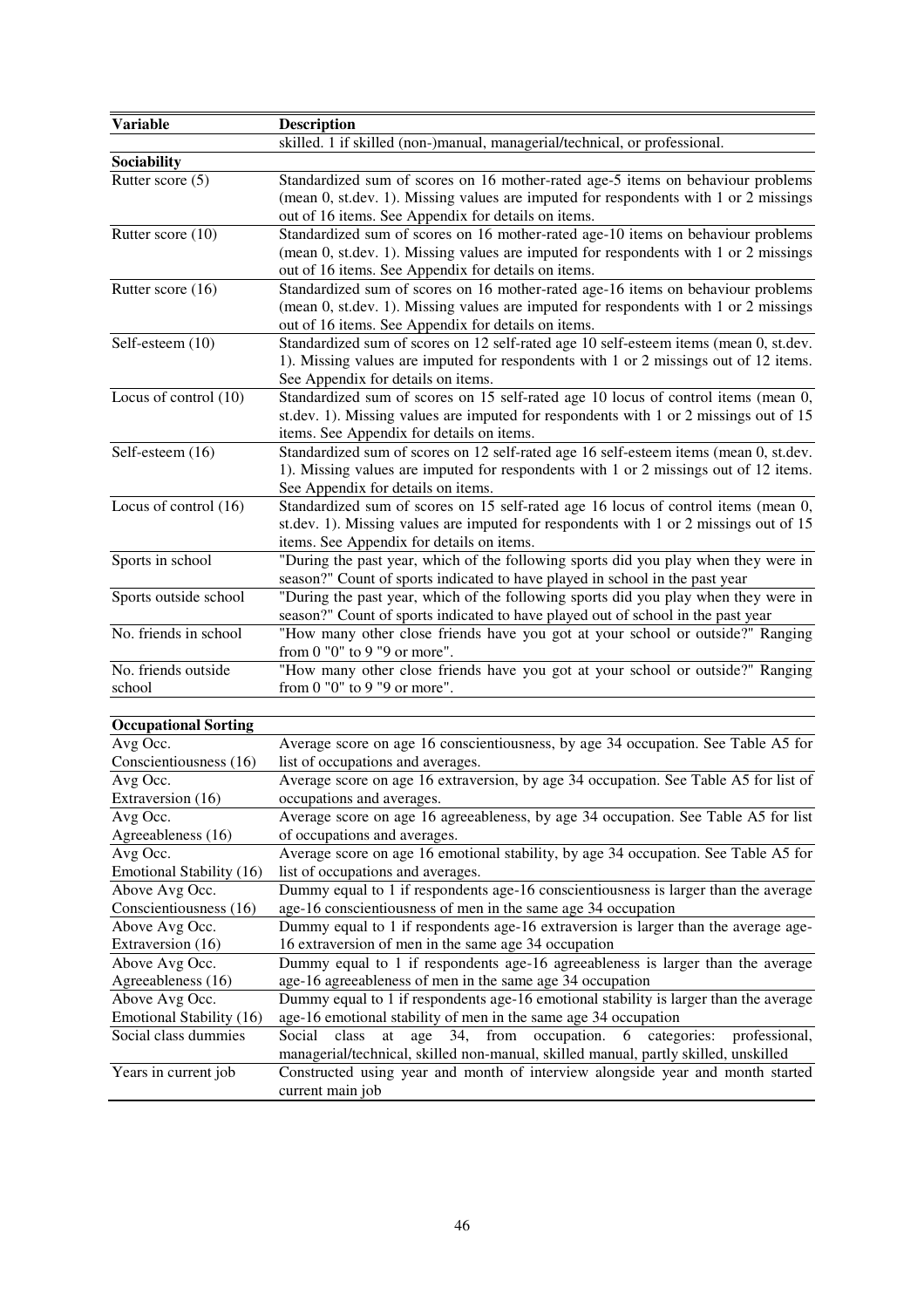## **Table A 2. Descriptive Statistics (Working Sample and Unrestricted Sample)**

|                                                  |         |        |       | <b>Working Sample</b> |      |         |        | <b>Unrestricted Sample</b> |      |
|--------------------------------------------------|---------|--------|-------|-----------------------|------|---------|--------|----------------------------|------|
|                                                  | min     | max    | count | mean                  | sd   | median  | count  | mean                       | sd   |
|                                                  |         |        |       |                       |      |         |        |                            |      |
| Socio-economic outcomes                          |         |        |       |                       |      |         |        |                            |      |
| Log gross hourly wage<br>(34)                    | $-0.59$ | 4.72   | 2,934 | 2.41                  | 0.54 | 2.41    | 6,106  | 2.40                       | 0.54 |
| Gross hourly wage (34)                           | 0.55    | 112.18 | 2,934 | 12.95                 | 8.23 | 11.17   | 6,106  | 12.83                      | 8.14 |
| Save                                             | 0.00    | 1.00   | 2,933 | 0.70                  | 0.46 | 1.00    | 9,630  | $0.62*$                    | 0.49 |
| <b>BMI</b> (Body Mass Index)                     | 9.58    | 66.56  | 2,864 | 25.92                 | 4.76 | 25.17   | 9,355  | 25.89                      | 4.93 |
| Smoke                                            | 0.00    | 1.00   | 2,933 | 0.26                  | 0.44 | 0.00    | 9,634  | $0.31*$                    | 0.46 |
| Alcoholic $(CAGE >= 2)$                          | 0.00    | 1.00   | 2,902 | 0.18                  | 0.39 | 0.00    | 9,386  | 0.18                       | 0.39 |
| (Use) Cannabis                                   | 0.00    | 1.00   | 2,932 | 0.15                  | 0.35 | 0.00    | 9,598  | $0.16*$                    | 0.37 |
| (Ever) Arrested                                  | 0.00    | 1.00   | 2,932 | 0.14                  | 0.35 | 0.00    | 10,182 | $0.21*$                    | 0.41 |
| Satisfaction<br>$(with life (0-10))$<br>Life Get | 0.00    | 10.00  | 2,932 | 7.50                  | 1.61 | 8.00    | 9,594  | $7.40*$                    | 1.80 |
| (I get what I want out of<br>life)               | 0.00    | 1.00   | 2,932 | 0.84                  | 0.36 | 1.00    | 9,577  | $0.82*$                    | 0.38 |
| Life Run<br>(I can run life as I want)           | 0.00    | 1.00   | 2,932 | 0.97                  | 0.18 | 1.00    | 9,587  | $0.95*$                    | 0.22 |
| <b>Personality</b>                               |         |        |       |                       |      |         |        |                            |      |
| Conscientiousness (10)                           | $-3.08$ | 1.21   | 2,796 | 0.12                  | 0.92 | 0.42    | 13,392 | $0.00*$                    | 1.00 |
| Extraversion (10)                                | $-4.25$ | 1.60   | 2,786 | 0.04                  | 0.98 | 0.25    | 13,353 | $0.00*$                    | 1.00 |
| Agreeableness (10)                               | $-5.23$ | 1.32   | 2,787 | 0.14                  | 0.83 | 0.23    | 13,337 | $0.00*$                    | 1.00 |
| Emotional Stability (10)                         | $-3.70$ | 1.33   | 2,790 | 0.13                  | 0.90 | 0.36    | 13,352 | $0.00*$                    | 1.00 |
| Conscientiousness (16)                           | $-4.54$ | 0.73   | 2,934 | 0.12                  | 0.89 | 0.34    | 8,634  | $0.00*$                    | 1.00 |
| Extraversion (16)                                | $-5.31$ | 0.99   | 2,934 | 0.06                  | 0.94 | 0.32    | 8,613  | $0.00*$                    | 1.00 |
| Agreeableness (16)                               | $-6.63$ | 0.54   | 2,934 | 0.13                  | 0.78 | 0.54    | 8,600  | $0.00*$                    | 1.00 |
| Emotional Stability (16)                         | $-4.38$ | 0.87   | 2,934 | 0.10                  | 0.90 | 0.33    | 8,607  | $0.00*$                    | 1.00 |
| <b>Home Environment</b>                          |         |        |       |                       |      |         |        |                            |      |
| No dad at birth                                  | 0.00    | 1.00   | 2,932 | 0.02                  | 0.15 | 0.00    | 17,099 | $0.05*$                    | 0.21 |
| Mom teenmother                                   | 0.00    | 1.00   | 2,919 | 0.15                  | 0.36 | 0.00    | 17,078 | $0.20*$                    | 0.40 |
| Yrs of schooling mom                             | 0.00    | 21.00  | 2,917 | 9.84                  | 1.76 | 9.00    | 17,049 | $9.66*$                    | 1.83 |
| Yrs of schooling dad                             | 0.00    | 32.00  | 2,845 | 10.08                 | 2.36 | 9.00    | 16,213 | 9.92*                      | 2.35 |
| Parent skilled/prof. (0)                         | 0.00    | 1.00   | 2,934 | 0.82                  | 0.39 | 1.00    | 17,175 | $0.76*$                    | 0.43 |
| Liberal worldview (5)                            | $-2.30$ | 2.41   | 2,662 | 0.11                  | 1.01 | 0.10    | 12,978 | $0.00*$                    | 1.00 |
| Child to be left free (5)                        | $-2.60$ | 2.83   | 2,664 | 0.12                  | 0.94 | 0.10    | 12,990 | $0.00*$                    | 1.00 |
| Child to be controlled (5)                       | $-2.15$ | 3.41   | 2,664 | 1.03                  | 0.97 | 1.05    | 12,988 | 1.00                       | 1.00 |
| Strong family ties (10)                          | 1.00    | 3.00   | 2,816 | 2.51                  | 0.30 | 2.57    | 13,627 | $2.47*$                    | 0.32 |
| Don't get on with<br>parents $(16)$              | $-0.45$ | 0.55   | 1,866 | $-0.23$               | 0.21 | $-0.27$ | 6,349  | $-0.21*$                   | 0.21 |
| Parents are free, not<br>strict $(16)$           | 1.00    | 7.00   | 1,856 | 4.53                  | 1.18 | 5.00    | 6,268  | 4.56                       | 1.26 |
| <b>Education</b>                                 |         |        |       |                       |      |         |        |                            |      |
| Cognitive ability                                | $-2.97$ | 2.86   | 2,934 | 0.28                  | 0.91 | 0.33    | 11,116 | $0.00\mathrm{*}$           | 1.00 |
| Years of schooling (34)                          | 8.00    | 28.00  | 2,933 | 12.86                 | 3.81 | 11.00   | 9,632  | 12.67*                     | 3.91 |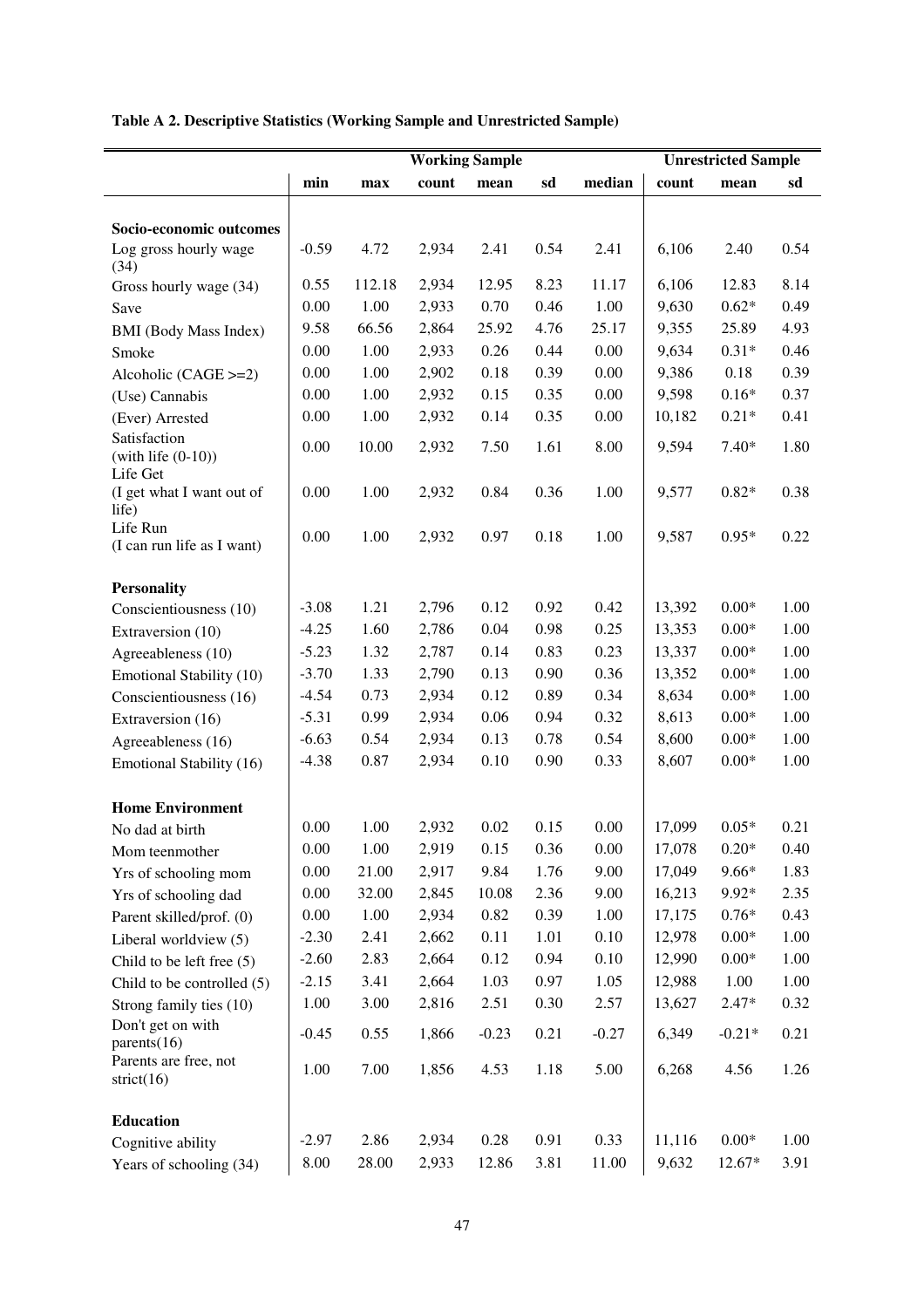|                             |         |       |       | <b>Working Sample</b> |      |         |        | <b>Unrestricted Sample</b> |      |
|-----------------------------|---------|-------|-------|-----------------------|------|---------|--------|----------------------------|------|
|                             | min     | max   | count | mean                  | sd   | median  | count  | mean                       | sd   |
| Skilled/prof. (34)          | 0.00    | 1.00  | 2,933 | 0.59                  | 0.49 | 1.00    | 9,632  | $0.54*$                    | 0.50 |
| Sociability                 |         |       |       |                       |      |         |        |                            |      |
| Rutter score (5)            | $-1.69$ | 4.80  | 2,662 | $-0.10$               | 0.94 | $-0.18$ | 12,965 | $0.00*$                    | 1.00 |
| Rutter score (10)           | $-2.02$ | 3.81  | 2,784 | $-0.13$               | 0.92 | $-0.19$ | 13,337 | $0.00*$                    | 1.00 |
| Rutter score (16)           | $-1.08$ | 7.95  | 2,930 | $-0.12$               | 0.86 | $-0.37$ | 8,609  | $0.00*$                    | 1.00 |
| Self-esteem (10)            | 2.00    | 24.00 | 2,909 | 16.78                 | 4.45 | 17.00   | 12,624 | 16.39*                     | 4.54 |
| Locus of control (10)       | 2.00    | 30.00 | 2,899 | 18.53                 | 4.64 | 19.00   | 12,560 | 17.85*                     | 4.75 |
| Sports in school            | 0.00    | 57.00 | 1,496 | 9.34                  | 8.20 | 8.00    | 5,265  | 9.20                       | 8.30 |
| Sports outside school       | 0.00    | 60.00 | 1,496 | 8.88                  | 7.76 | 7.00    | 5,265  | 8.91                       | 8.11 |
| No. friends in school       | 0.00    | 9.00  | 1,827 | 5.68                  | 2.85 | 5.00    | 6,093  | 5.61                       | 2.90 |
| No. friends outside school  | 0.00    | 9.00  | 1,792 | 4.83                  | 3.21 | 4.00    | 5,967  | 4.90                       | 3.19 |
| <b>Occupational Sorting</b> |         |       |       |                       |      |         |        |                            |      |
| Avg Occ.Conscient.(16)      | $-0.30$ | 0.53  | 2,929 | 0.09                  | 0.21 | 0.12    | 7,989  | $0.07*$                    | 0.21 |
| Avg Occ. Extrav. (16)       | $-0.27$ | 0.38  | 2,929 | 0.05                  | 0.10 | 0.05    | 7,989  | 0.05                       | 0.11 |
| Avg Occ.Agreeabl.(16)       | $-0.35$ | 0.43  | 2,929 | 0.10                  | 0.14 | 0.13    | 7,989  | $0.09*$                    | 0.15 |
| Avg Occ.Emot.Stab.(16)      | $-0.15$ | 0.40  | 2,929 | 0.09                  | 0.12 | 0.12    | 7,989  | 0.09                       | 0.12 |
| Above Avg Occ. C (16)       | 0.00    | 1.00  | 2,929 | 0.69                  | 0.46 | 1.00    | 5,011  | 0.67                       | 0.47 |
| Above Avg Occ. E (16)       | 0.00    | 1.00  | 2,929 | 0.57                  | 0.50 | 1.00    | 4,993  | 0.57                       | 0.50 |
| Above Avg Occ. A (16)       | 0.00    | 1.00  | 2,929 | 0.72                  | 0.45 | 1.00    | 4,991  | 0.70                       | 0.46 |
| Above Avg Occ. N (16)       | 0.00    | 1.00  | 2,929 | 0.62                  | 0.49 | 1.00    | 4,994  | 0.61                       | 0.49 |

Note: Unrestricted sample gives count, mean, and standard deviation of each variable of interest. So the complete set of individuals for which that single variable is measured. The same information is stated for the working sample (as well as minimum and maximum). The working sample only contains the 2,934 individuals with valid data on age 34 gross hourly wages, age-10 cognitive ability, age-16 personality (conscientiousness, extraversion, agreeableness, and emotional stability), and region of birth. \* Indicates unrestricted mean is significantly different from working mean at the 10 per cent level (2-sided t-test).

| Table A 3. Means for Individuals Below and Above Average Wages and Personality |  |
|--------------------------------------------------------------------------------|--|
|--------------------------------------------------------------------------------|--|

|                                       |             | <b>Gross hourly</b><br>wage |             | <b>Conscientious-</b><br>ness |       |              |       | <b>Extraversion Agreeableness</b>         |             | <b>Emotional</b><br><b>Stability</b> |
|---------------------------------------|-------------|-----------------------------|-------------|-------------------------------|-------|--------------|-------|-------------------------------------------|-------------|--------------------------------------|
|                                       | $\leq$ avg. | $>$ avg.                    | $\leq$ avg. | $>$ avg.                      |       |              |       | $\leq$ avg. $>$ avg. $\leq$ avg. $>$ avg. | $\leq$ avg. | $>$ avg.                             |
|                                       |             |                             |             |                               |       |              |       |                                           |             |                                      |
| Socio-economic outcomes               |             |                             |             |                               |       |              |       |                                           |             |                                      |
| Log gross hourly wage $(34)$          | 2.09        | $2.93*$                     | 2.32        | $2.46*$                       | 2.38  | $2.44*$      | 2.32  | $2.46*$                                   | 2.35        | $2.45*$                              |
| Gross hourly wage (34)                | 8.55        | 19.93*                      | 11.56       | $13.61*$                      |       | 12.56 13.28* | 11.69 | $13.56*$                                  | 12.22       | 13.39*                               |
| Save                                  | 0.64        | $0.80*$                     | 0.63        | $0.73*$                       | 0.70  | 0.70         | 0.64  | $0.73*$                                   | 0.65        | $0.73*$                              |
| <b>BMI</b> (Body Mass Index)          | 26.07       | $25.69*$                    | 26.50       | $25.64*$                      | 25.97 | 25.88        | 26.51 | $25.64*$                                  | 26.21       | $25.75*$                             |
| Smoke                                 | 0.31        | $0.19*$                     | 0.36        | $0.22*$                       | 0.26  | 0.27         | 0.38  | $0.21*$                                   | 0.31        | $0.24*$                              |
| Alcoholic $(CAGE >= 2)$               | 0.16        | $0.22*$                     | 0.20        | $0.17*$                       | 0.17  | 0.19         | 0.19  | 0.18                                      | 0.18        | 0.18                                 |
| (Use) Cannabis                        | 0.14        | 0.16                        | 0.19        | $0.13*$                       | 0.14  | 0.15         | 0.19  | $0.13*$                                   | 0.16        | 0.14                                 |
| (Ever) Arrested                       | 0.16        | $0.13*$                     | 0.21        | $0.11*$                       | 0.13  | 0.15         | 0.22  | $0.11*$                                   | 0.17        | $0.13*$                              |
| Satisfaction<br>(with life $(0-10)$ ) | 7.34        | $7.74*$                     | 7.23        | $7.62*$                       | 7.32  | $7.65*$      | 7.28  | $7.60*$                                   | 7.38        | $7.57*$                              |
| Life Get (I get what                  | 0.79        | $0.92*$                     | 0.78        | $0.87*$                       | 0.80  | $0.88*$      | 0.78  | $0.87*$                                   | 0.81        | $0.86*$                              |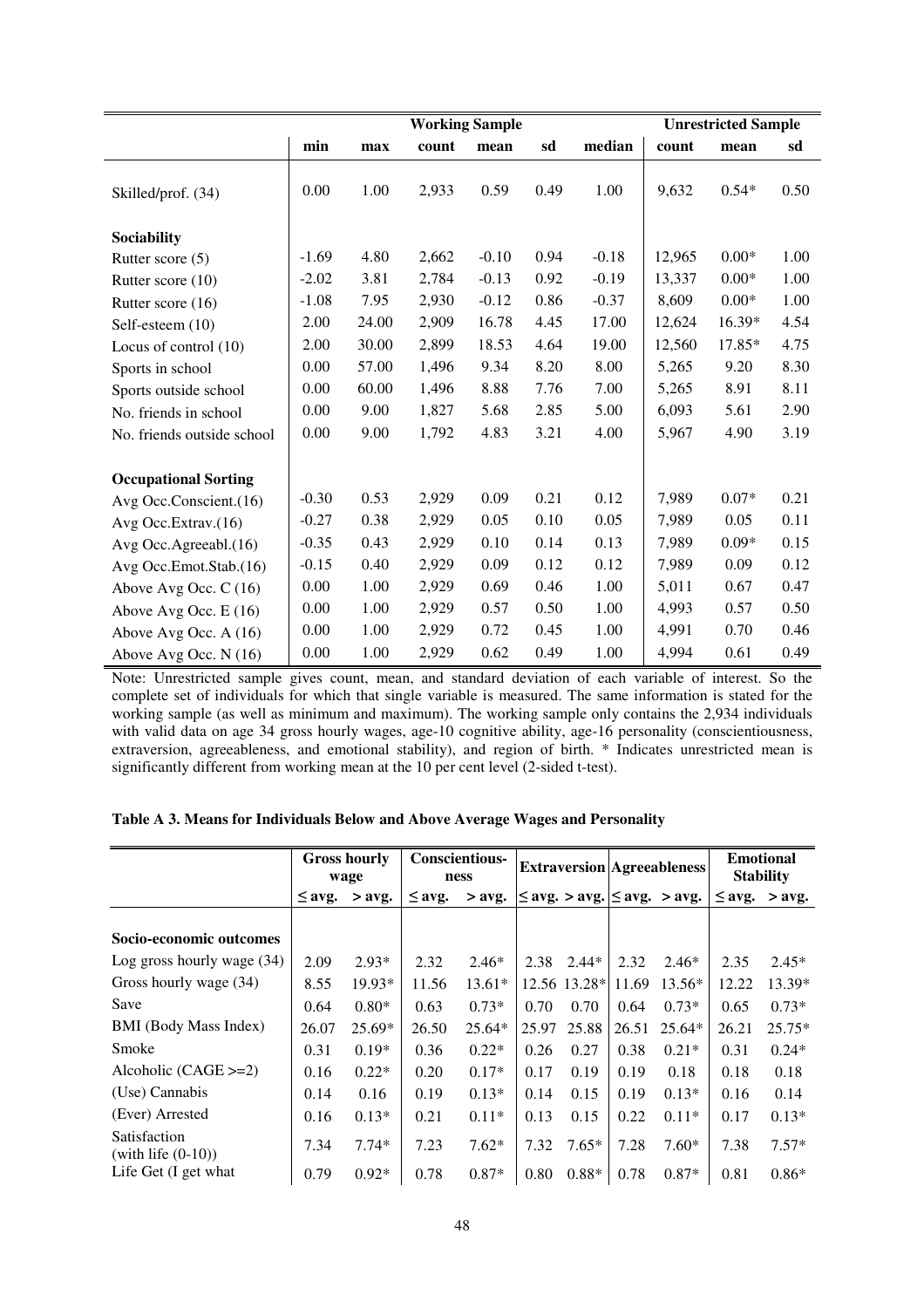|                              |             | <b>Gross hourly</b> |             | <b>Conscientious-</b> |         |                                           |         |                                   |         | <b>Emotional</b>   |
|------------------------------|-------------|---------------------|-------------|-----------------------|---------|-------------------------------------------|---------|-----------------------------------|---------|--------------------|
|                              |             | wage                |             | ness                  |         |                                           |         | <b>Extraversion Agreeableness</b> |         | <b>Stability</b>   |
|                              | $\leq$ avg. | $>$ avg.            | $\leq$ avg. | $>$ avg.              |         | $\leq$ avg. $>$ avg. $\leq$ avg. $>$ avg. |         |                                   |         | $\leq$ avg. > avg. |
|                              |             |                     |             |                       |         |                                           |         |                                   |         |                    |
| I want out of life)          |             |                     |             |                       |         |                                           |         |                                   |         |                    |
| Life Run (I can run          | 0.96        | $0.98*$             | 0.95        | $0.98*$               | 0.95    | $0.98*$                                   | 0.95    | $0.98*$                           | 0.95    | $0.98*$            |
| life as I want)              |             |                     |             |                       |         |                                           |         |                                   |         |                    |
| <b>Personality</b>           |             |                     |             |                       |         |                                           |         |                                   |         |                    |
| Conscientiousness (10)       | 0.01        | $0.30*$             | $-0.36$     | $0.35*$               | 0.02    | $0.21*$                                   | $-0.17$ | $0.27*$                           | $-0.05$ | $0.23*$            |
| Extraversion (10)            | 0.00        | $0.11*$             | $-0.07$     | $0.10*$               | $-0.29$ | $0.32*$                                   | $-0.03$ | $0.08*$                           | $-0.14$ | $0.15*$            |
| Agreeableness (10)           | 0.08        | $0.25*$             | $-0.12$     | $0.27*$               | 0.07    | $0.21*$                                   | $-0.18$ | $0.30*$                           | $-0.08$ | $0.28*$            |
| Emotional Stability (10)     | 0.05        | $0.25*$             | $-0.13$     | $0.25*$               | $-0.08$ | $0.30*$                                   | $-0.18$ | $0.27*$                           | $-0.25$ | $0.35*$            |
| Conscientiousness (16)       | 0.02        | $0.28*$             | $-0.92$     | $0.61*$               | $-0.08$ | $0.29*$                                   | $-0.43$ | $0.38*$                           | $-0.31$ | $0.38*$            |
| Extraversion (16)            | 0.02        | $0.12*$             | $-0.23$     | $0.20*$               | $-0.76$ | $0.76*$                                   | $-0.22$ | $0.20*$                           | $-0.36$ | $0.32*$            |
| Agreeableness (16)           | 0.07        | $0.24*$             | $-0.29$     | $0.33*$               | $-0.02$ | $0.26*$                                   | $-0.64$ | $0.51*$                           | $-0.26$ | $0.37*$            |
| Emotional Stability (16)     | 0.04        | $0.21*$             | $-0.39$     | $0.34*$               | $-0.23$ | $0.38*$                                   | $-0.53$ | $0.41*$                           | $-0.82$ | $0.66*$            |
|                              |             |                     |             |                       |         |                                           |         |                                   |         |                    |
| <b>Home Environment</b>      |             |                     |             |                       |         |                                           |         |                                   |         |                    |
| No dad at birth              | 0.03        | $0.01*$             | 0.03        | 0.02                  | 0.03    | 0.02                                      | 0.03    | 0.02                              | 0.03    | 0.02               |
| Mom teenage mother           | 0.18        | $0.10*$             | 0.19        | $0.13*$               | 0.17    | $0.13*$                                   | 0.20    | $0.12*$                           | 0.19    | $0.13*$            |
| Yrs of schooling mom         | 9.57        | $10.27*$            | 9.72        | 9.90*                 | 9.80    | 9.87                                      | 9.65    | 9.93*                             | 9.81    | 9.86               |
| Yrs of schooling dad         | 9.76        | 10.59*              | 9.96        | 10.14*                | 10.05   | 10.11                                     | 9.75    | $10.24*$                          | 9.95    | $10.16*$           |
| Parent skilled/prof. (0)     | 0.78        | $0.89*$             | 0.81        | 0.82                  | 0.80    | 0.83                                      | 0.77    | $0.84*$                           | 0.79    | $0.84*$            |
| Liberal worldview (5)        | $-0.01$     | $0.30*$             | 0.02        | $0.15*$               | 0.02    | $0.19*$                                   | $-0.02$ | $0.17*$                           | 0.04    | $0.16*$            |
| Child to be left free $(5)$  | 0.03        | $0.27*$             | 0.06        | $0.15*$               | 0.08    | $0.16*$                                   | 0.04    | $0.16*$                           | 0.12    | 0.13               |
| Child to be controlled $(5)$ | 0.99        | $1.08*$             | 0.98        | 1.05                  | 0.97    | 1.07*                                     | 0.97    | $1.05*$                           | 0.94    | $1.08*$            |
| Strong family ties (10)      | 2.49        | $2.55*$             | 2.46        | $2.53*$               | 2.49    | $2.53*$                                   | 2.45    | $2.54*$                           | 2.46    | $2.54*$            |
| Don't get on with            | $-0.22$     | $-0.24$             | $-0.19$     | $-0.24*$              |         | $-0.22 -0.24*$                            | $-0.18$ | $-0.25*$                          | $-0.18$ | $-0.25*$           |
| parents $(16)$               |             |                     |             |                       |         |                                           |         |                                   |         |                    |
| Parents are free, not        | 4.59        | $4.46*$             | 4.56        | 4.53                  | 4.47    | $4.59*$                                   | 4.60    | 4.51                              | 4.52    | 4.54               |
| strict $(16)$                |             |                     |             |                       |         |                                           |         |                                   |         |                    |
| <b>Education</b>             |             |                     |             |                       |         |                                           |         |                                   |         |                    |
| Cognitive ability            | 0.04        | $0.66*$             | 0.01        | $0.40*$               | 0.20    | $0.34*$                                   | 0.03    | $0.40*$                           | 0.15    | $0.36*$            |
| Years of schooling (34)      | 12.16       | 13.96*              | 12.05       | 13.24*                | 12.73   | 12.97                                     | 12.18   | 13.19*                            | 12.54   | 13.05*             |
| Skilled/prof. (34)           | 0.50        | $0.74*$             | 0.47        | $0.65*$               | 0.59    | 0.59                                      | 0.48    | $0.64*$                           | 0.53    | $0.63*$            |
|                              |             |                     |             |                       |         |                                           |         |                                   |         |                    |
| Sociability                  |             |                     |             |                       |         |                                           |         |                                   |         |                    |
| Rutter score (5)             | $-0.03$     | $-0.20*$            | 0.21        | $-0.24*$              | 0.12    | $-0.28*$                                  | 0.27    | $-0.27*$                          | 0.20    | $-0.28*$           |
| Rutter score (10)            | $-0.04$     | $-0.27*$            | 0.20        | $-0.29*$              | 0.11    | $-0.33*$                                  | 0.19    | $-0.28*$                          | 0.18    | $-0.32*$           |
| Rutter score (16)            | $-0.04$     | $-0.26*$            | 0.43        | $-0.39*$              | 0.41    | $-0.58*$                                  | 0.59    | $-0.47*$                          | 0.50    | $-0.50*$           |
| Self-esteem (10)             | 16.23       | 17.67*              | 15.91       | 17.19*                |         | 16.31 17.18*                              | 16.03   | $17.15*$                          | 16.24   | $17.11*$           |
| Locus of control (10)        | 17.61       | $20.00*$            | 17.35       | 19.09*                |         | 18.06 18.93*                              | 17.60   | 18.98*                            | 17.95   | 18.89*             |
| Sports in school             | 9.33        | 9.36                | 9.58        | 9.25                  | 9.32    | 9.37                                      | 10.30   | 8.96*                             | 9.60    | 9.20               |
| Sports outside school        | 8.63        | 9.23                | 9.39        | 8.67                  | 8.79    | 8.95                                      | 9.65    | $8.57*$                           | 9.01    | 8.80               |
| No. friends in school        | 5.57        | 5.84*               | 5.72        | 5.67                  | 5.57    | 5.78                                      | 5.82    | 5.62                              | 5.45    | $5.81*$            |
| No. friends outside school   | 4.93        | 4.69                | 5.27        | $4.65*$               | 4.72    | 4.92                                      | 5.39    | $4.60*$                           | 4.98    | 4.75               |
|                              |             |                     |             |                       |         |                                           |         |                                   |         |                    |
| <b>Occupational Sorting</b>  |             |                     |             |                       |         |                                           |         |                                   |         |                    |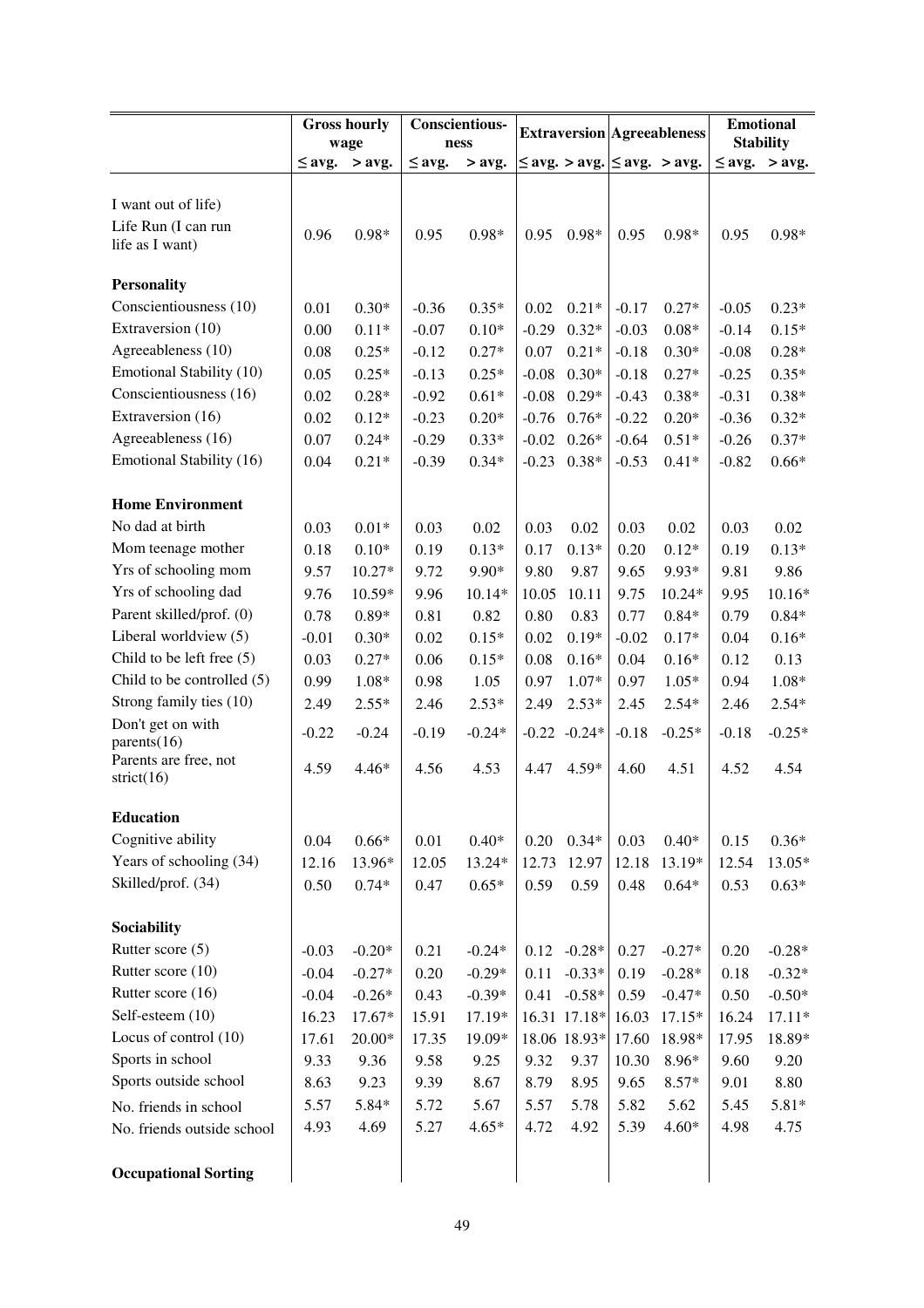|                               |             | <b>Gross hourly</b><br>wage |             | <b>Conscientious-</b><br>ness |       |         |      | <b>Extraversion Agreeableness</b>     | <b>Emotional</b><br><b>Stability</b> |          |
|-------------------------------|-------------|-----------------------------|-------------|-------------------------------|-------|---------|------|---------------------------------------|--------------------------------------|----------|
|                               | $\leq$ avg. | $>$ avg.                    | $\leq$ avg. | $>$ avg.                      |       |         |      | $\leq$ avg. > avg. $\leq$ avg. > avg. | $\leq$ avg.                          | $>$ avg. |
|                               |             |                             |             |                               |       |         |      |                                       |                                      |          |
| Avg Occ.Conscient.(16)        | 0.02        | $0.20*$                     | 0.03        | $0.12*$                       | 0.09  | 0.09    | 0.04 | $0.12*$                               | 0.07                                 | $0.10*$  |
| Avg Occ. Extrav. $(16)$       | 0.03        | $0.09*$                     | 0.05        | 0.05                          | 0.04  | $0.06*$ | 0.04 | $0.05*$                               | 0.04                                 | $0.05*$  |
| Avg Occ. Agreeabl. $(16)$     | 0.06        | $0.17*$                     | 0.06        | $0.12*$                       | 0.10  | 0.10    | 0.06 | $0.12*$                               | 0.09                                 | $0.11*$  |
| $Avg$ Occ. Emot. Stab. $(16)$ | 0.05        | $0.16*$                     | 0.07        | $0.10*$                       | 0.09  | $0.09*$ | 0.06 | $0.10*$                               | 0.07                                 | $0.10*$  |
| Above Avg Occ. $C(16)$        | 0.66        | $0.73*$                     | 0.08        | $0.97*$                       | 0.59  | $0.76*$ | 0.45 | $0.80*$                               | 0.50                                 | $0.80*$  |
| Above Avg Occ. $E(16)$        | 0.55        | 0.59                        | 0.44        | $0.63*$                       | 0.06  | $1.00*$ | 0.45 | $0.62*$                               | 0.38                                 | $0.68*$  |
| Above Avg Occ. $A(16)$        | 0.70        | $0.74*$                     | 0.50        | $0.82*$                       | 0.64  | $0.79*$ | 0.18 | $0.98*$                               | 0.49                                 | $0.86*$  |
| Above Avg Occ. $N(16)$        | 0.60        | 0.64                        | 0.40        | $0.72*$                       | 0.46  | $0.75*$ | 0.32 | $0.76*$                               | 0.03                                 | $0.98*$  |
|                               |             |                             |             |                               |       |         |      |                                       |                                      |          |
| Max. Observations             | 1,800       | 1,134                       | 944         | 1,990                         | 1,346 | 1,588   | 958  | 1,976                                 | 1.111                                | 1.823    |

Note: Average levels of variables (rows) by below or above average wages or personality (columns) for the working sample of 2,934 working men with valid data on age 34 gross hourly wages, age-10 cognitive ability, and age-16 personality (conscientiousness, extraversion, agreeableness, and emotional stability). \* indicates that the above average mean is significantly different from the below average mean, at the 5 per cent level. Number of observations shows maximum sample size of below and above average groups.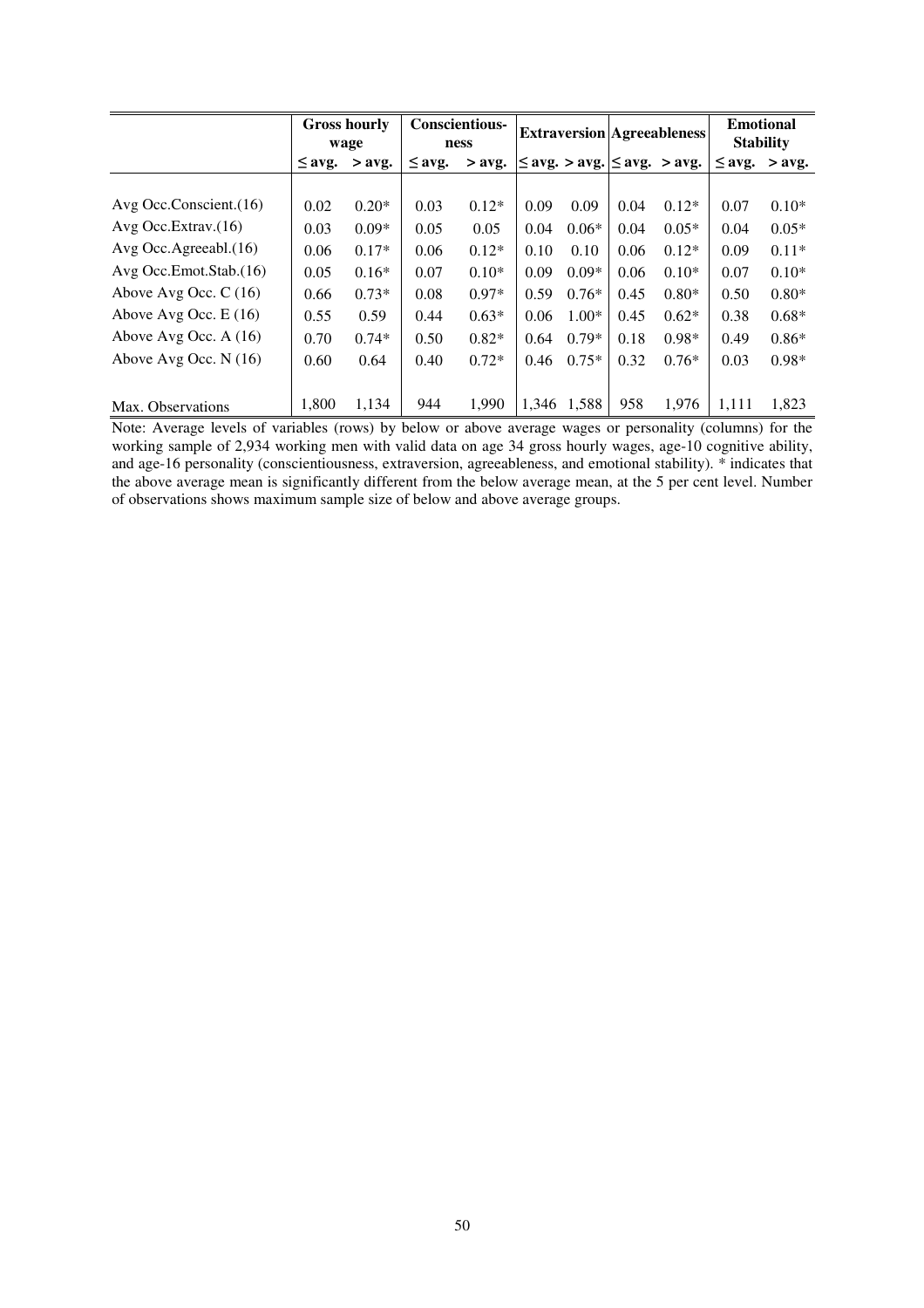| $\overline{a}$ |
|----------------|
|                |
|                |
|                |
|                |
|                |
|                |
|                |
|                |
|                |
|                |
|                |
|                |
|                |
|                |
|                |
| I              |
|                |
|                |
|                |
|                |
|                |
|                |
|                |
|                |
| :              |
|                |
|                |
|                |
|                |
|                |
|                |
|                |
|                |
|                |
|                |
|                |
|                |
|                |
|                |
|                |
|                |
|                |
|                |
|                |
|                |
|                |
| J              |
|                |
|                |
|                |
|                |
|                |
|                |
|                |
|                |
|                |
|                |
| i Links.<br>ļ  |
|                |
|                |
| 3              |
| l<br>l         |
|                |
| ¢              |
| KELL<br>٢      |
|                |
| ŕ              |
| able A         |
|                |
|                |
|                |
| Í<br>═         |
|                |

| Table A 4. Returns to Extraversion, Agreeableness and Emotional Stability on Socio-Economic Outcomes, All Specifications |                          |                  |            |                     |                                                                  |                                 |                                                          |                      |                                                         |                                                                 |                                   |
|--------------------------------------------------------------------------------------------------------------------------|--------------------------|------------------|------------|---------------------|------------------------------------------------------------------|---------------------------------|----------------------------------------------------------|----------------------|---------------------------------------------------------|-----------------------------------------------------------------|-----------------------------------|
| Controls                                                                                                                 | Trait                    | Wage             | Save       | <b>ENII</b>         | Alcoholic                                                        | Smoke                           | Cannabis                                                 | Arrested             | Satisfaction                                            | Life Get                                                        | Life Run                          |
| Home                                                                                                                     | Extraversion (16)        | .005             | $-0249*$   | .113                | $-004$                                                           | $.0256**$                       | 600                                                      | $0169***$            | $144***$                                                | $0291***$                                                       | $00562***$                        |
|                                                                                                                          |                          | (0.40)           | $(-1.96)$  | (0.84)              | $(-0.43)$                                                        | (2.17)                          | $(1.05)$<br>$-0.10$<br>$(-1.23)$                         | (2.26)               | (3.20)                                                  | (3.43)                                                          | (3.72)                            |
|                                                                                                                          | Agreeableness (16)       | $-0.001$         | $-0.008$   | $-0.252$            | $-0.011$                                                         | $-0.304**$                      |                                                          | $-.0157**$           |                                                         | $-0.008$                                                        | .003                              |
|                                                                                                                          |                          | $(-0.08)$        | $(-0.61)$  | $(-1.42)$           | $(-1.03)$                                                        | $(-2.50)$                       |                                                          | $(-2.28)$            | (0.34)                                                  | $(-0.88)$                                                       | (1.52)                            |
|                                                                                                                          | Emotional Stability (16) | .002             | .021       | $-224$              | $0242**$                                                         | $-0.016$                        | 006                                                      | $-0.007$             | $-063$                                                  | $-0.005$                                                        | 000                               |
|                                                                                                                          |                          | (0.11)           | (1.44)     | $(-1.46)$           | (1.97)                                                           | $(-1.15)$                       | (0.59)                                                   | $(-0.83)$            | $(-1.12)$                                               | $(-0.52)$                                                       | (0.07)                            |
|                                                                                                                          | z                        | 1,577            | 1,576      | 1,538               | 1,561                                                            | 1,577                           | 1,576                                                    | 1,576                | 1,576                                                   | 1,576                                                           | 1,576                             |
| Education                                                                                                                | Extraversion (16)        | .006             | $-0306***$ |                     | $\overline{011}$                                                 | 0345****                        | $0230***$                                                | $.0261***$           | $112***$                                                | $0277***$                                                       | $00773***$                        |
|                                                                                                                          |                          | (0.70)           | $(-3.21)$  | $(880)$<br>$(0.80)$ | $(1.41)$                                                         |                                 |                                                          | (4.09)               | (3.29)                                                  | (3.98)                                                          | (3.00)                            |
|                                                                                                                          | Agreeableness (16)       | 015              | .009       | $-144$              | $-0.005$                                                         | $(3.66)$<br>-.0464***           | $(3.30)$<br>$-0213***$                                   | $-0.188***$          |                                                         | .007                                                            | $*88*$                            |
|                                                                                                                          |                          | (1.42)           | (0.82)     | $(-1.20)$           | $(-0.62)$                                                        |                                 |                                                          | $(-3.01)$            |                                                         | (0.95)                                                          |                                   |
|                                                                                                                          | Emotional Stability (16) | $\overline{001}$ | $0355***$  | $-119$              |                                                                  | $(-4.63)$                       |                                                          |                      |                                                         |                                                                 |                                   |
|                                                                                                                          |                          | (0.04)           | (3.10)     | $(-1.02)$           | (0.81)                                                           | $(-0.92)$                       | $(-2.95)$<br>$(-0.10$<br>$(-1.17)$                       | $-0233***$           | $(1.27)$<br>$(1.27)$<br>$(0.63)$                        | (0.47)                                                          | $(1.69)$<br>$0.00$<br>$(0.13)$    |
|                                                                                                                          | z                        | 2,928            | 2,927      | 2,859               | 2,897                                                            | 2,928                           | 2,927                                                    | 2,927                | 2,927                                                   | 2,927                                                           | 2,927                             |
|                                                                                                                          |                          |                  |            |                     |                                                                  |                                 |                                                          |                      |                                                         |                                                                 |                                   |
| Rutter                                                                                                                   | Extraversion (16)        | $-0.007$         | $-.0367**$ | .169                | $\overline{0}$                                                   | $0685***$                       | .0249**                                                  | $.0250**$            | $.172***$<br>(2.96)<br>(979*                            | $0248**$                                                        | .007                              |
|                                                                                                                          |                          | $(-0.44)$        | $(-2.28)$  | (0.97)              | (0.04)                                                           | (4.46)                          | $(2.09)$<br>$-0.11$<br>$(-1.06)$<br>$-0.03$<br>$(-0.35)$ | $(2.36)$<br>-0245*** |                                                         | (2.10)                                                          | $(1.46)$<br>004                   |
|                                                                                                                          | Agreeableness (16)       | $\overline{011}$ | .007       | $-.103$             | $-0.009$                                                         | $-0.17$                         |                                                          |                      |                                                         | .008                                                            |                                   |
|                                                                                                                          |                          | (0.78)           | (0.48)     | $(-0.59)$           | $(-0.75)$                                                        |                                 |                                                          | $(-2.59)$            |                                                         |                                                                 |                                   |
|                                                                                                                          | Emotional Stability (16) | $-0.001$         | $.0245*$   | $-101$              |                                                                  |                                 |                                                          | $.0245***$           |                                                         |                                                                 |                                   |
|                                                                                                                          |                          | $(-0.06)$        | (1.89)     | $(-0.76)$           | (0.77)                                                           | $\frac{(-1.24)}{007}$<br>(0.55) |                                                          | $(-2.81)$            | $\frac{(1.65)}{052}$ (1.03)                             | $(0.75)$<br>$-0.01$<br>$(-0.13)$                                | $(0.93)$<br>$(0.00)$<br>$(-0.06)$ |
|                                                                                                                          | z                        | 2,539            | 2,538      | 2,478               | 2,514                                                            | 2,539                           | 2,538                                                    | 2,538                | 2,538                                                   | 2,538                                                           | 2,538                             |
| <b>SE+LOC</b>                                                                                                            | Extraversion (16)        | .000             | $-0310***$ | <b>109</b>          |                                                                  | $0.398***$                      | $0214***$                                                | $.0283***$           | 0970***                                                 | $0260***$                                                       | 00666****                         |
|                                                                                                                          |                          | $(-0.03)$        | $(-3.24)$  | (1.09)              | $\begin{array}{c} .012 \\ .0151 \\ -.006 \\ -.0.75) \end{array}$ | (4.21)                          | (3.04)                                                   | (4.30)               |                                                         |                                                                 | (2.59)                            |
|                                                                                                                          | Agreeableness (16)       | .0195*           | .012       | $-124$              |                                                                  | $.0487***$                      | $-0.0215***$                                             | $.0194***$           | $\begin{array}{c} (2.88) \\ 0.50 \\ (1.17) \end{array}$ |                                                                 |                                   |
|                                                                                                                          |                          | (1.78)           | (1.17)     | $(-1.04)$           |                                                                  | $(-4.74)$                       | $(-2.93)$                                                | $(-3.00)$            |                                                         |                                                                 |                                   |
|                                                                                                                          | Emotional Stability (16) | $-0.004$         | .0266**    | $-142$              | 000                                                              | $-0.08$                         | $-0.008$                                                 | $.0231***$           | (0.55)                                                  | $\begin{array}{c} (3.75) \\ 008 \\ (1.06) \\ -0.01 \end{array}$ |                                   |
|                                                                                                                          |                          | $(-0.31)$        | (2.33)     | $(-1.22)$           | (0.92)                                                           | $(-0.71)$                       | $(-0.96)$                                                | $(-3.07)$            |                                                         | $(-0.10)$                                                       | (0.14)                            |
|                                                                                                                          | n                        | 2,892            | 2,891      | 2,823               | 2,860                                                            | 2,891                           | 2,890                                                    | 2,890                | 2,890                                                   | 2,890                                                           | 2,890                             |

51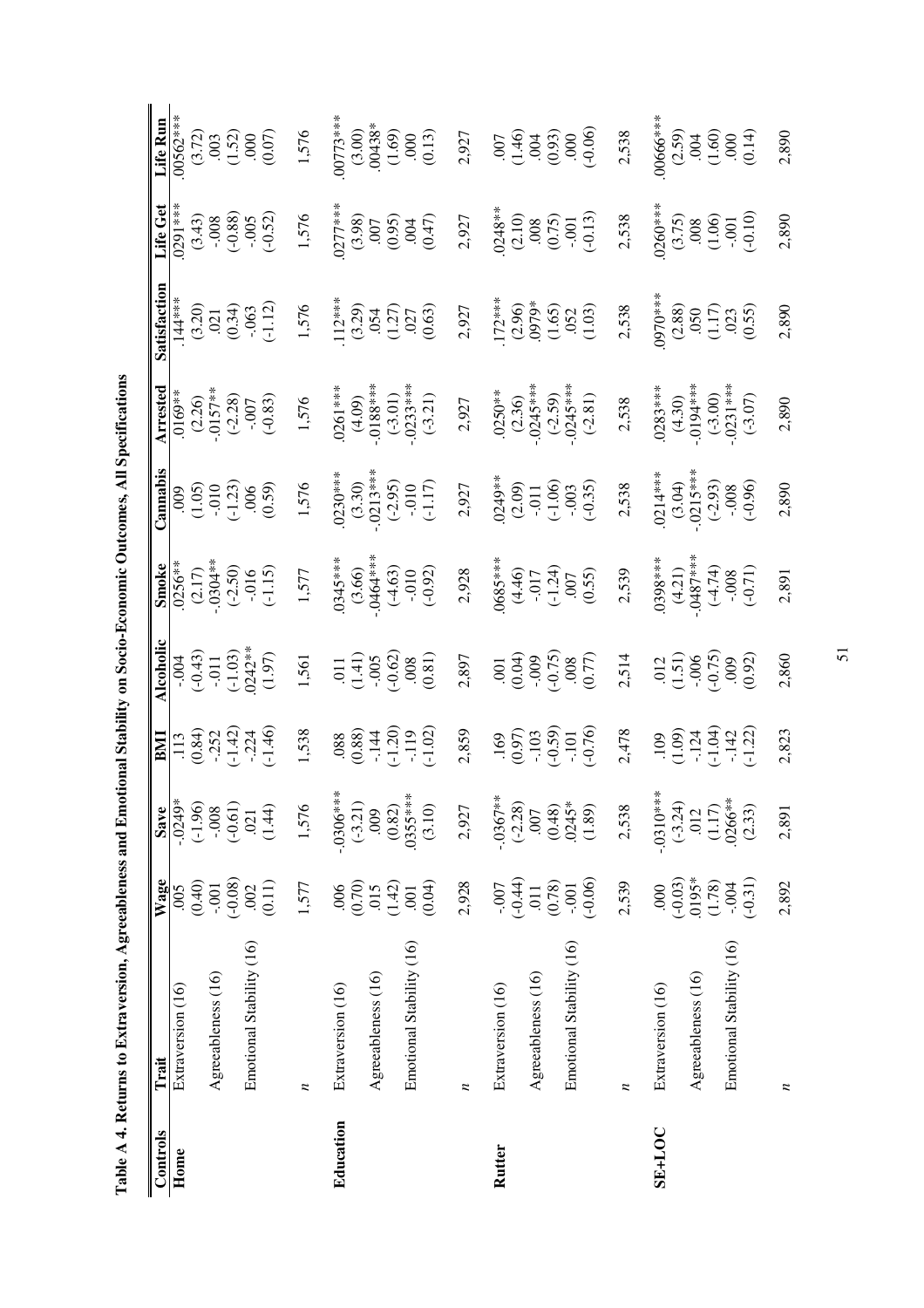| Controls | Trait                                                                                                                                                                                                                                                                                                                                                                                                                                                                                                                                                                                                                                                                                                                                                                                                                                                                                                                                                                                                                   | <b>Wage</b>               | <b>Save</b>             | EMI       | Alcoholic | Smoke      | Cannabis  | Arrested   | Satisfaction                                                                                                                                                                                                                                                                                                                                   | Life Get       | Life Run |
|----------|-------------------------------------------------------------------------------------------------------------------------------------------------------------------------------------------------------------------------------------------------------------------------------------------------------------------------------------------------------------------------------------------------------------------------------------------------------------------------------------------------------------------------------------------------------------------------------------------------------------------------------------------------------------------------------------------------------------------------------------------------------------------------------------------------------------------------------------------------------------------------------------------------------------------------------------------------------------------------------------------------------------------------|---------------------------|-------------------------|-----------|-----------|------------|-----------|------------|------------------------------------------------------------------------------------------------------------------------------------------------------------------------------------------------------------------------------------------------------------------------------------------------------------------------------------------------|----------------|----------|
|          | Social at 16 Extraversion (16)                                                                                                                                                                                                                                                                                                                                                                                                                                                                                                                                                                                                                                                                                                                                                                                                                                                                                                                                                                                          | $\widetilde{\mathrm{SO}}$ | $-0323**$               | 232       | $-004$    | .018       | .004      | 0224***    | 075                                                                                                                                                                                                                                                                                                                                            | $0228**$       | 10598*** |
|          |                                                                                                                                                                                                                                                                                                                                                                                                                                                                                                                                                                                                                                                                                                                                                                                                                                                                                                                                                                                                                         | (0.27)                    | $(-2.39)$               | (1.50)    | $(-0.33)$ | (1.43)     | (0.38)    | (2.90)     | (1.57)                                                                                                                                                                                                                                                                                                                                         | (2.49)         | (3.18)   |
|          | Agreeableness (16)                                                                                                                                                                                                                                                                                                                                                                                                                                                                                                                                                                                                                                                                                                                                                                                                                                                                                                                                                                                                      | .013                      | $\overline{\mathrm{S}}$ | $-256$    | $-0.017$  | $-0385***$ | $-0.014$  | $-0205***$ | <b>[60</b>                                                                                                                                                                                                                                                                                                                                     | $\overline{0}$ | .002     |
|          |                                                                                                                                                                                                                                                                                                                                                                                                                                                                                                                                                                                                                                                                                                                                                                                                                                                                                                                                                                                                                         | (0.81)                    | (0.10)                  | $(-1.38)$ | $(-1.58)$ | $(-2.93)$  | $(-1.47)$ | $(-3.12)$  | (1.39)                                                                                                                                                                                                                                                                                                                                         | (0.05)         | (1.12)   |
|          | Emotional Stability (16)                                                                                                                                                                                                                                                                                                                                                                                                                                                                                                                                                                                                                                                                                                                                                                                                                                                                                                                                                                                                | <b>007</b>                | $.0295*$                | $-169$    | 0316**    | $-0.008$   | 600       | $-0.009$   | 034                                                                                                                                                                                                                                                                                                                                            | .002           | 000      |
|          |                                                                                                                                                                                                                                                                                                                                                                                                                                                                                                                                                                                                                                                                                                                                                                                                                                                                                                                                                                                                                         | (0.40)                    | (1.93)                  | $(-1.00)$ | (2.40)    | $(-0.50)$  | (0.85)    | $(-1.10)$  | (0.59)                                                                                                                                                                                                                                                                                                                                         | (0.13)         | (0.21)   |
|          |                                                                                                                                                                                                                                                                                                                                                                                                                                                                                                                                                                                                                                                                                                                                                                                                                                                                                                                                                                                                                         |                           | 1,393 1,392             | 1,358     | 1,380     | 1,392      | 1,392     | 1,392      | 1,392                                                                                                                                                                                                                                                                                                                                          | 1,392          | 1,392    |
|          | but each specification includes the Main controls, which are age-10 cognitive ability, age-16 conscientiousness, gender, a fulltime dummy, region of birth dummies, and a<br>of father, social class of parents at birth (skilled/professional dummy), parental views on "liberal worldview" and "child to be left free" and "child to be controlled", and self-<br>rated family ties at age 10, "don't get on with parents" (at 16), and "parents are free, not strict" (at 16). Education: years of schooling, social class at 34 (skilled/professional<br>** Significant at 5%, *** Significant at 1%. Robust t-values in parentheses. Each cell represents one single specification. Each panel pertains to a specific set of controls,<br>Note: OLS regression coefficients on for " $Wage$ ", " $BMI$ ", and<br>dummy). <b>Rutter:</b> Rutter behaviour scores at ages 5, 10, and<br>general intercept (results omitted). Additional sets of controls<br>school, and number of friends inside and outside school. |                           |                         |           |           |            |           |            | 16. SE+LOC: self-esteem and locus of control at age 10. Social at 16: amount of sports inside and outside<br>are as follows. <b>Home:</b> no dad at birth dummy, mom teenage mother dummy, years of schooling of mother and<br>1 "Satisfaction". Probit marginal effects of age-16 conscientiousness for other outcomes. * Significant at 10%, |                |          |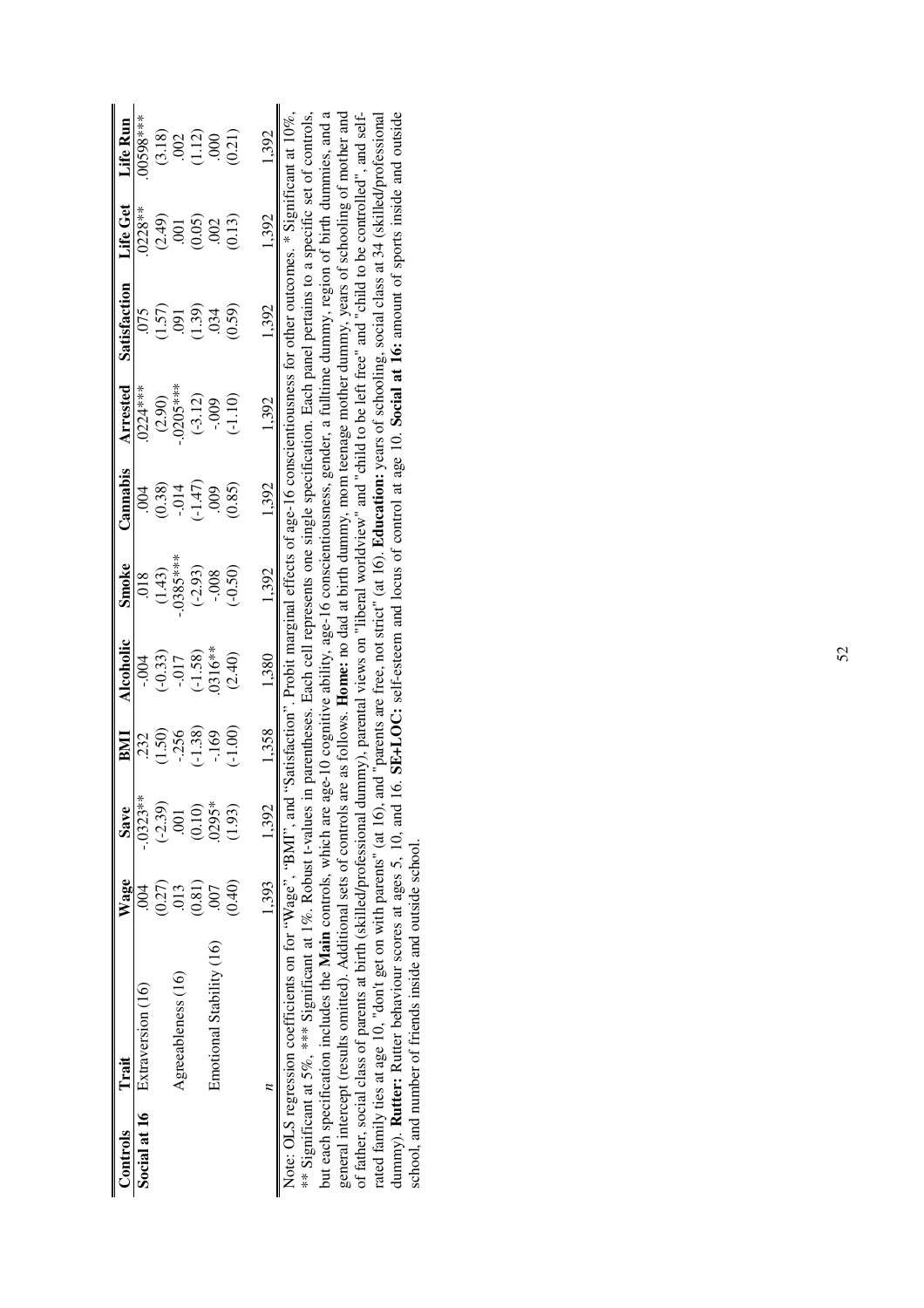#### **Table A 5. Mean Personality Traits by 2-digit SOC2000**

| <b>Description</b>                                     | <b>SOC2000</b> | $\boldsymbol{n}$ | <b>Share</b><br>of men | $\mathbf C$        | Е               | $\mathbf{A}$    | ${\bf N}$       |
|--------------------------------------------------------|----------------|------------------|------------------------|--------------------|-----------------|-----------------|-----------------|
| <b>Corporate Managers</b>                              | 11             | 457              | .62                    | $.11***$           | .07             | .05             | .04             |
|                                                        |                |                  | (.02)                  | (.04)              | (.05)           | (.04)           | (.05)           |
| Managers and Proprietors in                            | 12             | 67               | .63                    | $-.02$             | .00             | .06             | .11             |
| <b>Agriculture and Services</b>                        |                |                  | (.06)                  | (.10)              | (.11)           | (.10)           | (.08)           |
| Science and Technology                                 | 21             | 143              | .82                    | $.26***$           | .08             | $.20***$        | $.21***$        |
| Professionals                                          |                |                  | (.03)                  | (.06)              | (.07)           | (.06)           | (.06)           |
| <b>Health Professionals</b>                            | 22             | 27               | .59                    | $.41***$           | $-.01$          | $.36***$        | $.40***$        |
|                                                        |                |                  | (.10)                  | (.13)              | (.17)           | (.06)           | (.13)           |
| Teaching and Research                                  | 23             | 147              | .31                    | $.22***$           | $-.07$          | $.25***$        | .09             |
| Professionals                                          |                |                  | (.04)                  | (.07)              | (.08)           | (.07)           | (.08)           |
| <b>Business and Public Service</b>                     | 24             | 141              | .46                    | $.46***$           | $-.04$          | $.27***$        | $.17**$         |
| Professionals                                          |                |                  | (.04)                  | (.05)              | (.09)           | (.05)           | (.08)           |
| Science and Technology                                 | 31             | 94               | .79                    | .07                | $-.19*$         | $.15**$         | .12             |
| <b>Associate Professionals</b>                         |                |                  | (.04)                  | (.08)              | (.11)           | (.07)           | (.09)           |
| Health and Social Welfare                              | 32             | 139              | .16                    | .11                | .12             | .07             | $-.03$          |
| <b>Associate Professionals</b>                         |                |                  | (.03)                  | (.08)              | (.08)           | (.09)           | (.08)           |
| Protective Service Occupations                         | 33             | 71               | .76                    | $-.11$             | $.29***$        | $-.14$          | .03             |
|                                                        |                |                  | (.05)                  | (.12)              | (.10)           | (.12)           | (.12)           |
| Culture, Media and Sports                              | 34             | 45               | .38                    | $.27**$            | $-.07$          | .11             | $.27***$        |
| Occupations                                            |                |                  | (.07)                  | (.11)              | (.15)           | (.13)           | (.10)           |
| <b>Business and Public Service</b>                     | 35             | 208              | .45                    | $.16***$           | .01             | $.10*$          | .05             |
| <b>Associate Professionals</b>                         |                |                  | (.03)                  | (.06)              | (.07)           | (.05)           | (.07)           |
| <b>Administrative Occupations</b>                      | 41             | 325              | .23                    | $-.02$             | $-.09$          | $-.01$          | $-.07$          |
|                                                        |                |                  | (.02)                  | (.06)              | (.05)           | (.06)           | (.06)           |
| Secretarial and Related                                | 42             | 79               | .06                    | $-.01$             | $-.06$          | $-.02$          | $-.23*$         |
| Occupations                                            |                |                  | (.03)                  | (.10)              | (.10)           | (.11)           | (.13)           |
| Skilled Agricultural Trades                            | 51             | 17               | .94                    | $-.49$             | .28             | .01             | $.37***$        |
|                                                        |                |                  | (.06)                  | (.31)              | (.17)           | (.20)           | (.13)           |
| Skilled Metal and Electrical                           | 52             | 138              | .98                    | $-.11$             | $-.03$          | $-.15$          | .00.            |
| Trades                                                 |                |                  | (.01)                  | (.09)              | (.09)           | (.10)           | (.08)           |
| Skilled Construction and                               | 53             | 66               | 1.00                   | $-.20$             | .14             | $-.15$          | .12             |
| <b>Building Trades</b><br>Textiles, Printing and Other | 54             | 49               | (.00)<br>.65           | (.12)<br>$-.61***$ | (.12)<br>$-.22$ | (.17)<br>$-.20$ | (.10)<br>$-.17$ |
| <b>Skilled Trades</b>                                  |                |                  | (.07)                  | (.20)              | (.17)           | (.16)           | (.16)           |
| Caring Personal Service                                | 61             | 138              | .06                    | $-.07$             | $-.02$          | .04             | $-.07$          |
| Occupations                                            |                |                  | (.02)                  | (.10)              | (.09)           | (.07)           | (.09)           |
| Leisure and Other Personal                             | 62             | 35               | .23                    | $.20*$             | .07             | $.30***$        | $-0.04$         |
| Service Occupations                                    |                |                  | (.07)                  | (.11)              | (.14)           | (.05)           | (.15)           |
| <b>Sales Occupations</b>                               | 71             | 106              | .22                    | $-.23*$            | $-.13$          | $-.17$          | $-.21*$         |
|                                                        |                |                  | (.04)                  | (.12)              | (.11)           | (.13)           | (.12)           |
| <b>Customer Service Occupations</b>                    | 72             | 36               | .08                    | .02                | .03             | $-.09$          | $-.34**$        |
|                                                        |                |                  | (.05)                  | (.18)              | (.15)           | (.15)           | (.17)           |
| Process, Plant and Machine                             | 81             | 117              | .76                    | $-.38***$          | $-.09$          | $-.18*$         | $-.03$          |
| Operatives                                             |                |                  | (.04)                  | (.11)              | (.10)           | (.11)           | (.11)           |
| <b>Transport and Mobile Machine</b>                    | 82             | 80               | .89                    | $-.52***$          | .12             | $-.64***$       | $-.27**$        |
| Drivers and Operatives                                 |                |                  | (.04)                  | (.13)              | (.09)           | (.17)           | (.12)           |
| Elementary Trades, Plant and                           | 91             | 73               | .85                    | $-.22*$            | .11             | $-.25$          | .14             |
| <b>Storage Related Occupations</b>                     |                |                  | (.04)                  | (.13)              | (.13)           | (.15)           | (.10)           |
| Elementary Administration and                          | 92             | 131              | .44                    | $-.39***$          | $-.01$          | $-.32***$       | $-.33***$       |
| Service Occupations                                    |                |                  | (.04)                  | (.11)              | (.09)           | (.11)           | (.11)           |
| n                                                      |                | 2,929            | 2,929                  | 2,929              | 2,929           | 2,929           | 2,929           |

Entries are mean age-16 personality traits by 2-digit 2000 Standard Occupational Classification (SOC2000). Stars indicate the mean is significantly different from the average of zero: \* Significant at 10%, \*\* Significant at 5%, \*\*\* Significant at 1%. Standard errors in parentheses. The sample applied is our working sample of 2,934 individuals with valid information on adult wages, age-10 cognitive ability, and age-16 personality.